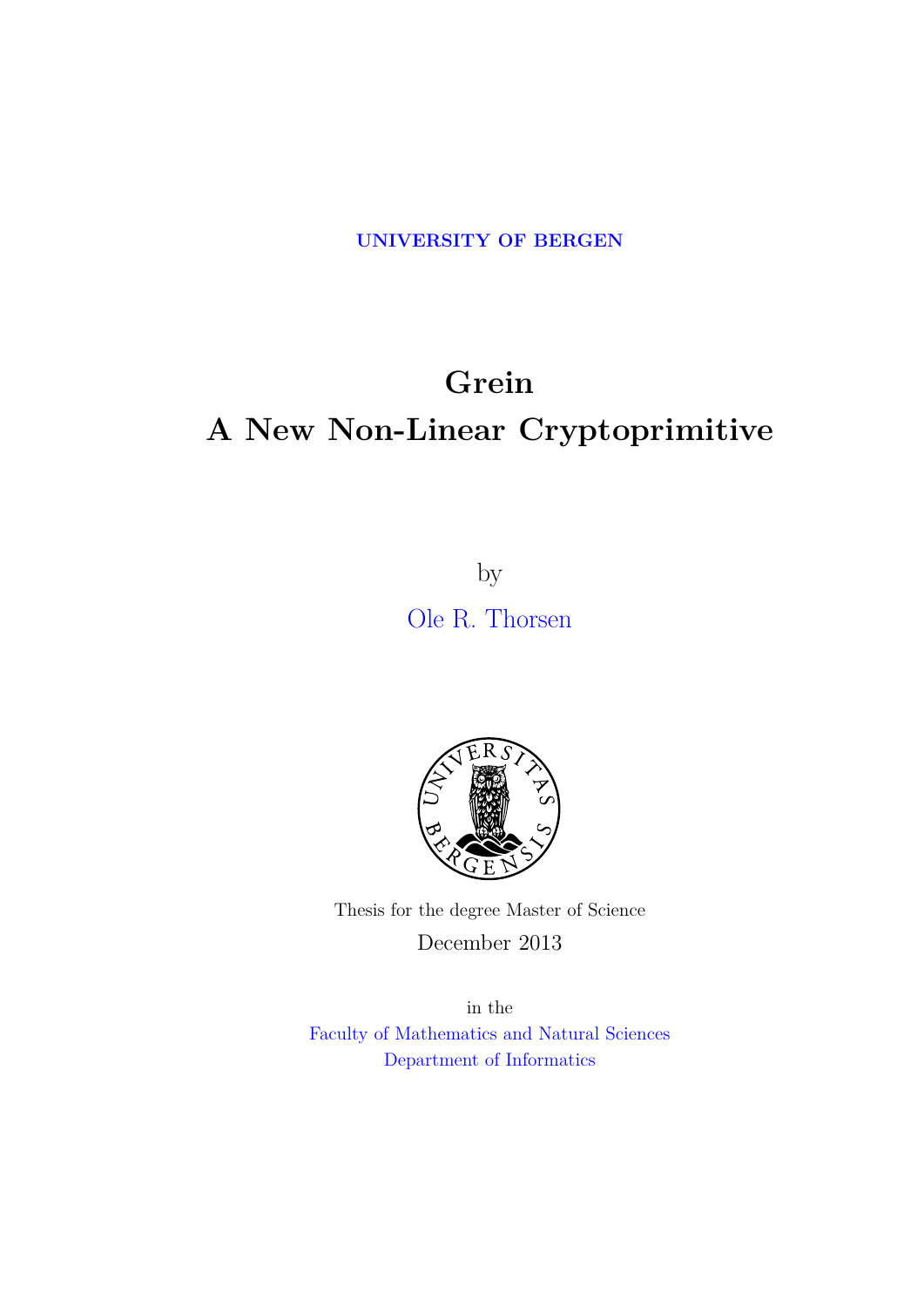## *Acknowledgements*

<span id="page-1-0"></span>I want to thank my supervisor Tor Helleseth for all his help during the writing of this thesis. Further, I wish to thank the Norwegian National Security Authority, for giving me access to their Grein cryptosystem.

I also wish to thank all my colleagues at the Selmer Centre, for all the inspiring discussions. Most of all I wish to thank prof. Matthew Parker for all his input, and my dear friends Stian, Mikal and Jørgen for their spellchecking, and socialising in the breaks. Finally, I wish to thank my girlfriend, Therese, and my family, for their continuous support during the writing of this thesis. Without you, this would not have been possible.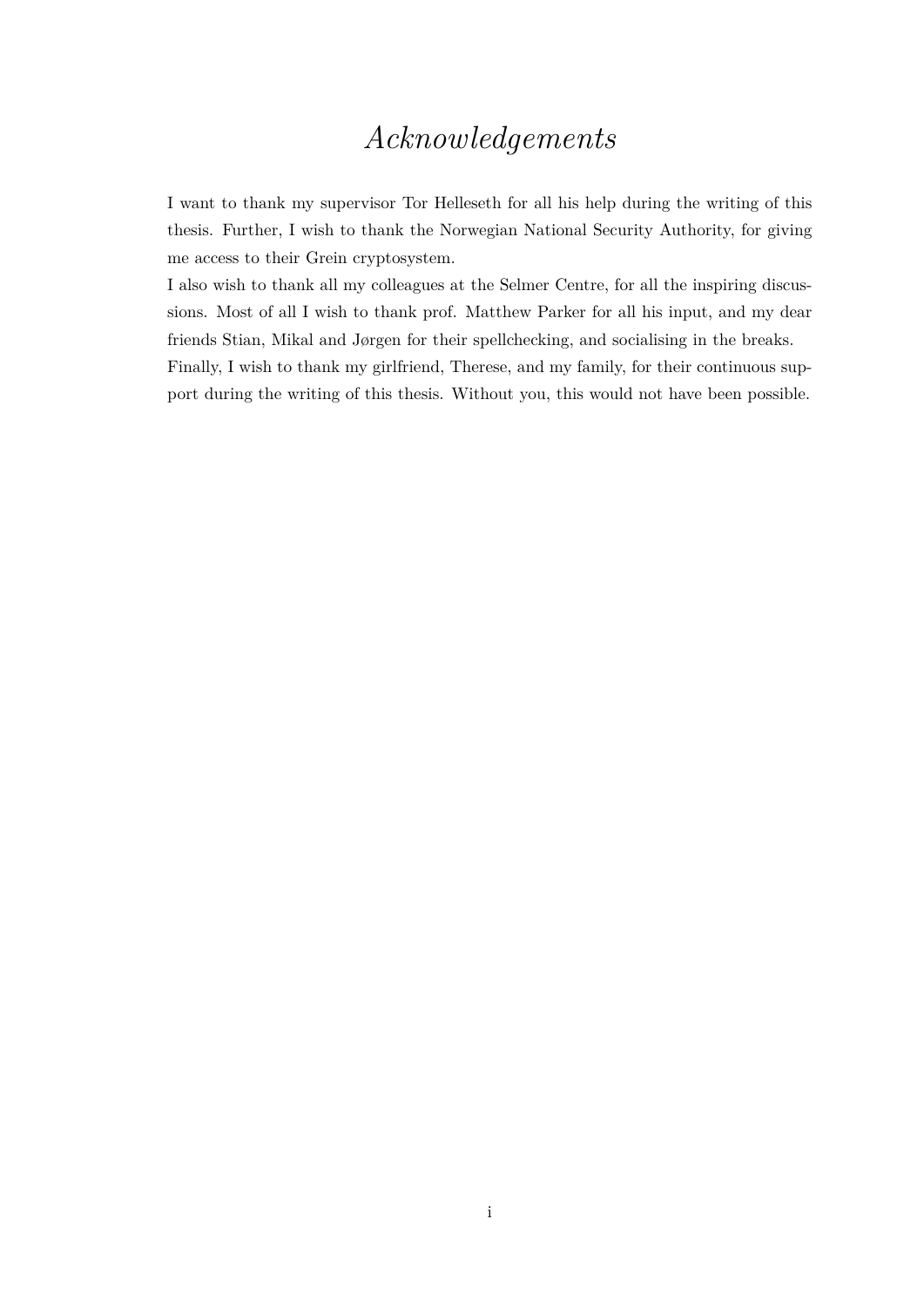## **Contents**

|                         |         | <b>Acknowledgements</b> | i              |
|-------------------------|---------|-------------------------|----------------|
|                         |         | <b>List of Figures</b>  | iv             |
|                         |         | <b>List of Tables</b>   | v              |
| 1                       |         | Introduction            | 1              |
| $\bf{2}$                |         | Cryptography            | $\overline{2}$ |
|                         | 2.1     |                         | 3              |
|                         | 2.2     |                         | $\overline{4}$ |
| 3                       |         | <b>Stream Ciphers</b>   | 5              |
|                         | 3.1     |                         | $\overline{5}$ |
|                         | $3.2\,$ |                         | 6              |
|                         | 3.3     |                         | $\overline{7}$ |
| $\overline{\mathbf{4}}$ |         | <b>Building Blocks</b>  | 8              |
|                         | 4.1     |                         | 8              |
|                         |         | 4.1.1                   | 10             |
|                         | 4.2     |                         | 11             |
|                         |         | 4.2.1                   | 12             |
|                         |         | 4.2.2                   | 12             |
|                         |         | 4.2.3                   | 13             |
|                         |         | 4.2.4                   | 14             |
|                         | 4.3     |                         | 16             |
|                         | 4.4     |                         | 16             |
|                         | 4.5     |                         | 17             |
|                         |         | 4.5.1                   | 18             |
|                         | 4.6     |                         | <b>20</b>      |
|                         | 4.7     |                         | 21             |
|                         | 4.8     |                         | <b>22</b>      |
| $\bf{5}$                |         | The Grain Cryptosystem  | 24             |
|                         | 5.1     |                         | 24             |
|                         | 5.2     |                         | 24             |
|                         | 5.3     |                         | 25             |
|                         | 5.4     |                         | 26             |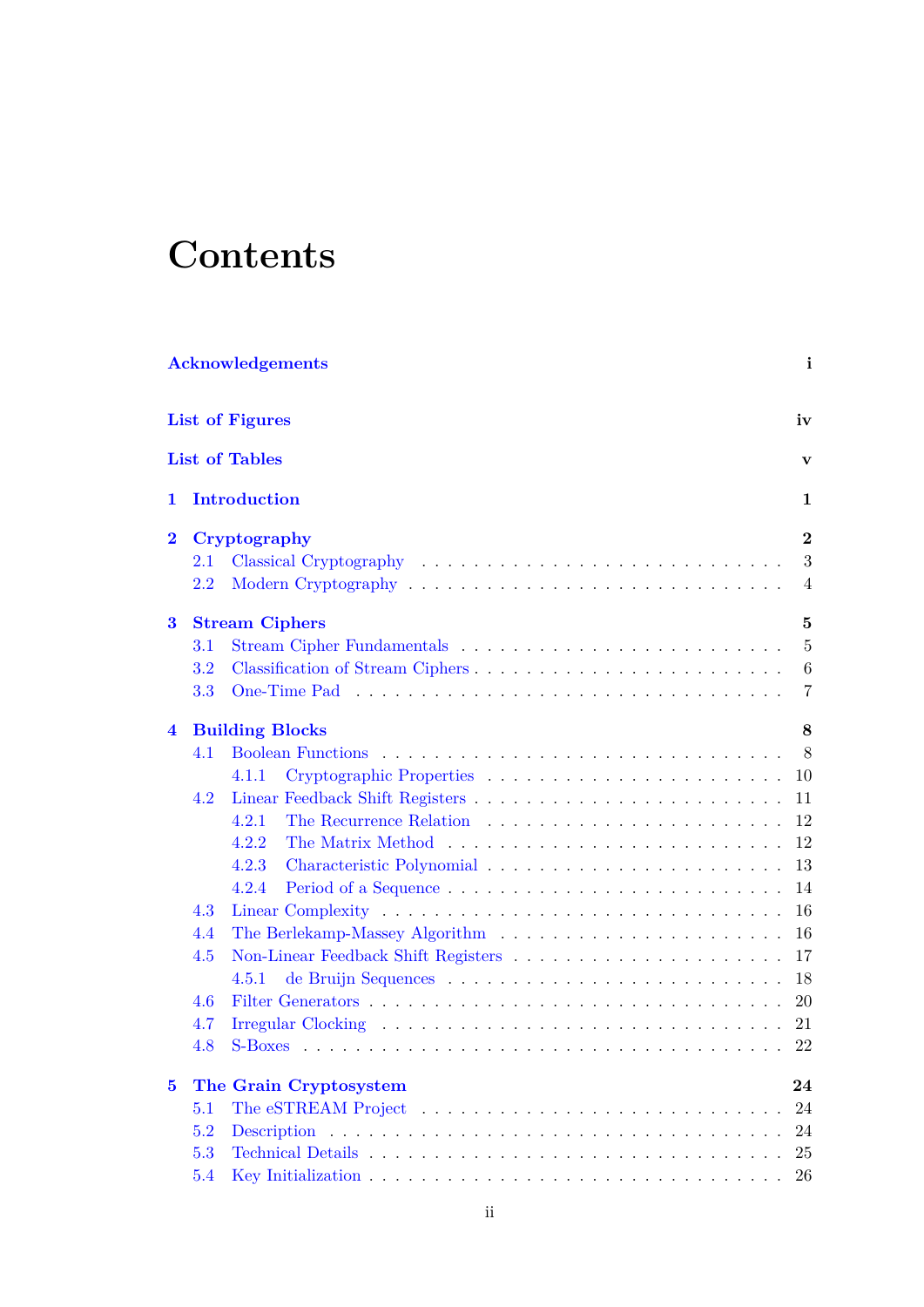|                | 5.5 |                                              | 27 |
|----------------|-----|----------------------------------------------|----|
|                | 5.6 |                                              | 28 |
| 6              |     | The Grein Cryptosystem                       | 29 |
|                | 6.1 |                                              | 29 |
|                | 6.2 |                                              | 29 |
|                | 6.3 |                                              | 30 |
|                | 6.4 |                                              | 31 |
|                | 6.5 |                                              | 32 |
|                | 6.6 |                                              | 33 |
|                | 6.7 | Feedback                                     | 34 |
|                | 6.8 |                                              | 35 |
|                | 6.9 |                                              | 36 |
| $\overline{7}$ |     | A Modified Version of the Grein Cryptosystem | 39 |
|                | 7.1 |                                              | 39 |
|                | 7.2 |                                              | 41 |
|                | 7.3 |                                              | 41 |
|                | 7.4 |                                              | 42 |
|                | 7.5 |                                              | 43 |
|                | 7.6 |                                              | 46 |
|                | 7.7 | Feedback                                     | 48 |
| 8              |     | <b>Conclusions</b>                           | 50 |
|                | 8.1 |                                              | 50 |
| $\mathbf{A}$   |     | <b>Tapping Matrices</b>                      | 51 |
| В              |     | <b>Path Distributions</b>                    | 53 |
| C              |     | <b>Statistical Test Results</b>              | 55 |
|                |     | <b>Bibliography</b>                          | 58 |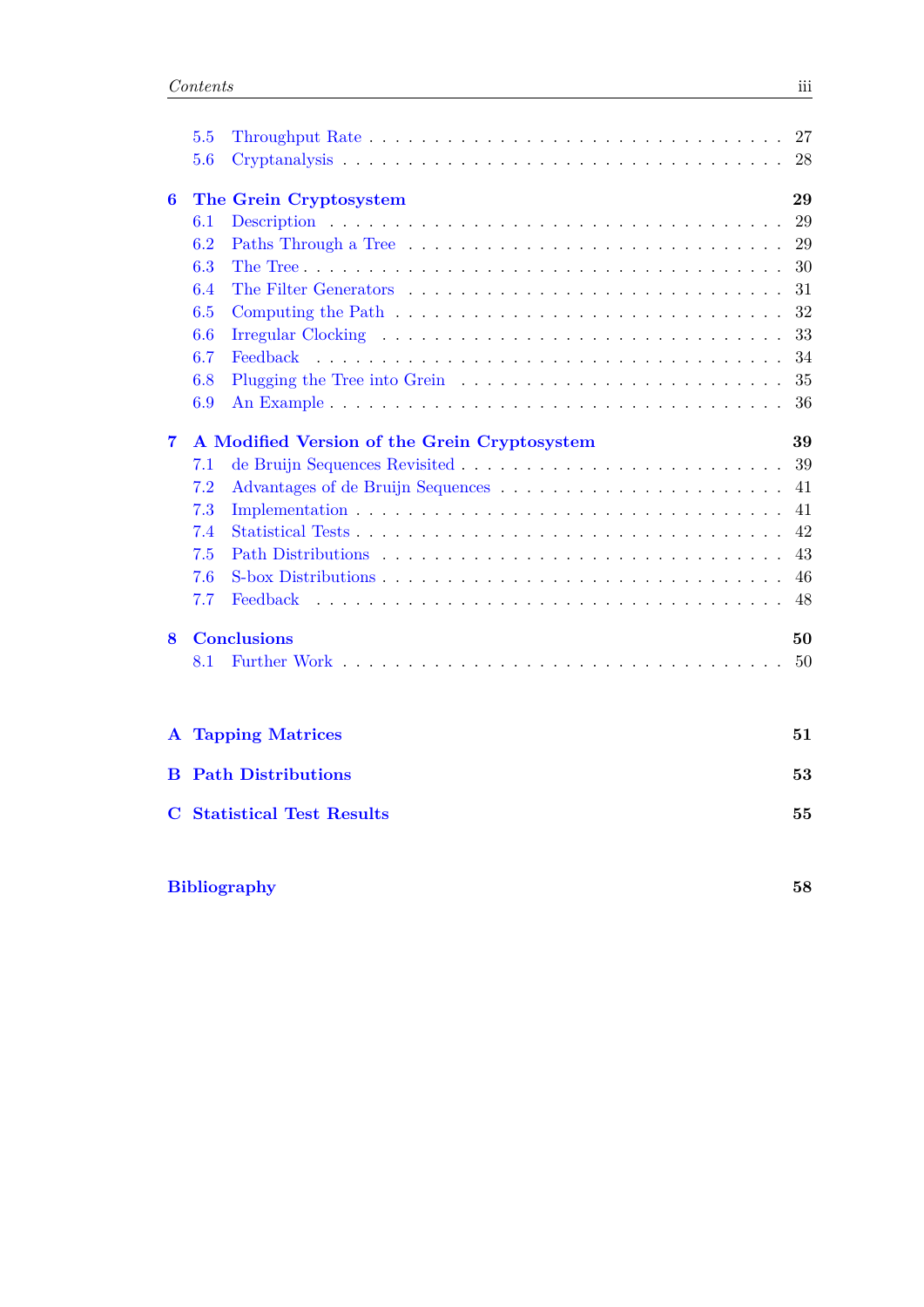# <span id="page-4-0"></span>**List of Figures**

| 2.1 | The communication model $\ldots \ldots \ldots \ldots \ldots \ldots \ldots \ldots$                                                                      |    |
|-----|--------------------------------------------------------------------------------------------------------------------------------------------------------|----|
| 4.1 |                                                                                                                                                        |    |
| 4.2 |                                                                                                                                                        |    |
| 4.3 |                                                                                                                                                        | 12 |
| 4.4 |                                                                                                                                                        | 14 |
| 4.5 |                                                                                                                                                        | 18 |
| 4.6 |                                                                                                                                                        | 21 |
| 4.7 |                                                                                                                                                        | 22 |
| 4.8 | The alternating step generator $\dots \dots \dots \dots \dots \dots \dots \dots$                                                                       | 22 |
| 5.1 |                                                                                                                                                        | 26 |
| 5.2 |                                                                                                                                                        | 27 |
| 5.3 |                                                                                                                                                        | 28 |
| 6.1 |                                                                                                                                                        | 30 |
| 6.2 | The filter function used in Grein $\ldots \ldots \ldots \ldots \ldots \ldots \ldots$                                                                   | 32 |
| 6.3 |                                                                                                                                                        | 35 |
| 6.4 |                                                                                                                                                        | 36 |
| 7.1 | P-values of Grein-L                                                                                                                                    | 44 |
| 7.2 |                                                                                                                                                        | 44 |
| 7.3 |                                                                                                                                                        | 45 |
| 7.4 |                                                                                                                                                        | 45 |
| 7.5 | Plot of path distributions. Grein-L on top, Grein-d on the bottom. Prob-<br>abilities along the x-axis, Hamming-weight along the y-axis. $\dots \dots$ | 47 |
| 7.6 | S-box plots. Grein-L on the left, Grein-d on the right                                                                                                 | 48 |
| 7.7 |                                                                                                                                                        |    |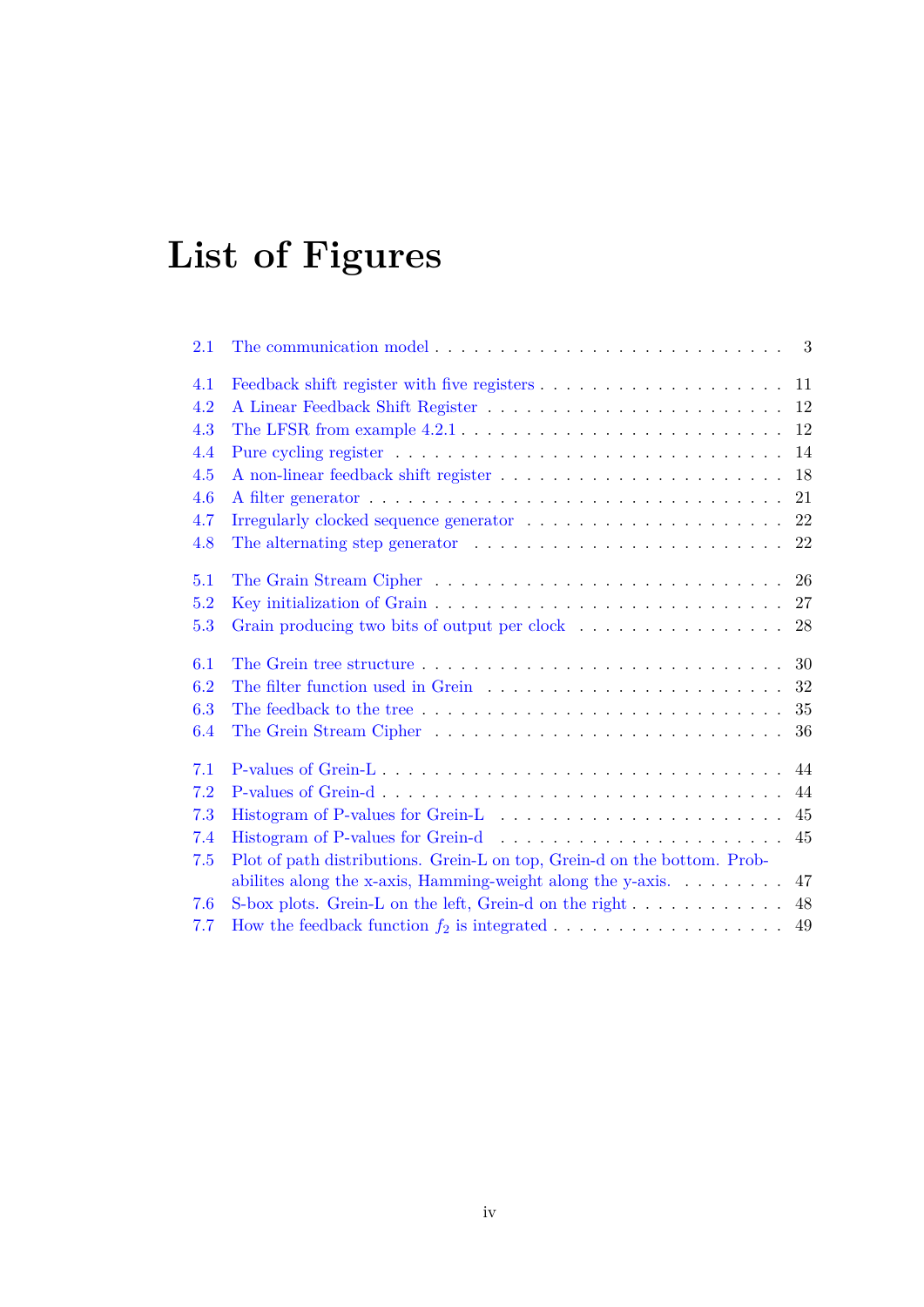## <span id="page-5-0"></span>**List of Tables**

| 4.2 | Hamming distances for all affine functions 11                                     |  |
|-----|-----------------------------------------------------------------------------------|--|
|     |                                                                                   |  |
|     |                                                                                   |  |
|     | B.1 Probabilities of path distributions. $p_l$ is the original, LFSR-based Grein, |  |
|     |                                                                                   |  |
|     |                                                                                   |  |
|     |                                                                                   |  |
|     |                                                                                   |  |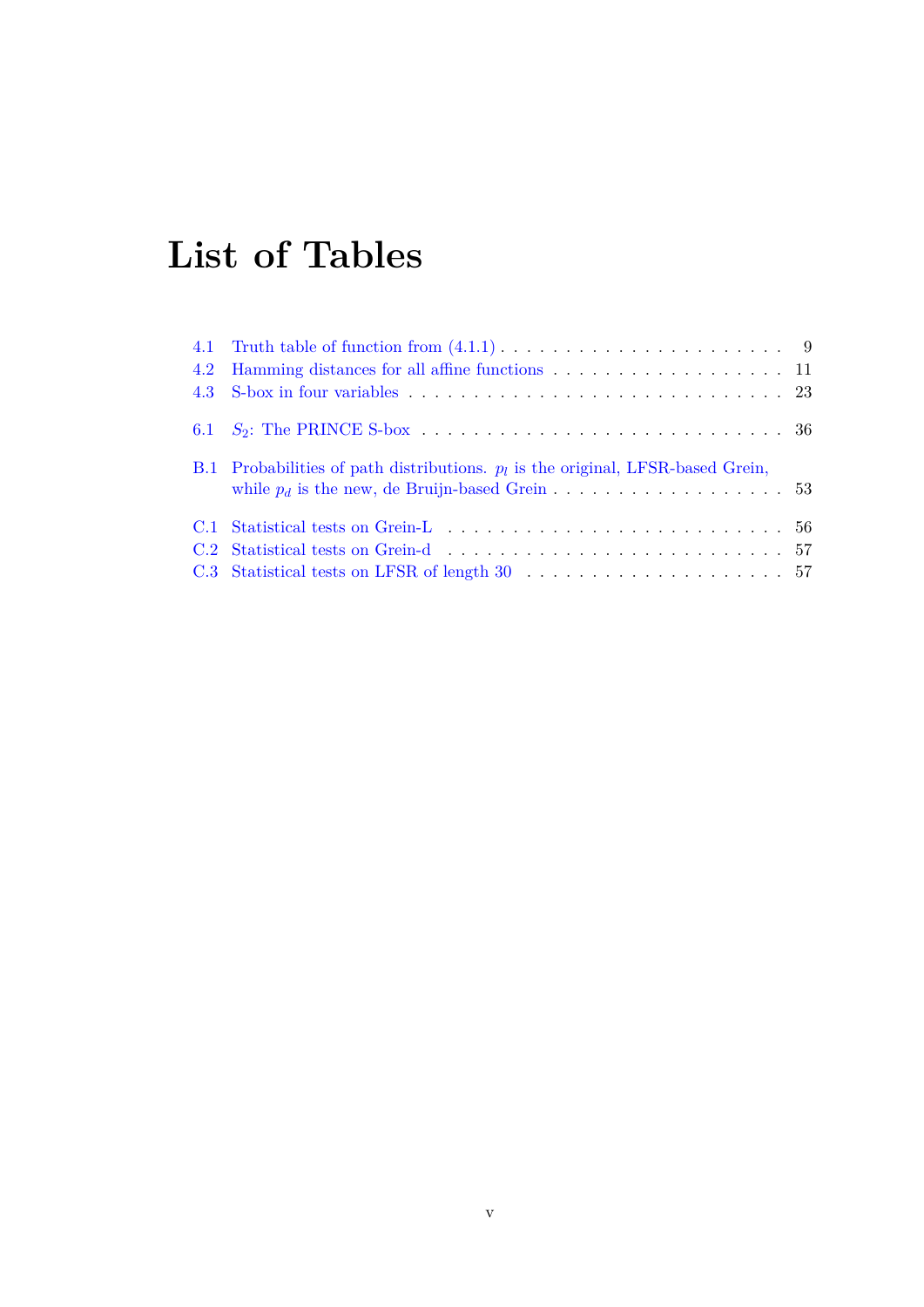## <span id="page-6-0"></span>**1**

## **Introduction**

In this thesis, we will study a new stream cipher, Grein, and a new cryptoprimitive used in this cipher.

The second chapter gives a brief introduction to cryptography in general.

The third chapter looks at stream ciphers in general, and explains the advantages and disadvantages of stream ciphers compared to block ciphers.

In the fourth chapter the most important building blocks used in stream ciphers are explained. The reader is excepted to know elementary abstract algebra, as much of the results in this chapter depend on it.

In the fifth chapter, the stream cipher Grain is introduced.

In chapter six, the new stream cipher, Grein, is introduced. Here, we look at the different components used in the cipher, and how they operate together.

In chapter seven, we introduce an alteration to the Grein cryptosystem, which hopefully have some advantages.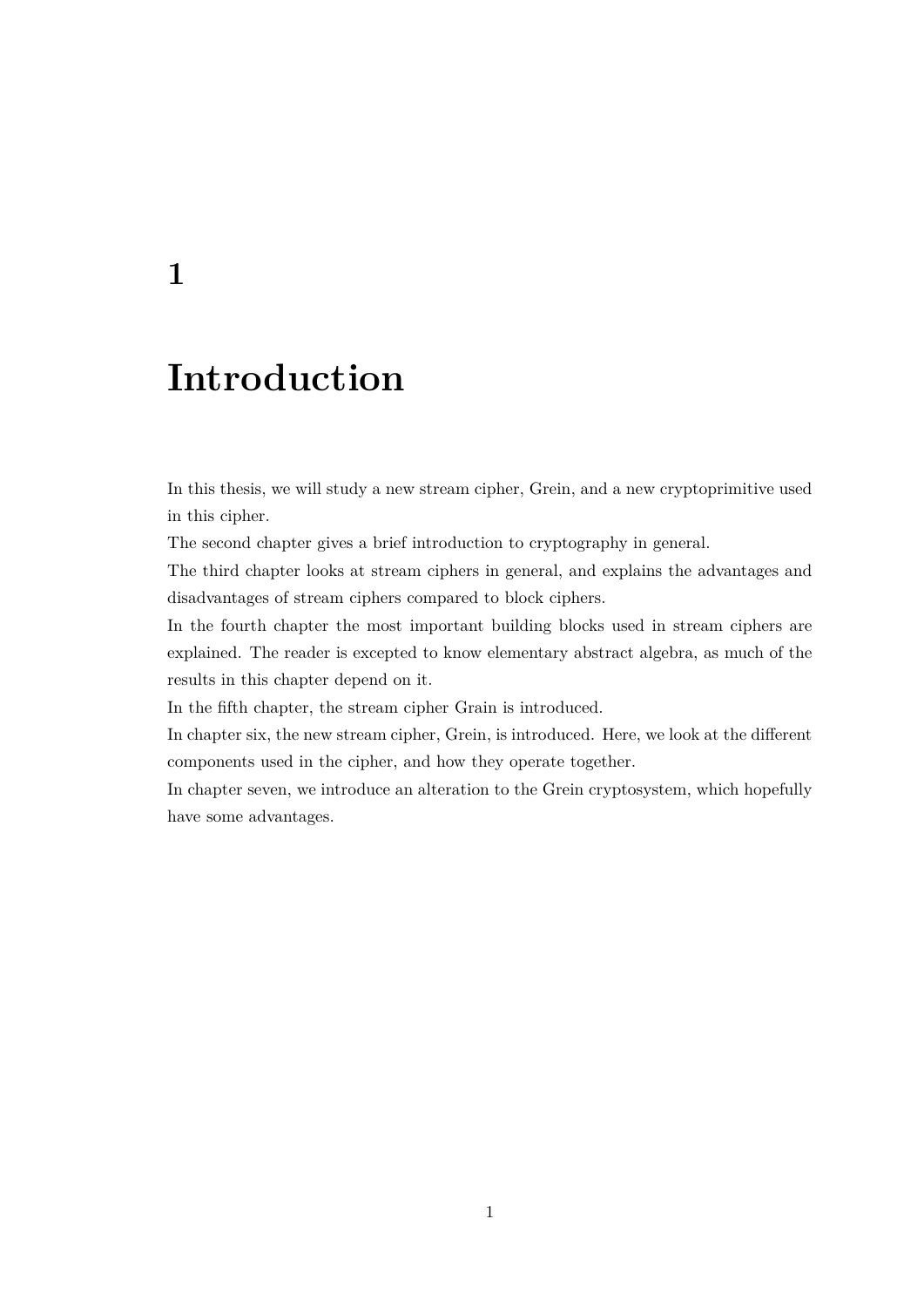## <span id="page-7-0"></span>**2**

## **Cryptography**

The main goal of cryptography, is to enable two parties, commonly called Alice and Bob, to communicate over an insecure channel, without their adversary, Eve, being able to understand what is being said. This channel could be a telephone line, a military radio, or the internet.

The basic model of cryptography is that the sender, Alice, has some *plaintext* that she wants to send. This is then *encrypted*, and the resulting *ciphertext* is sent to the receiver, Bob, who *decrypts* the ciphertext to get the plaintext.

If Eve is able to evasdrop, she should not be able to learn anything about what is in the message. See figure [2.1](#page-8-1) for an illustration.

The following definition is taken from  $[30, p. 1]$  $[30, p. 1]$ :

**Definition 1.** A *cryptosystem*, is a five-tuple  $(\mathcal{P}, \mathcal{C}, \mathcal{K}, \mathcal{E}, \mathcal{D})$  where the following conditions are satisfied:

- 1.  $P$  is a finite set of possible plaintexts,
- 2.  $\mathcal{C}$  is a finite set of possible ciphertexts,
- 3. K, the *keyspace*, is a finite set of possible keys,
- 4. For each  $K \in \mathcal{K}$ , there is an *encryption rule*  $e_K : \mathcal{P} \to \mathcal{C}$  and  $d_K : \mathcal{C} \to \mathcal{P}$  are functions such that  $d_K(e_K(x)) = x$  for every plaintext element  $x \in \mathcal{P}$ .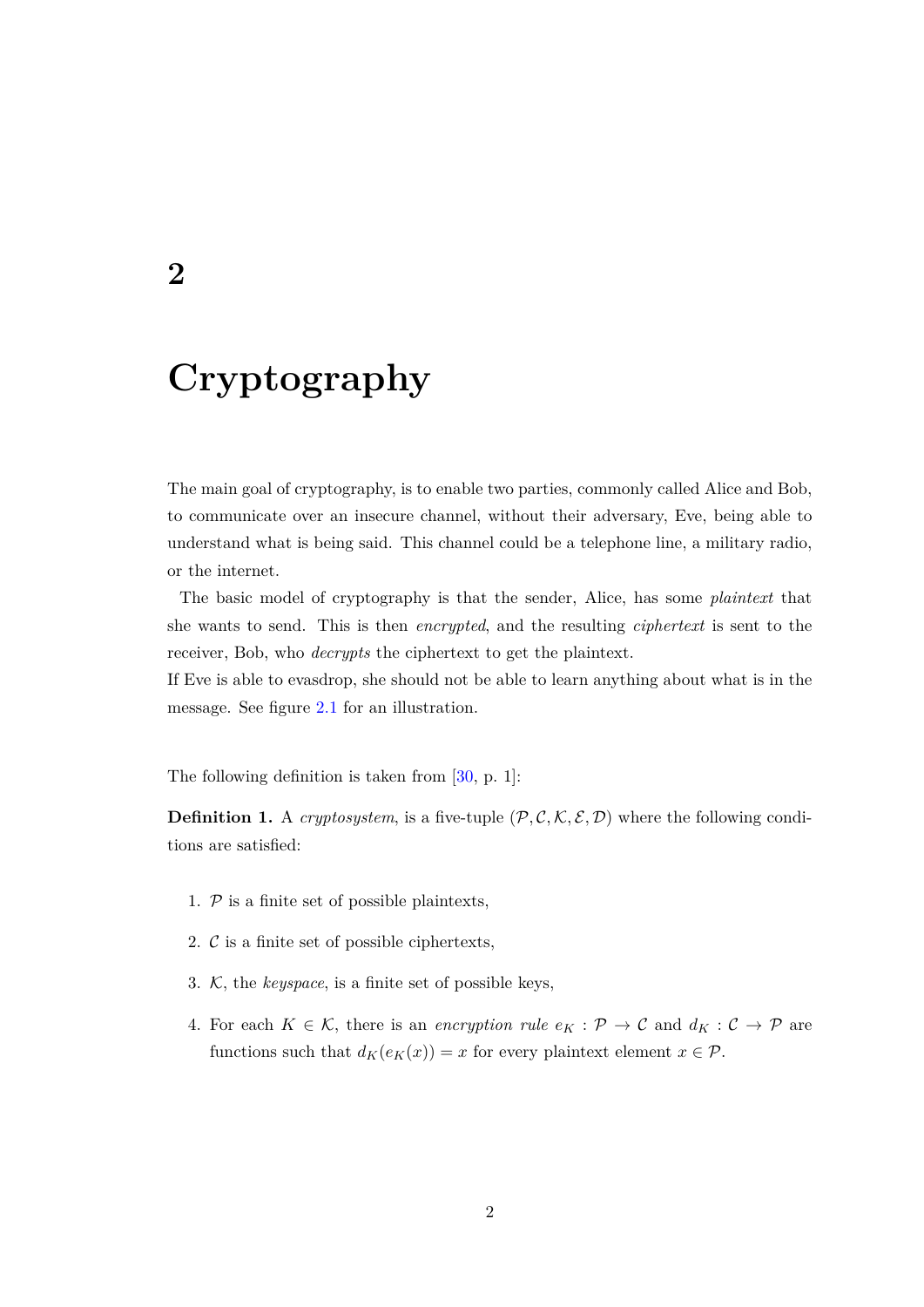<span id="page-8-1"></span>

Figure 2.1: The communication model

The security of a cryptosystem is measured by how difficult it is to recover the plaintext. If the only way to find this plaintext is to do an exhaustive search of the keyspace, it is commonly agreed upon that the system is secure.

### <span id="page-8-0"></span>**2.1 Classical Cryptography**

The need for secure communication is not a new idea. Unreadable Hieroglyphs from ancient Egypt indicate that people have been wanting to hide information for millenia. One of the more well known cryptosystems is named after Julius Caesar, who is known to have sent his military orders using this system.

**Definition 2.** The Caesar cipher is one of the oldest, known, cryptosystems.

The set of plaintexts and ciphertexts are the same  $(\mathcal{P} = \mathcal{C})$ , which is all possible strings of characters from the latin alphabeth.

The keyspace is  $\mathbb{Z}_+$ , the group of all positive integers.

If the plaintext *x* is a string  $x_1x_2...x_n$  of characters, encryption is

$$
e_K(x) : (x_i + K) \pmod{26}, 1 \le i \le n \tag{2.1}
$$

Similarly, decryption is

$$
d_K(x) : (x_i - K) \pmod{26}, 1 \le i \le n \tag{2.2}
$$

**Example 2.1.1.** If our plaintext is "ATTACK AT DAWN" and our key  $K = 4$ , the encrypted message becomes "EXXEGO EX HEAR".

Fortunately for Caesar, most of his enemies were illiterate, and would not have been able to read his messages even if they were unencrypted.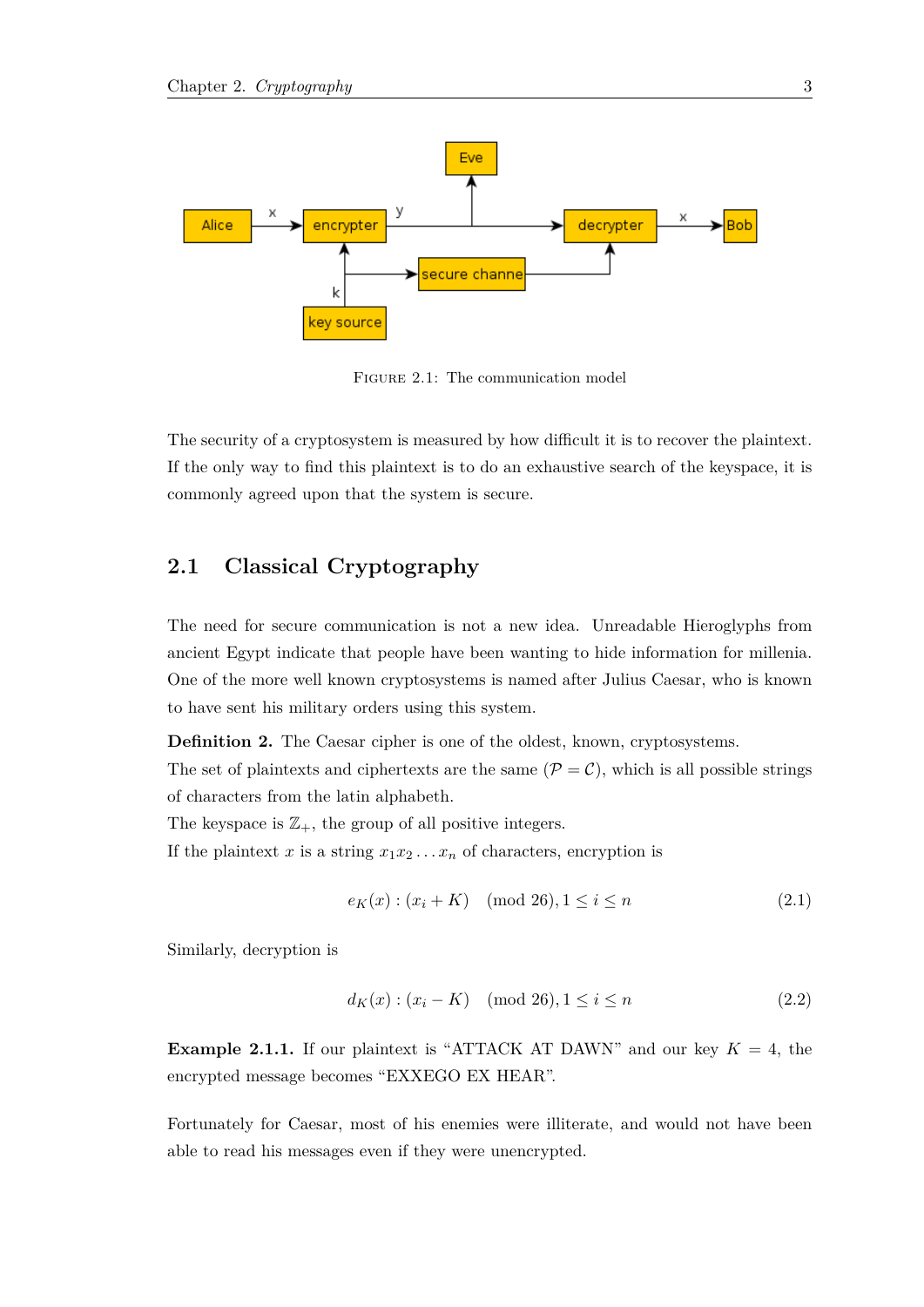There is however one major drawback with the caesar cipher, and that is the size of the keyspace. By having only 26 possible keys, and only 25 of these will actually work as a key (the first key, A, will return the plaintext.), even a novice cryptanalysist is able to test all keys within an hour. By using a computer, this time is reduced to seconds.

Seeing how easy it is to break the Caesar cipher, it is obvious that something more secure is needed.

<span id="page-9-0"></span>Most, if not all, of the cryptography invented before 1900 is too easy to break.

### **2.2 Modern Cryptography**

Up until the second world war, cryptography was not a very large research field, and as a result, most of the cryptosystems were easily broken.

In the second world war however, things changed.

All of the major countries involved had their own cryptosystems, with the most known being the German armys Enigma machine.

Some historians speculate that the war ended a couple of years earlier, because of the allied breaking of the cipher.

The major breaktroughs didn't come until the mid '70s, with *public key cryptography*.

Before the discovery of public key cryptography, both sender and receiver needed the same key to encrypt and decrypt messages. This key had to be sent over a secure channel (as seen in figure  $2.1$ ).

With public key cryptography, you have two keys, one *private key* and one *public key*. The public key can be distributed widely, so that anyone can send an encrypted message, but only those who know the private key are able to decrypt and read the message.

Public key cryptography depends on that some mathematical problems are hard to solve within reasonable time, such as factoring of large numbers (used in RSA [\[25\]](#page-64-0)) and the discrete logarithm problem (used in ElGamal [\[11\]](#page-64-1)). Public key cryptography is sometimes referred to as *asymmetrical* cryptography, because the key used for encryption is different from the key used for decryption.

In *symmetrical* cryptography, the same key is used for both encryption and decryption. Symmetric ciphers are commonly divided into two further classes; *stream ciphers* and *block ciphers*, a distinction that is sometimes a bit confusing, as block ciphers can operate as stream ciphers.

In the next chapter we will look further into the designs of stream ciphers.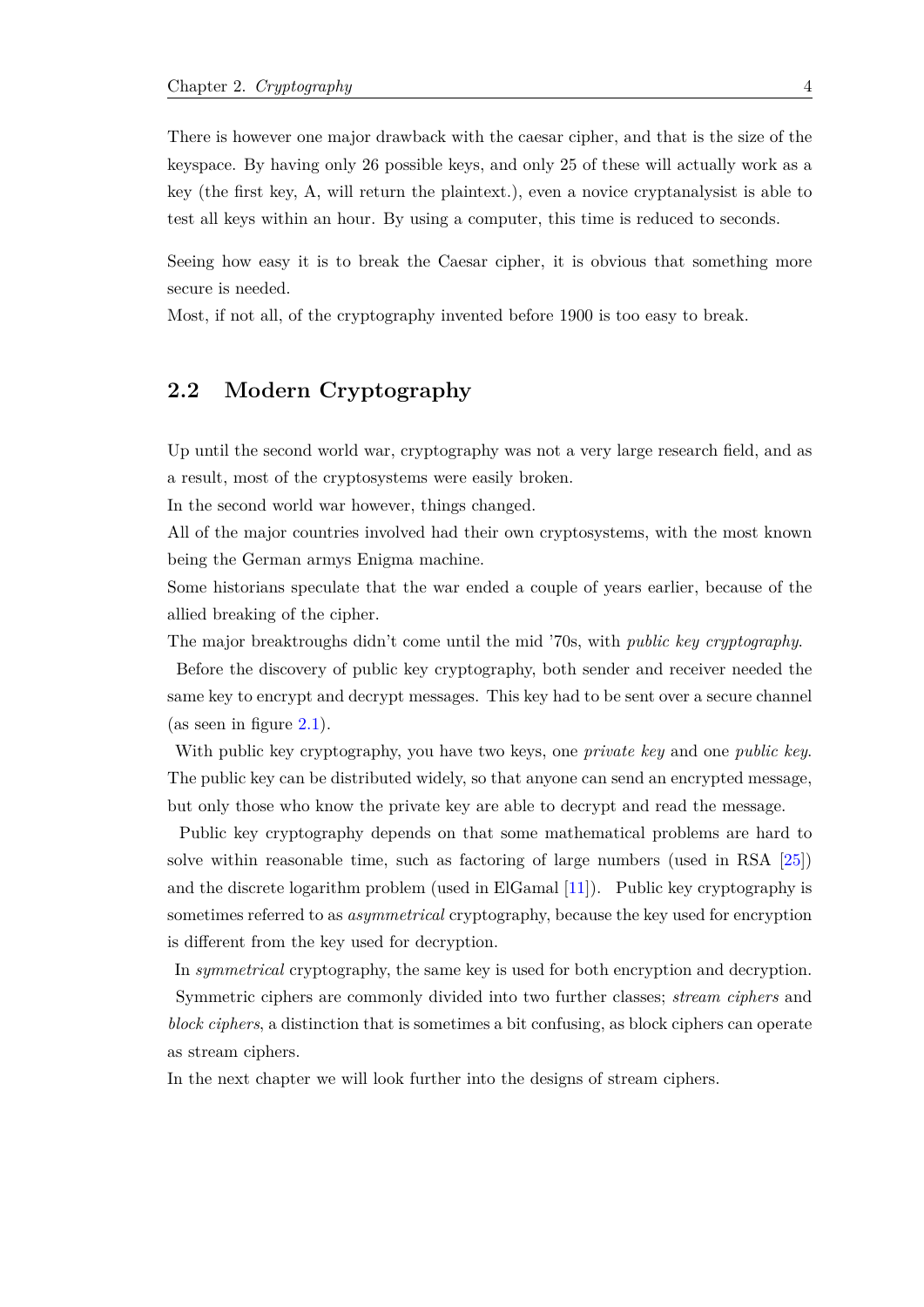## <span id="page-10-0"></span>**Stream Ciphers**

Stream ciphers are one of the two major classes of cryptosystems, with block ciphers being the other major class.

Stream ciphers are mainly used in applications where speed of encryption / decryption are a priority. Another area where stream ciphers are prevalent, are systems with low hardware complexity, such as RFID tags. It is simply not possible to implement a block cipher like AES on an RFID tag, due to the constrained memory and power.

The most well known stream ciphers are, in no particular order, A5/1, used in the GSM cellular network, E0, used in Bluetooth and RC4, used in WEP.

<span id="page-10-1"></span>Stream ciphers are also commonly used in military encryption, but few, or none details surrounding these stream ciphers exist, for natural reasons.

### **3.1 Stream Cipher Fundamentals**

In July of 1919, Gilbert Vernam patented one of the most fundamental building blocks of stream ciphers, which we know today as the *XOR operation*, often denoted by ⊕.

It is usually said to operate on the two elements of  $\mathbb{F}_2$ , 0 and 1, such that

$$
0\oplus 0=1\oplus 1=0
$$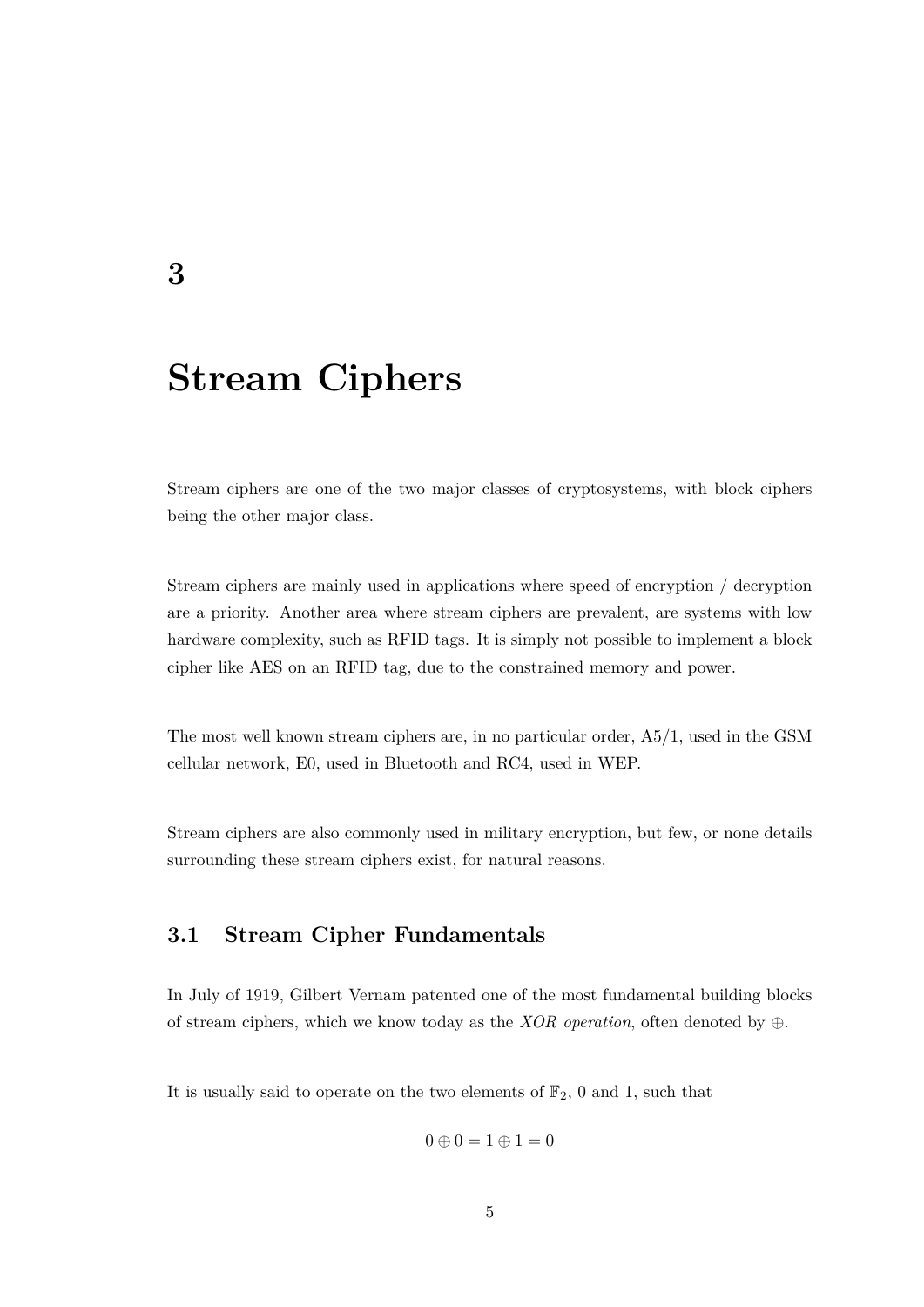and

$$
1\oplus 0=0\oplus 1=1.
$$

This is clearly the same as addition in  $\mathbb{F}_2$ .

By representing the letters of the alphabeth as 5-bit groups  $(2^5 = 32$  is the smallest sequence of bits that allows us to represent all 26 letters of the alphabeth), this enables us to encrypt messages of arbitrary length.

**Example 3.1.1.** Representing the letter M as 01101 and F as 00110, and then XORing these together, we get

$$
01101
$$
  

$$
\oplus 00110
$$
  

$$
= 01011,
$$

which is the letter K.

Because XOR is the same as addition over  $\mathbb{F}_2$ , adding the key to the ciphertext, we get the plaintext.

**Example 3.1.2.** XORing F with K, we get

$$
01011
$$
  

$$
\oplus 00110
$$
  

$$
= 01101,
$$

<span id="page-11-0"></span>which is the letter M, that we started with.

### **3.2 Classification of Stream Ciphers**

Stream ciphers can, in general, be divided into two classes. These are *synchronous stream ciphers* and *self-synchronizing stream ciphers*.

Synchronous stream ciphers depend only on plain-text and key to produce the ciphertext.

If synchronization is lost, decryption from that point on becomes impossible.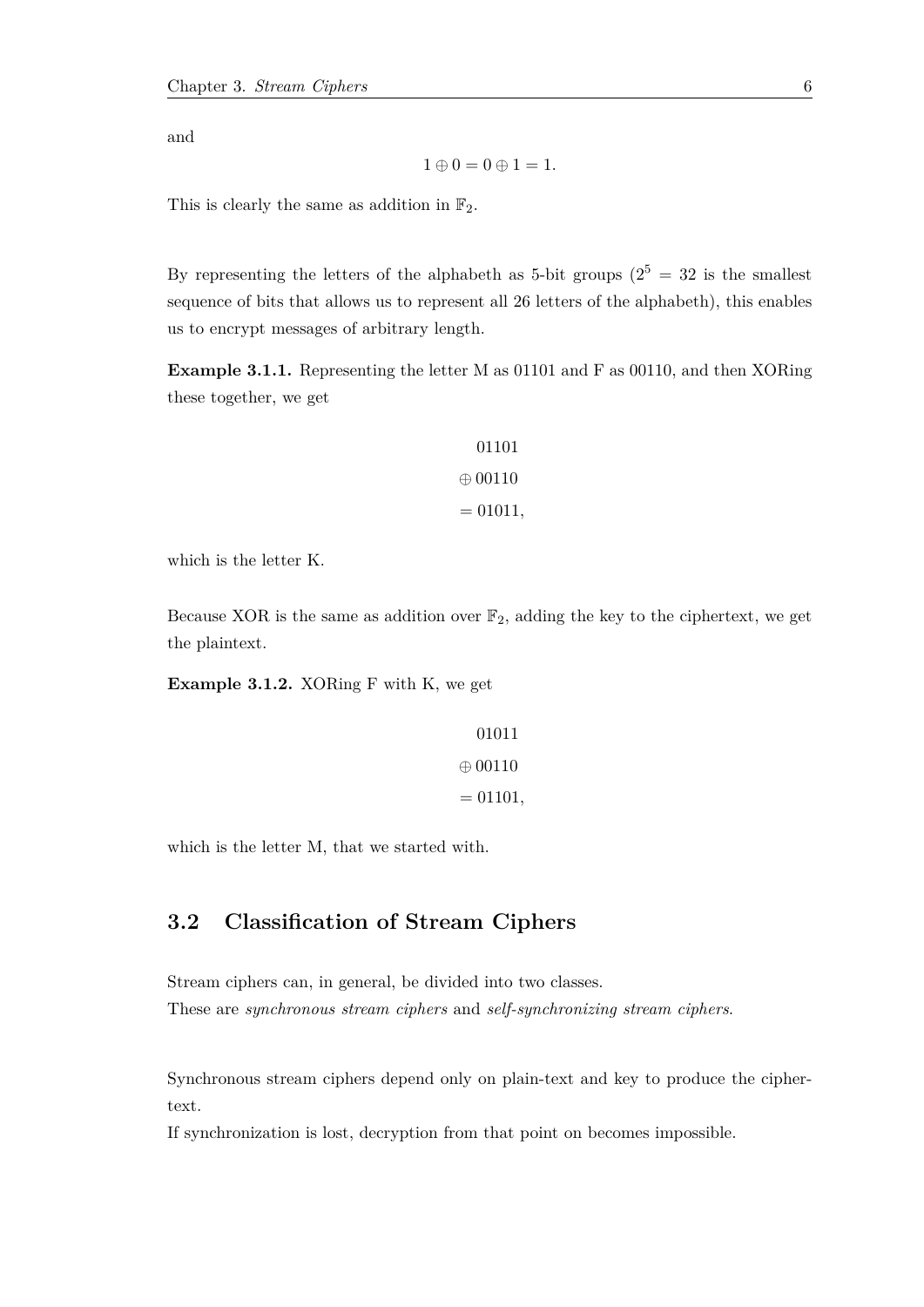Self-synchronizing stream ciphers on the other hand, depend on both the plain-text and the key, but also *N* of the previous cipher-text bits.

<span id="page-12-0"></span>This enables a self-synchronizing stream cipher to regain synchronization if something should happen to it.

### **3.3 One-Time Pad**

The One-time Pad (OTP), sometimes called the Vernam Cipher, after one of its inventors, was invented in 1917, and is the first example of a stream cipher using the XOR operation.

In the first version of the OTP, the key was read from a punched tape. However, once the tape had been read, the cipher started again from the start, creating a loop.

A little later, Joseph Mauborgne realized that this was a potential weakness, and together with Vernam, he introduced randomness in to the key.

This was later proven by Shannon [\[28\]](#page-65-1) to provide *perfect secrecy*.

Perfect secrecy means that, given the ciphertext, a cryptanalysist will gain no information about the plaintext, except its length.

There is, however, a major drawback with the OTP.

In order to guarantee perfect secrecy, a random key of the same length as the plaintext is needed, both for encryption and decryption.

For both sender and receiver to get a copy of the key, they either need to meet in person, or they need a secure channel to exchange the key.

However, if they have access to a secure channel, why not let all communication go through this channel?

Clearly, a more practical cryptosystem is needed.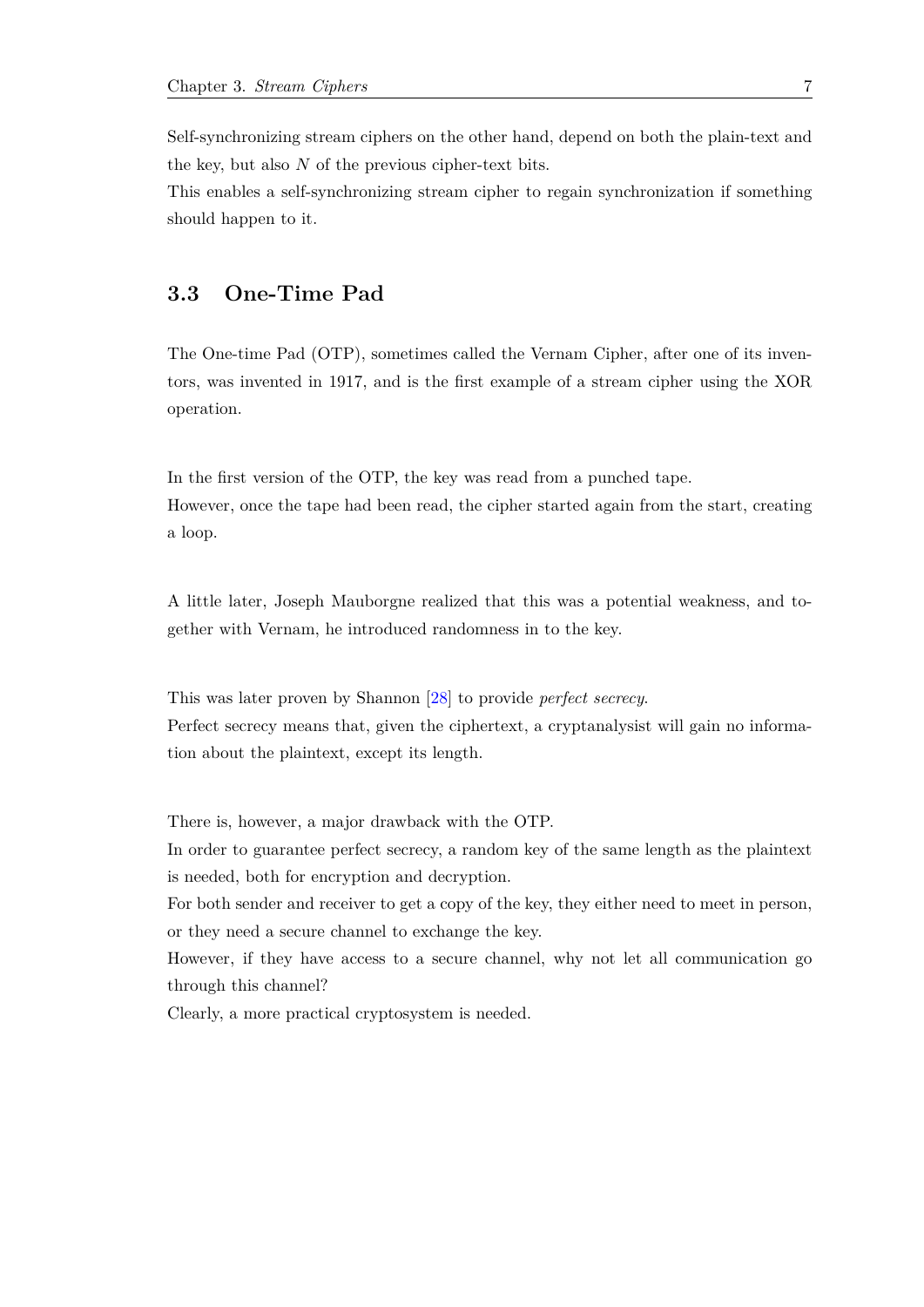## **Building Blocks**

<span id="page-13-0"></span>**4**

<span id="page-13-1"></span>In order to build a cipher, we need a certain mathematical foundation. In this chapter, we will give a brief introduction into the theory used in creating a stream cipher.

### **4.1 Boolean Functions**

A Boolean function in *n* variables, is a function  $f: \mathbb{F}_2^n \to \mathbb{F}_2$ ,

The operations in  $\mathbb{F}_2$  are addition and multiplication modulo 2. There are several ways to represent a Boolean function. One that is frequently used in the literature is *Algebraic Normal Form* or ANF.

**Definition 3.** The ANF of a Boolean function *f* in *n* variables is

$$
f(x_1, x_2, \dots, x_n) = a_0 + a_1 x_1 + \dots + a_n x_n +
$$
  
\n
$$
a_{1,2} x_1 x_2 + a_{1,3} x_1 x_3 + \dots + a_{1,n} x_1 x_n +
$$
  
\n
$$
a_{1,2,3} x_1 x_2 x_3 + \dots + a_{n-2,n-1,n} x_{n-2} x_{n-1} x_n
$$
  
\n
$$
\vdots
$$
  
\n
$$
a_{1,2,\dots,n} x_1 x_2 \dots x_n
$$
  
\n(4.1)

where the  $a_i$  is either 0 or 1, depending on whether the corresponding  $x_i$  is part of the Boolean function.

**Example 4.1.1.** A Boolean function in 3 three variables is

<span id="page-13-2"></span>
$$
f(x_0, x_1, x_2) = 1 + x_0 + x_1 + x_0 x_2 \tag{4.2}
$$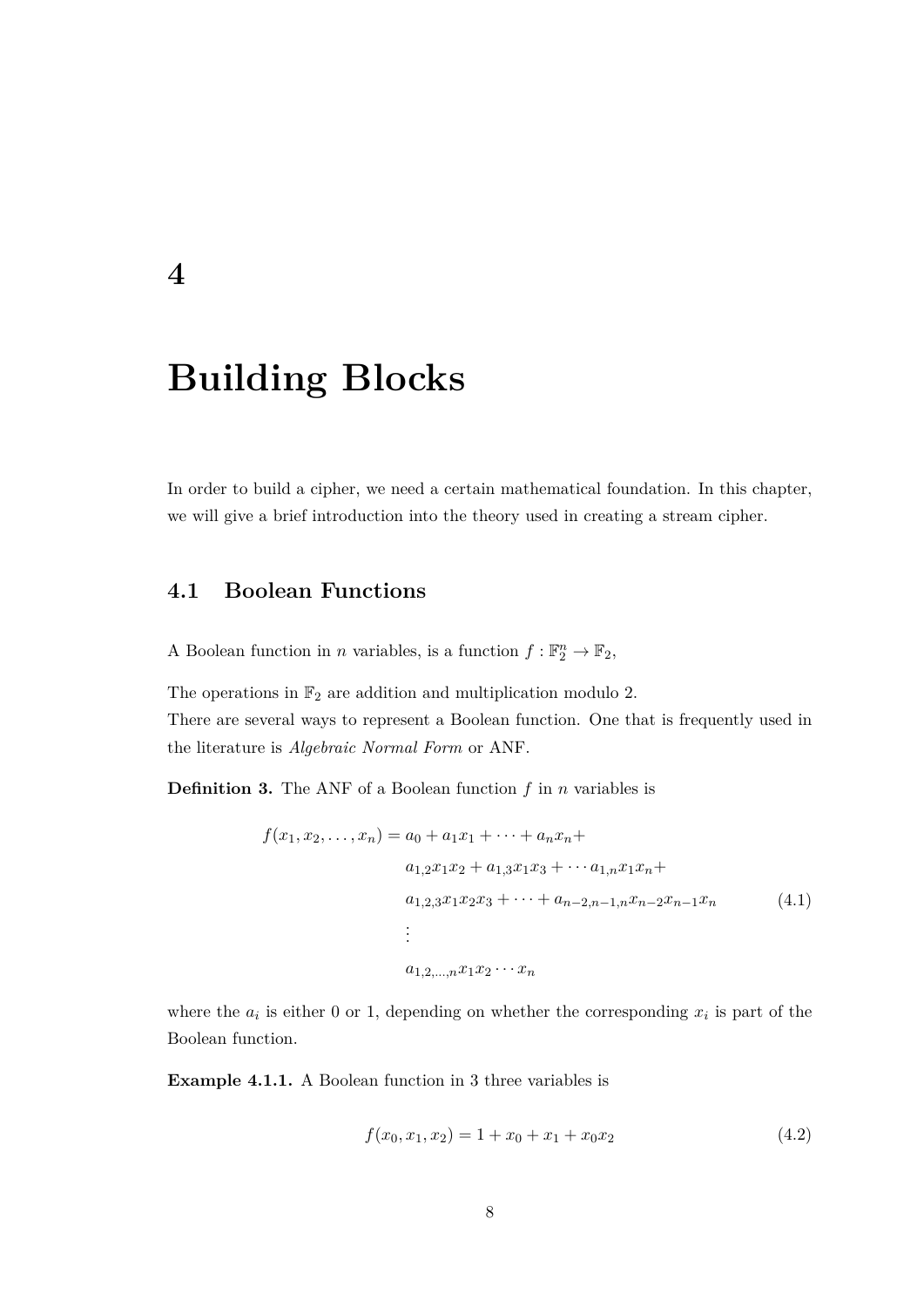The *algebraic degree*, or just degree, of a Boolean function is equal to the greatest degree of its ANF. The degree of the function in example [\(4.1.1\)](#page-13-2) is 2. If the degree of a function is 1, it is a *linear* or *affine* function.

Another common way of representing a Boolean function, is by its *truth table*. This is a vector  $(f(v_0), f(v_1), \ldots, f(v_{2^n-1}))$ , where  $v_i$  is the binary representation of the number  $i, 0 \leq i \leq 2^n - 1$ .

**Example 4.1.2.** The truth table of the function in example  $(4.1.1)$  is  $(1, 1, 0, 0, 0, 1, 1, 0)$ .

<span id="page-14-1"></span>The truth table can also be represented as a  $2^n \times (n+1)$  table, where the rows are all possible inputs, sorted lexicographically, the *n* first columns are the *n* variables and the last column is the output of the function.

| $x_0$          | $x_1$ | $x_2$    | $f(x_0, x_1, x_2)$ |
|----------------|-------|----------|--------------------|
| $\overline{0}$ | 0     | $\Omega$ |                    |
| 0              | 0     |          |                    |
| 0              | 1     | 0        | 0                  |
| 0              | 1     | 1        | 0                  |
| 1              | 0     | 0        | 0                  |
| 1              | 0     |          |                    |
| 1              | 1     | 0        | 1                  |
|                | 1     |          |                    |

TABLE 4.1: Truth table of function from  $(4.1.1)$ 

A Boolean function *f*(*x*) in *n* variables, is *balanced* if the *Hamming weigth*, denoted *d*(*f*),

$$
d(f) = \sum_{x \in \mathbb{F}_2^n} f(x),
$$

is equal to  $2^{n-1}$ .

The Hamming weigth of the function from example  $(4.1.1)$  is 4, so this function is balanced.

The *Hamming distance* between two Boolean functions *f* and *g* is the number of occurences where their output differ, or

$$
d(f,g) = wt(f \oplus g)
$$

<span id="page-14-0"></span>where  $\oplus$  is the sum modulo 2 of the truth tables of  $f$  and  $g$ .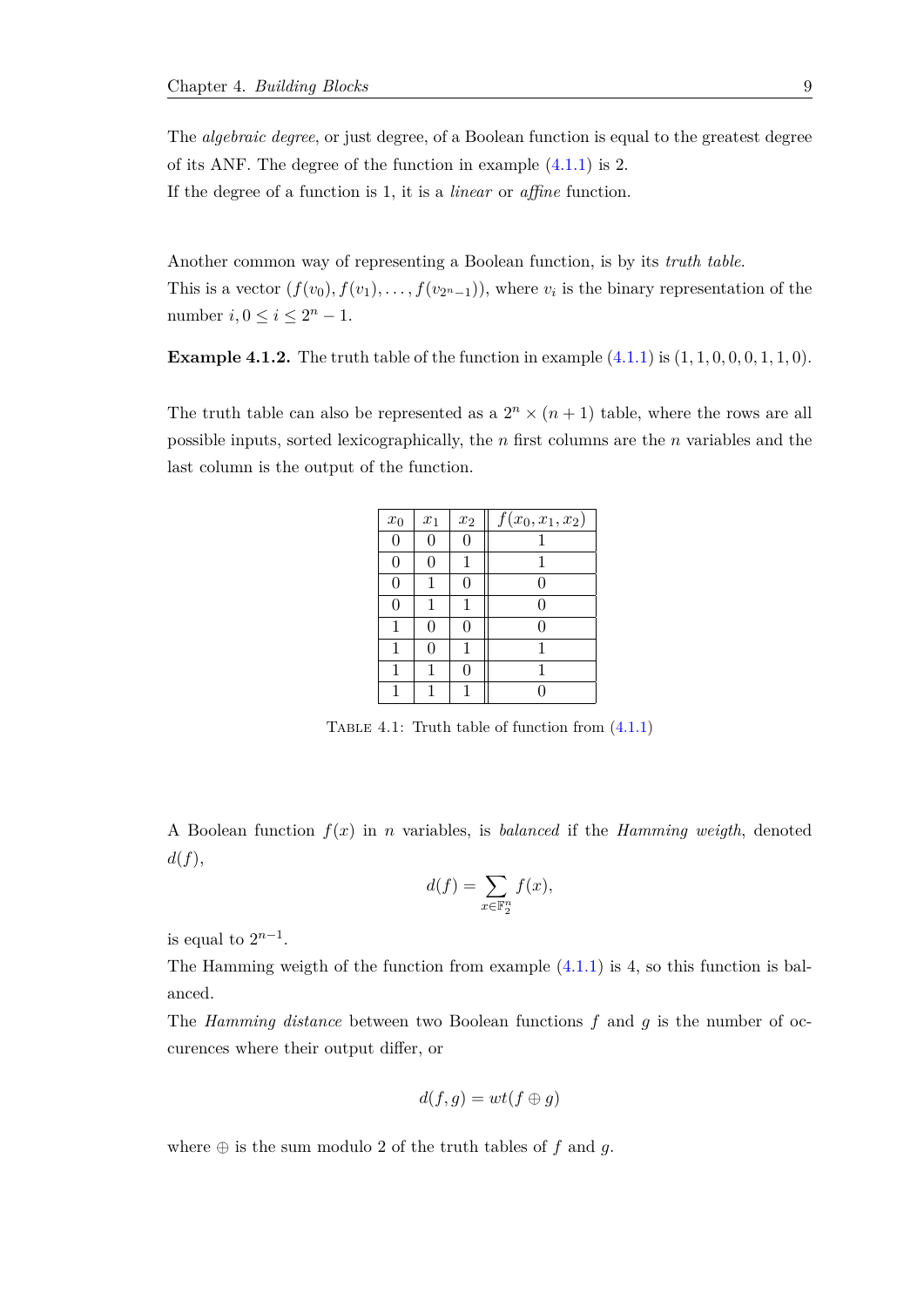#### **4.1.1 Cryptographic Properties**

When Boolean functions are used in a cryptographic setting, we want them to be *cryptographically secure*.

Some properties of the Boolean function are more important than others if we wish for them to be cryptographically secure.

**Definition 4.** A Boolean function  $f(x_1, x_2, \ldots, x_n)$  in *n* variables is *correlation immune of order k*, if every subset of *k* or fewer variables in  $x_1, x_2, \ldots, x_n$  is statistically independent of the value of  $f(x_1, x_2, \ldots, x_n)$ .

Boolean functions with low correlation immunity are weaker against the *correlation attack* [\[29\]](#page-65-2), an attack on stream ciphers.

As a result, Boolean functions used in stream ciphers should have as high correlation immunity as possible.

**Definition 5.** If we have a Boolean function in *n* variables, with degree *d*, Siegenthaler showed that the correlation immunity *k* is upper bounded by  $k + d \leq n$ , so the higher the degree is, the lower the possible correlation immunity is.

**Example 4.1.3.** Returning to the Boolean function from example [4.1.1,](#page-13-2) we first fix the value of  $x_1$  to either 0 or 1.

The resulting truth table has the same distribution as the original.

Next, we do the same with the variable  $x_2$ .

We now get a truth table with a different distribution, meaning that this Boolean function is not correlation immune.

Another measure used for Boolean functions, is the *nonlinearity*, denoted  $\mathcal{N}_f$ . Nonlinearity is the minimal Hamming distance between the function *f* and all affine functions, or

$$
\mathcal{N}_f = \min_{\phi \in \mathcal{A}_n} d(f, \phi),
$$

where  $A_n$  is the set of all affine functions in *n* variables.

**Example 4.1.4.** If we again look at the Boolean function from [4.1.1,](#page-13-2) we list the affine functions in the variables  $x_1, x_2, x_3$ , and find the Hamming distances.

By looking at the last row of table [4.2,](#page-16-3) we see that the function  $x_2 + x_3$  only differs in two positions, so the nonlinearity of *f* is 2.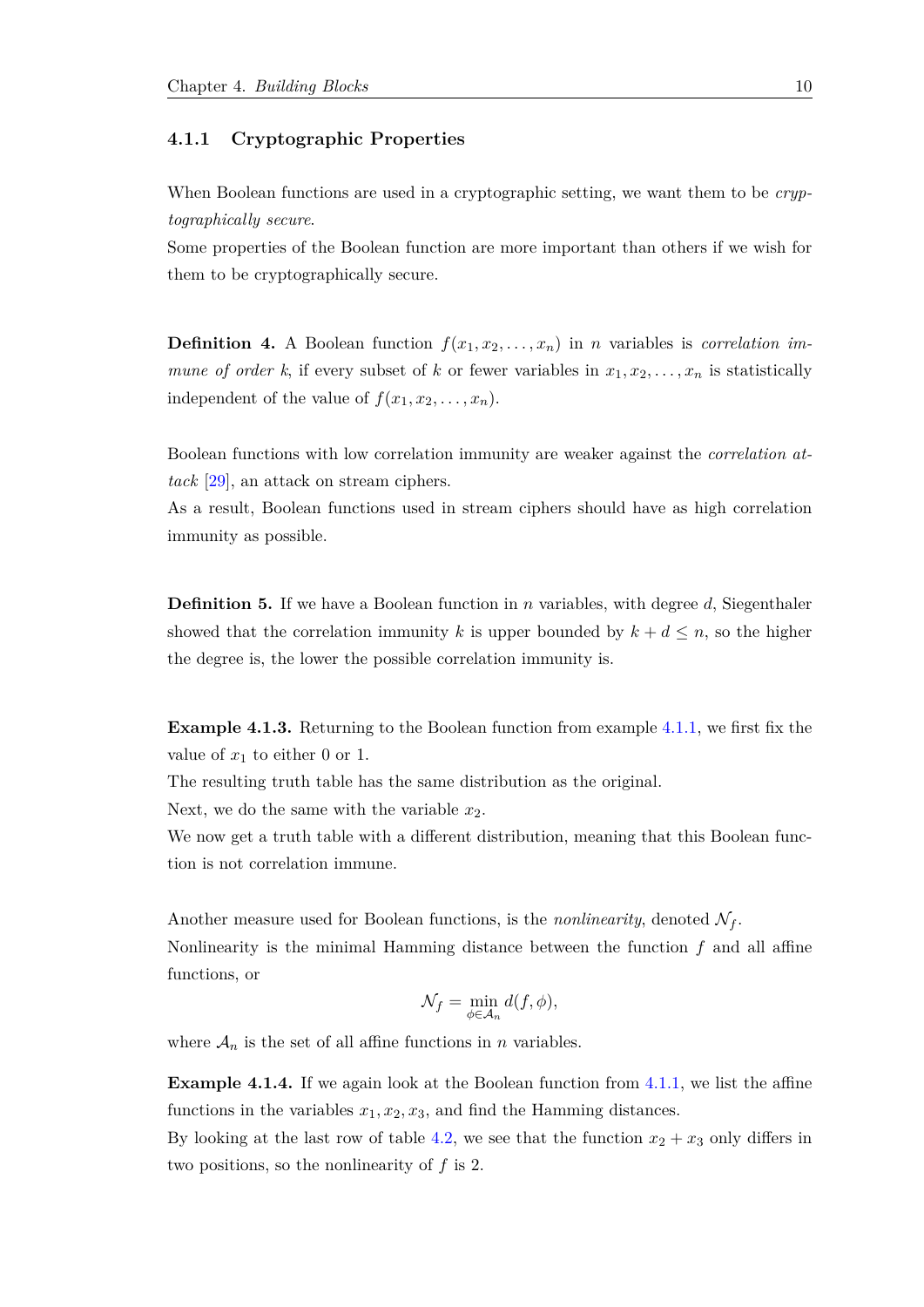<span id="page-16-3"></span>

| $\theta$       | $x_1$        | $x_2$            | $x_3$    | $x_1 + x_2$ | $x_1+x_3$ |   | $x_2 + x_3$   $x_1 + x_2 + x_3$ |  |
|----------------|--------------|------------------|----------|-------------|-----------|---|---------------------------------|--|
| $\theta$       | $\theta$     | $\theta$         | 0        |             |           |   |                                 |  |
| $\theta$       | 0            | $\left( \right)$ | 1        |             |           |   |                                 |  |
| $\Omega$       | 0            |                  | $\theta$ |             |           |   |                                 |  |
| $\theta$       | $\mathbf{0}$ |                  |          |             |           |   |                                 |  |
| $\theta$       |              | $\left( \right)$ | 0        |             |           |   |                                 |  |
| $\theta$       | 1            | $\left( \right)$ |          |             |           |   |                                 |  |
| $\Omega$       |              |                  | $\theta$ |             |           |   |                                 |  |
| $\theta$       |              |                  |          |             |           |   |                                 |  |
| $\overline{4}$ |              | 6                | 4        | հ           |           | റ |                                 |  |

Table 4.2: Hamming distances for all affine functions

There are many other properties of Boolean functions, but not all of these are important when designing a stream cipher.

<span id="page-16-0"></span>For an excellent overview of the different properties related to cryptography, the book by Cusick and Stănică  $[10]$  is recommended.

### <span id="page-16-2"></span>**4.2 Linear Feedback Shift Registers**



FIGURE 4.1: Feedback shift register with five registers

A *shift register* is a collection of *n* stages  $s_0, s_1, \ldots, s_{n-1}$ , each stage  $s_i$  containing either the value 0 or 1.

The contents of the register are shifted to the left, so that *s<sup>i</sup>* takes on the value of  $s_{i+1}$ ,  $0 \leq i < n-1$ , and  $s_{n-1}$  is updated with the output of some function  $f(s_0, s_1, \ldots, s_{n-1})$ . The output is taken from the leftmost stage,  $s_0$ . This produces the infinite sequence

$$
(s_t)=s_0,s_1,s_2,\ldots,s_p,s_0,\ldots
$$

with *period p*.

<span id="page-16-1"></span>If the function *f* is linear, it is called a *Linear Feedback Shift Register* or LFSR for short.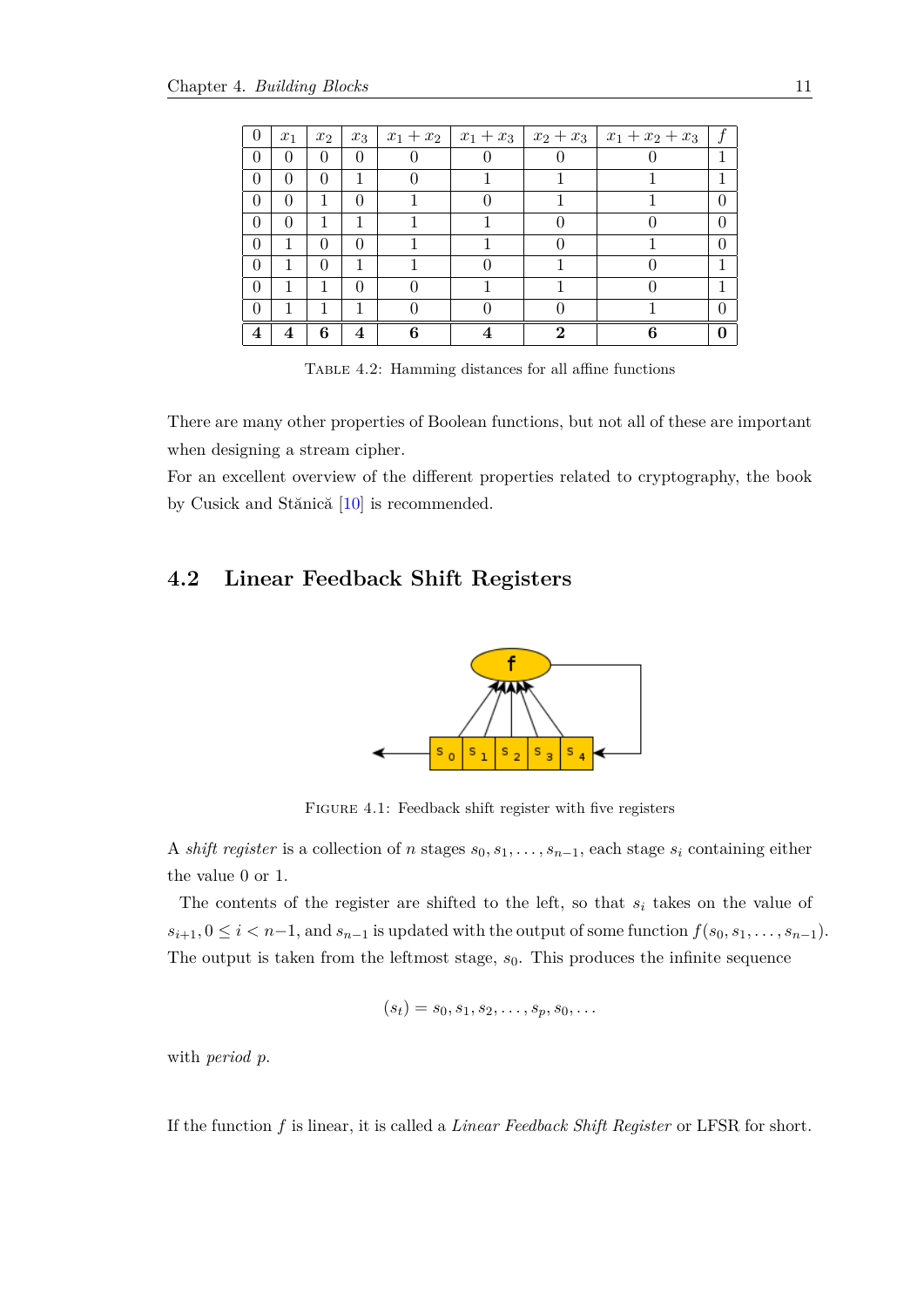<span id="page-17-1"></span>

Figure 4.2: A Linear Feedback Shift Register

#### **4.2.1 The Recurrence Relation**

Any LFSR can be defined as a recurrence relation , with

$$
s_{n+i} = c_0 s_i + c_1 s_{i+1} + \dots + c_{n-1} s_{n+i-1}
$$

where the coefficients  $c_i$  are either 0 or 1, with the restriction that  $c_0 \neq 0$ , otherwise it would in effect be a  $n - 1$ -stage register, with the output being delayed.

Another way of saying this is that

<span id="page-17-3"></span>**Example 4.2.1.** The recurrence relation of an LFSR of length 3 is given below:

$$
s_{i+3} = s_{i+2} + s_i
$$

<span id="page-17-2"></span>Here, the last stage is updated with the sum of the first and last register.



Figure 4.3: The LFSR from example [4.2.1](#page-17-3)

#### <span id="page-17-0"></span>**4.2.2 The Matrix Method**

Every *n*-stage LFSR can also be represented by an  $n \times n$  matrix. This matrix takes a special form, as seen below.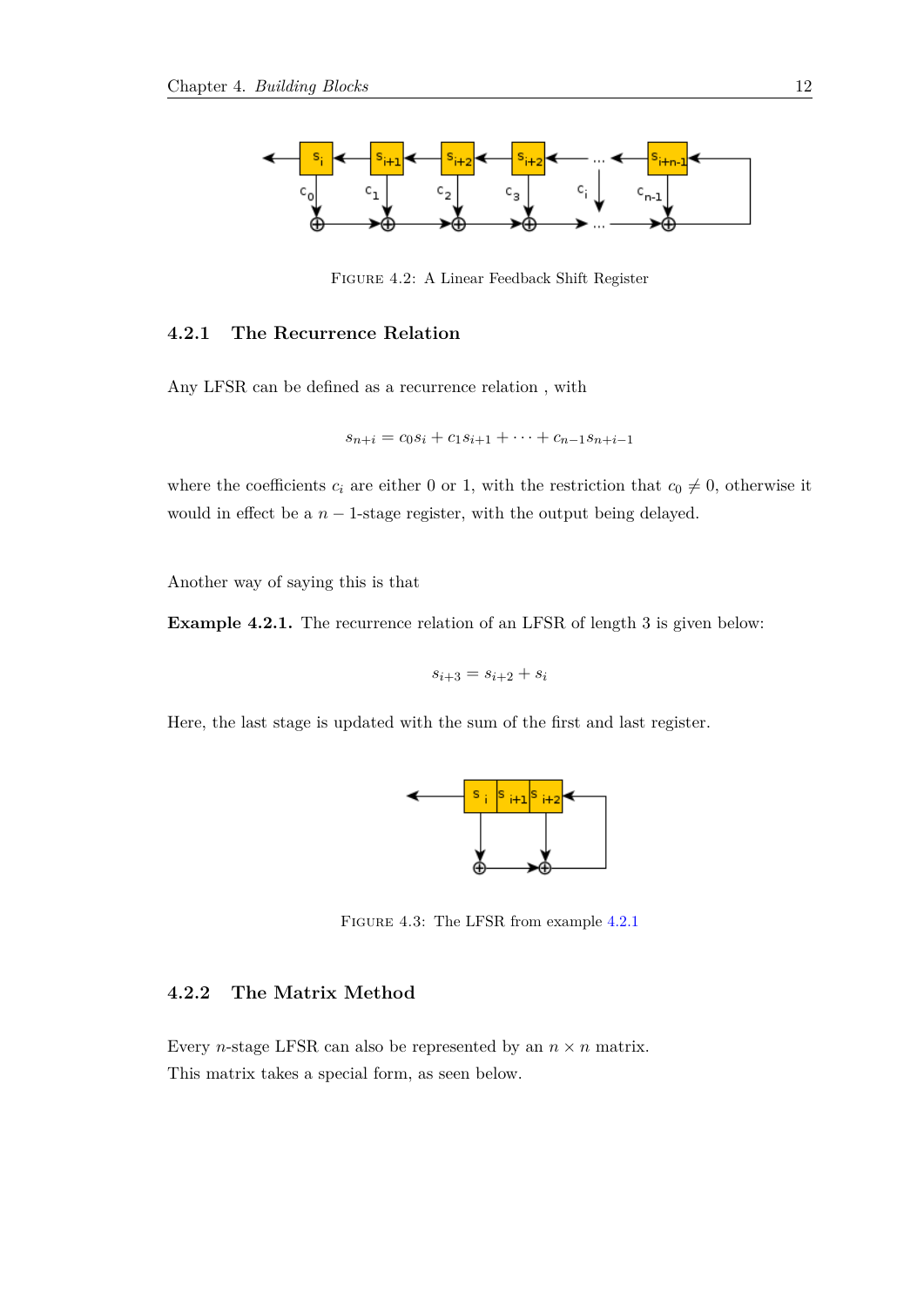<span id="page-18-1"></span>
$$
M = \begin{bmatrix} 0 & 0 & 0 & \cdots & 0 & 0 & c_0 \\ 1 & 0 & 0 & \cdots & 0 & 0 & c_1 \\ 0 & 1 & 0 & \cdots & 0 & 0 & c_2 \\ 0 & 0 & 1 & \cdots & 0 & 0 & c_3 \\ \vdots & \vdots & \vdots & \ddots & \vdots & \vdots & \vdots \\ 0 & 0 & 0 & \cdots & 1 & 0 & c_{n-2} \\ 0 & 0 & 0 & \cdots & 0 & 1 & c_{n-1} \end{bmatrix}
$$
(4.3)

By multiplying the initial vector  $(s_0, s_1, \ldots, s_{n-1})$  with the matrix, the subsequent vector  $(s_1, s_2, \ldots, s_n)$  is found.

Furthermore, taking the *t*-th power of the matrix,  $M^t$ , and multiplying it with the initial vector, we get the state at time *t*.

$$
(s_0, s_1, \dots, s_{n-1}) \cdot M^t = (s_t, s_{t+1}, \dots, s_{n+t-1})
$$

<span id="page-18-2"></span>**Example 4.2.2.** If we take the matrix corresponding to the recurrence relation from the previous example, this is the corresponding matrix:

$$
M = \begin{bmatrix} 0 & 0 & 1 \\ 1 & 0 & 0 \\ 0 & 1 & 1 \end{bmatrix}
$$

If the initial vector  $(s_0, s_1, s_2)$  is set to  $(1, 0, 0)$ , and we multiply this with the matrix *M*, we get a new vector (0*,* 0*,* 1).

Multiplying the initial vector by  $M^2$  we get  $(0,1,1)$ . Repeating this with increasing powers of *M*, and looking at the first element, *s<sup>t</sup>* at time *t* of the vector, we get the output sequence

$$
\ldots, 1, 0, 0, 1, 1, 1, 0, \ldots
$$

<span id="page-18-0"></span>with period 7.

#### **4.2.3 Characteristic Polynomial**

Alongside the recurrence relation and the matrix, there is one other common way of representing LFSRs, and that is as a polynomial mod 2.

This polynomial can be found by finding the characteristic polynomial of the matrix defined in [4.3,](#page-18-1) or

$$
\det(M - Ix),
$$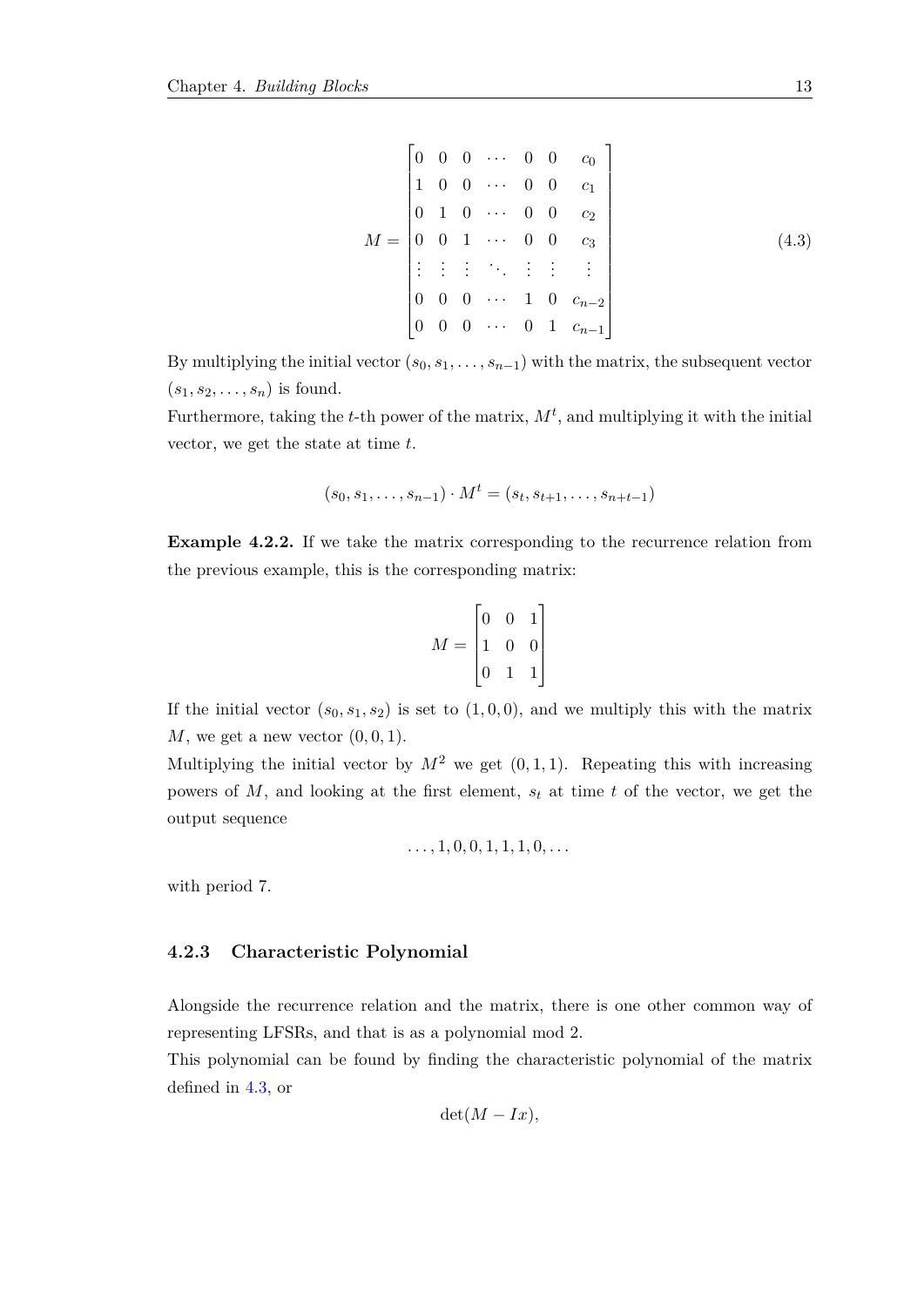

Figure 4.4: Pure cycling register

<span id="page-19-1"></span>where *I* is the  $n \times n$  identity matrix. This gives a polynomial of degree *n* that can be used to further analyse the properties of the given LFSR.

**Example 4.2.3.** Calculating the characteristic polynomial of the matrix from example [4.2.2,](#page-18-2) we get  $x^3 + x^2 + 1$ , which is a primitive polynomial of degree 3.

<span id="page-19-0"></span>The characteristic polynomial is a very useful method to represent LFSRs, for instance, when we want to determine the periode of the sequence it generates.

#### **4.2.4 Period of a Sequence**

Let the period of a sequence  $(s_t)$  be denoted by  $p$ .

*p* is upper bounded by  $2^n - 1$ , and lower bounded by *n*, where *n* is the number of stages in the LFSR.

The reason for this upper bound is that a LFSR of maximum period will cycle through all possible states between 1 and  $2<sup>n</sup> - 1$ . The all-zero state is not a possibility, as it will only generate the all-zero sequence.

Similarly, if we look at the *pure cycling register*, as seen in figure [4.4,](#page-19-1) where the rightmost register is updated with the contents of the leftmost register, we get a period of *n*.

**Definition 6.** If the sequence is generated by a recurrence relation with corresponding polynomial  $f(x)$ , the period is the number *p* such that  $f(x)$  divides  $1 - x^p$ 

This simple definition gives us an easy way of finding the period of a sequence, given that we know the corresponding polynomial.

<span id="page-19-2"></span>**Example 4.2.4.** The polynomial  $f(x) = x^4 + x^3 + x^2 + x + 1$  is irreducible. By trying increasing values of *p*, we find that  $f(x)$  divides  $1 - x^5$ , so the period of the sequence generated by this feedback polynomial is 5.

For a sequence to have maximal period  $2^n - 1$  it is a necessary, but not sufficient condition, that the feedback polynomial is *irreducible*. This means that the polynomial can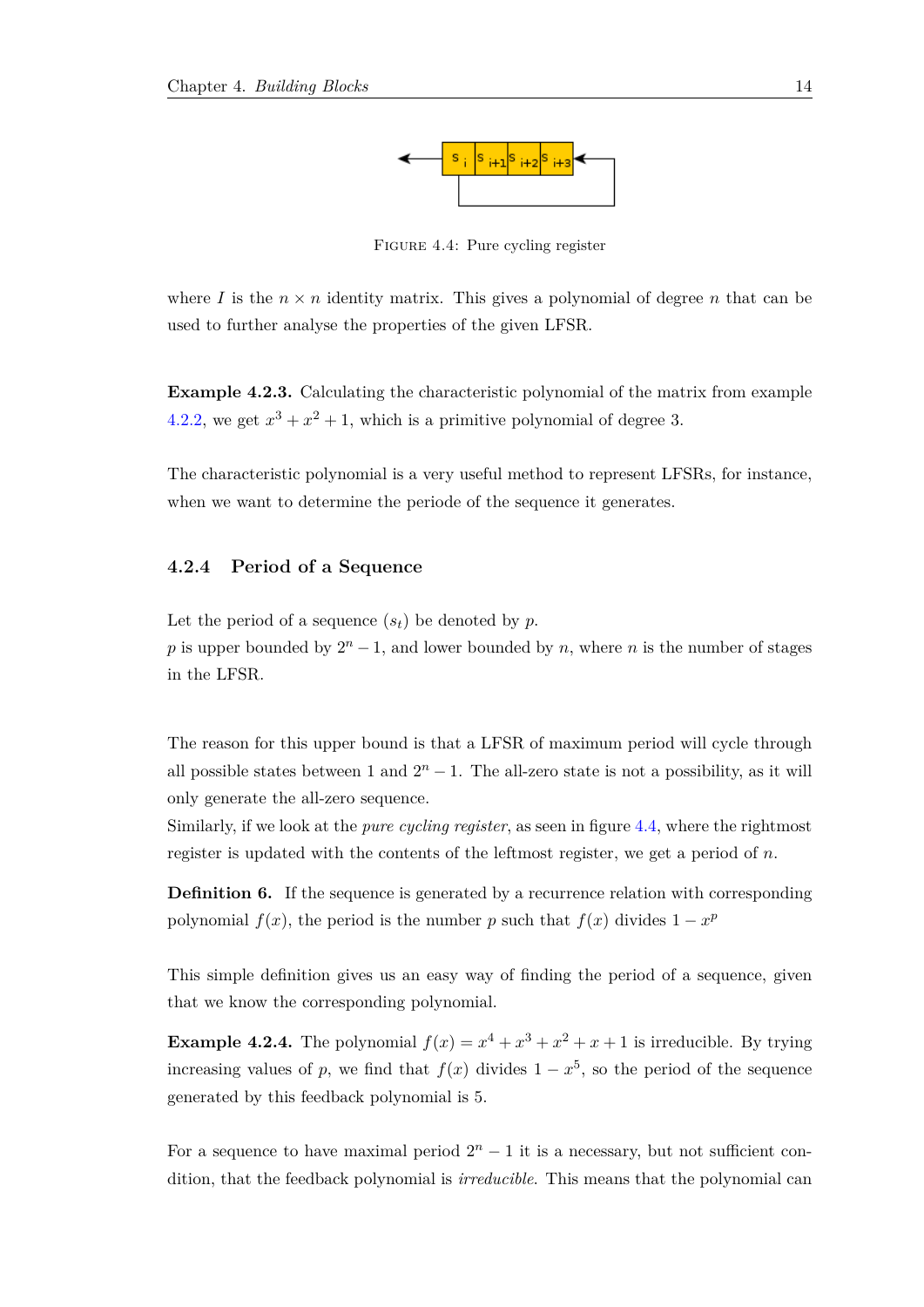not be factored into polynomials of lower degree.

There are

$$
\Psi_2(n)=\frac{1}{n}\sum_{d|n}2^d\mu(\frac{n}{d})
$$

irreducible polynomials modulo 2 of degree n, where the sum is taken over all *d* that divides *n* and  $\mu(n)$  is the Möbius  $\mu$ -function.

**Example 4.2.5.** The polynomial  $f(x) = x^4 + x^3 + 1$  is irreducible modulo 2, and it is also a *primitive polynomial*. Doing the same as in [\(4.2.4\)](#page-19-2), we find that the period  $p = 15$ , which is the longest possible for polynomials of degree 4.

If the polynomial is also *primitive*, the corresponding sequence is guaranteed to be of maximal length.

There are

$$
\lambda_2 = \frac{\varphi(2^n - 1)}{n}
$$

primitive polynomials of degree *n*.  $\varphi(n)$  is Euler's totient function.

The period is also equal to the smallest *p* such that  $M^p = I$ , where *M* is the matrix defined in [4.2.2](#page-17-0) and *I* is the  $n \times n$  identity matrix.

**Example 4.2.6.** The matrix corresponding to the feedback polynomial  $x^4 + x^3 + 1$  is

$$
M = \begin{bmatrix} 0 & 0 & 0 & 1 \\ 1 & 0 & 0 & 0 \\ 0 & 1 & 0 & 0 \\ 0 & 0 & 1 & 1 \end{bmatrix}
$$

Raising this matrix to the 15th power we get

$$
\begin{bmatrix} 0 & 0 & 0 & 1 \\ 1 & 0 & 0 & 0 \\ 0 & 1 & 0 & 0 \\ 0 & 0 & 1 & 1 \end{bmatrix}^{15} = \begin{bmatrix} 1 & 0 & 0 & 0 \\ 0 & 1 & 0 & 0 \\ 0 & 0 & 1 & 0 \\ 0 & 0 & 0 & 1 \end{bmatrix}
$$

<span id="page-20-0"></span>which is indeed the  $4 \times 4$  identity matrix, as expected.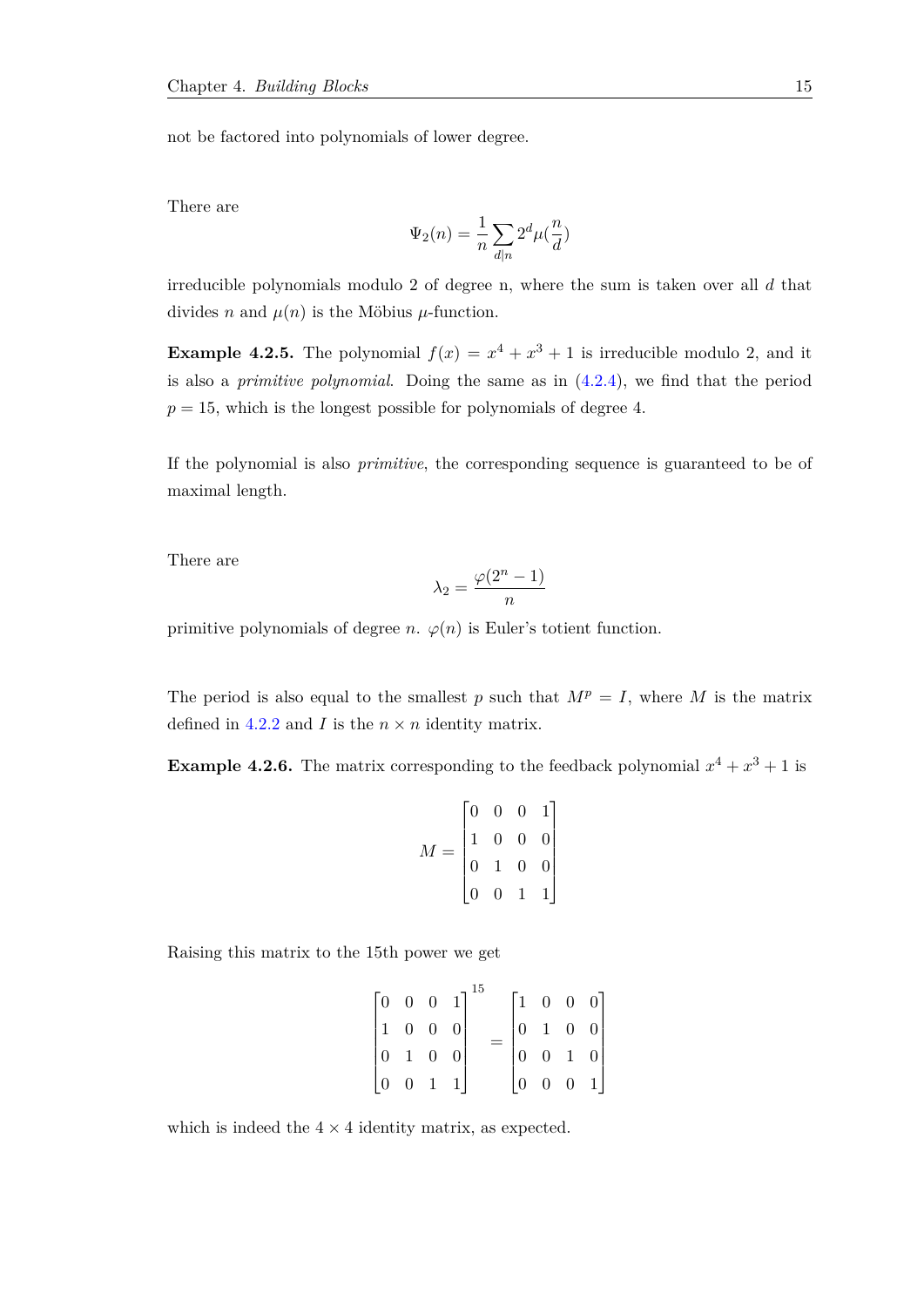#### **4.3 Linear Complexity**

The *linear complexity*, or linear span, of a sequence *s<sup>t</sup>* , is defined as the shortest LFSR able to generate the sequence  $s_t$ , and is denoted by  $L(s_t)$ . The following definition is taken from  $[10, p.20]$  $[10, p.20]$ ,

- 1. If  $s_t$  is the all-zero sequence, then  $L(s_t) = 0$
- 2. If no LFSR generates  $s_t$ , then  $L(s_t) = \infty$
- 3. If there is at least one LFSR that generates  $s_t$ , then  $L(s_t)$  is the length of the shortest LFSR that generates  $s_t$ . Equivalently,  $L(s_t)$  is the degree of the minimal polynomial of *s<sup>t</sup>* .

We want the linear complexity to be as high as possible. If the linear complexity of a sequence is *n*, we only need 2*n* consecutive bits to be able to uniquely recover both the feedback polynomial and initial state. The reason we are able to do this, is the Berlekamp-Massey algorithm.

#### <span id="page-21-0"></span>**4.4 The Berlekamp-Massey Algorithm**

In 1968, Elwyn Berlekamp designed an algorithm [\[3\]](#page-63-2), [\[4\]](#page-63-3) to decode Bose-Chaudhuri-Hocquenghem (BCH) codes.

A year later, James Massey discovered [\[23\]](#page-64-2) that the same algorithm is very powerful when analysing LFSR sequences.

The algorithm works by viewing the sequence generated by the LFSR as a set of equations.

If we know the size *n* of the LFSR, and can obtain 2*n* consecutive bits of the output, we know that the bits  $s_n, s_{n+1}, \ldots, s_{2n-1}$  are all linear combinations of the *n* preceding bits.

Using this information, it is fairly easy to solve this as a set of equations.

**Example 4.4.1.** Given the sequence  $\dots, 1, 0, 0, 1, 1, 1, 0, \dots$  generated by some LFSR of length three.

We then know that the fourth bit is a linear combination of the three first bits, the fifth bit is a combination of the second, third and fourth bits, and so on. Using this, we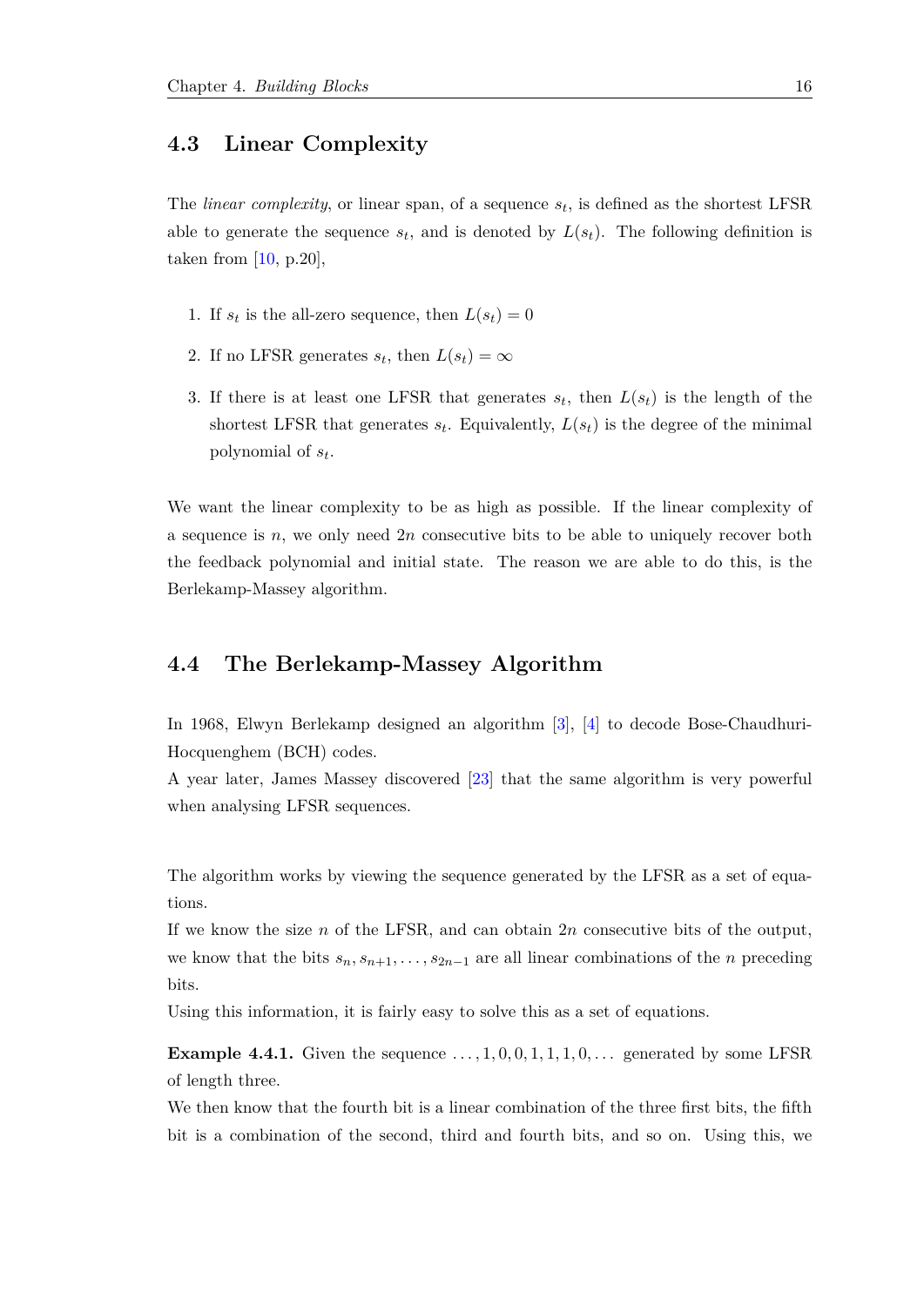<span id="page-22-1"></span>construct the following set of equations

$$
c_0 \cdot 1 + c_1 \cdot 0 + c_2 \cdot 0 = 1
$$
  
\n
$$
c_0 \cdot 0 + c_1 \cdot 0 + c_2 \cdot 1 = 1
$$
  
\n
$$
c_0 \cdot 0 + c_1 \cdot 1 + c_2 \cdot 1 = 1
$$
\n(4.4)

The matrix system corresponding to the equations from [\(4.4\)](#page-22-1) is

$$
\begin{bmatrix} 1 & 1 & 1 \end{bmatrix}^T = A \cdot \begin{bmatrix} c_0 & c_1 & c_2 \end{bmatrix}^T \tag{4.5}
$$

or

<span id="page-22-2"></span>
$$
\begin{bmatrix} 1 \\ 1 \\ 1 \end{bmatrix} = \begin{bmatrix} 1 & 0 & 0 \\ 0 & 0 & 1 \\ 0 & 1 & 1 \end{bmatrix} \cdot \begin{bmatrix} c_0 \\ c_1 \\ c_2 \end{bmatrix}
$$
 (4.6)

Now, this set of equations have a unique solution if and only if the matrix *A* from [\(4.6\)](#page-22-2) has an inverse. The determinant of  $A$ ,  $det(A) = 1$ , so  $A$  has an inverse.

|  | $\begin{bmatrix} 1 & 0 & 0 \\ 0 & 0 & 1 \\ 0 & 1 & 1 \end{bmatrix}^{-1}$ |  |  | $= \begin{bmatrix} 1 & 0 & 0 \\ 0 & 1 & 1 \\ 0 & 1 & 0 \\ \end{bmatrix}$ |
|--|--------------------------------------------------------------------------|--|--|--------------------------------------------------------------------------|
|  |                                                                          |  |  |                                                                          |
|  |                                                                          |  |  |                                                                          |

Multiplying this inverse with the vector  $\begin{bmatrix} 1 & 1 & 1 \end{bmatrix}^T$ , we get the new vector  $\begin{bmatrix} 1 & 0 & 1 \end{bmatrix}$ , corresponding to the recurrence relation

$$
s_{t+3} = 1 \cdot s_{t+2} + 0 \cdot s_{t+1} + 1 \cdot s_t,
$$

or just

$$
s_{t+3} = s_{t+2} + s_t.
$$

#### <span id="page-22-0"></span>**4.5 Non-Linear Feedback Shift Registers**

Non-linear feedback shift registers (NFSRs) operate in the exact same way as the LFSRs defined in section [4.2,](#page-16-0) except that the update function is non-linear (the degree of the update-function is greater, or equal to, 2).

NFSRs have some advantages, but also some disadvantages.

The main advantage is that non-linearity increases the linear complexity.

However, it is difficult to predict the period, and no general theory exists. There are  $2^{2n}$ Boolean functions in *n* variables, where only  $2^n$  of these are linear.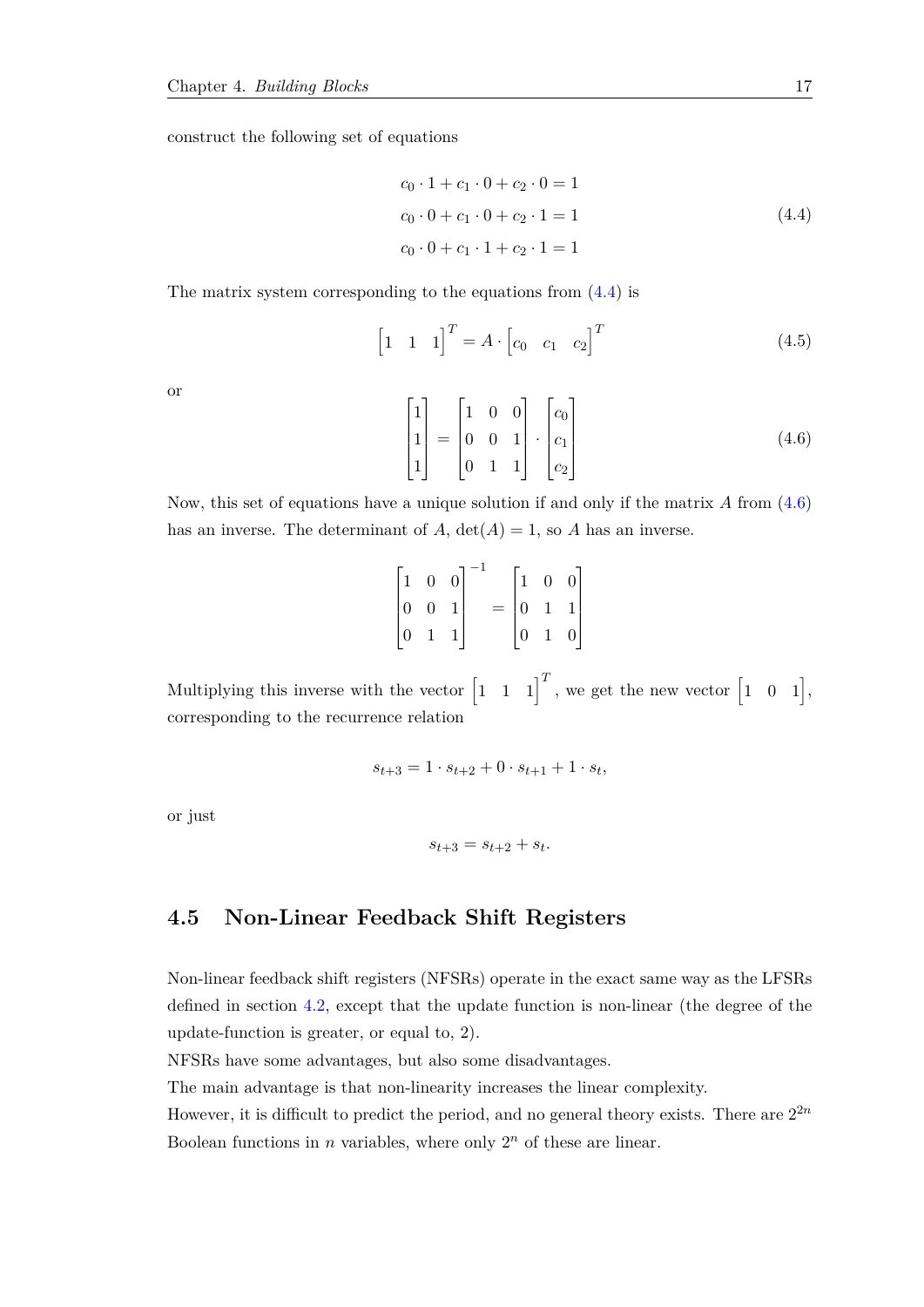<span id="page-23-1"></span>

Figure 4.5: A non-linear feedback shift register

**Example 4.5.1.** Given the recurrence relation

$$
s_{t+3} = 1 + s_t + s_{t+1} s_{t+2} \tag{4.7}
$$

and the initial value  $(s_0, s_1, s_2) = (0, 0, 0)$ , we get the following sequence

$$
\ldots, 0, 0, 1, 1, 0, \ldots \tag{4.8}
$$

with period 5 and linear complexity 4. If the initial value is set too  $(1,0,1)$ , the sequence now becomes

$$
\ldots, 1, 0, 1, 0, \ldots \tag{4.9}
$$

with period 4 and linear complexity 2.

From these two small examples, it is clear that things can change fast with NFSRs. Not all NFSRs are as unpredictable. A class of these will be described in the next section.

#### <span id="page-23-0"></span>**4.5.1 de Bruijn Sequences**

de Bruijn sequences are a class of non-linear sequences, but their theory are better understood.

They take their name from Nicolaas G. de Bruijn, who rediscovered them in 1946 [\[2\]](#page-63-4), half a decade after they were proven to exist by C. Flye-Sainte Marie [\[22\]](#page-64-3).

In his paper, de Bruijn proved that the number of such functions is equal too  $2^{2^{n-1}-n}$ , which is significantly higher than the number of m-sequences, for a given *n*.

One of the advantages of de Bruijn sequences, is that they are balanced, the number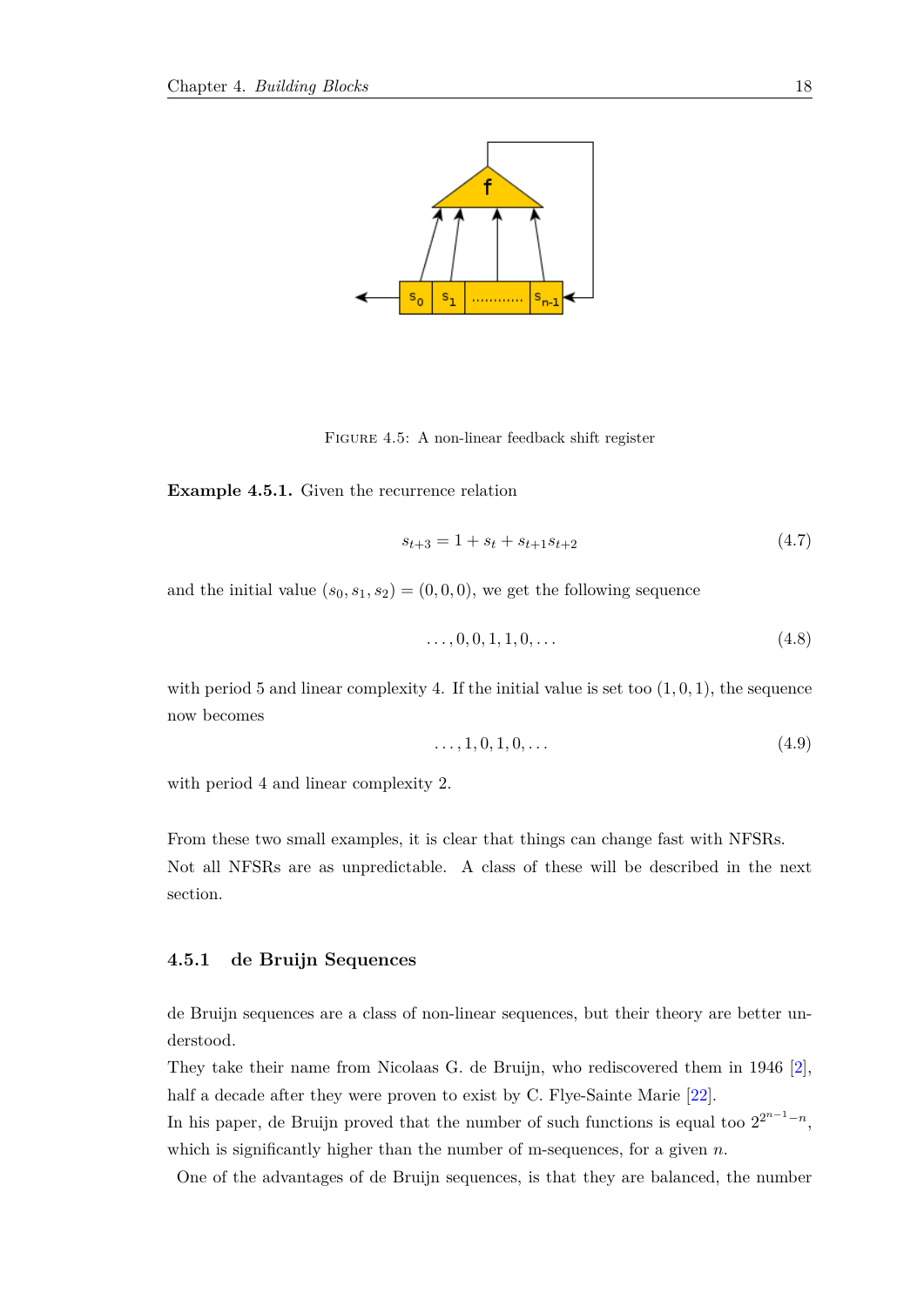of ones is equal to the number of zeroes.

Another advantage is that the linear complexity is significantly higher.

In their paper, Chan, Games and Key [\[9\]](#page-63-5) prove that the linear complexity is lower bounded by  $2^n - 1$  and upper bounded by  $2^{n-1} + n$ .

Compared with LFSRs, where the linear complexity is upper bounded by *n*, it is clear that de Bruijn sequences offer some advantages.

**Definition 7.** A (binary) *de Bruijn sequence* is a sequence of period  $2^n$ , in which each *n*-bit pattern occurs exactly once in one period of the sequence. This is referred to as the *span n property*.

**Example 4.5.2.** A de Bruijn sequence of length is  $\dots,1,0,1,0,0,0,1,1,\dots$  Reading off the subsequences of length 3, we get, in order, 101, 010, 100, 000, 001, 011, 111 and 110.

There exists a wide variety of methods to construct de Bruijn sequences. Fredricksen explains most of them in is survey [\[12\]](#page-64-4).

Perhaps the easiest way, is to add an extra zero to the longest run of an m-sequence.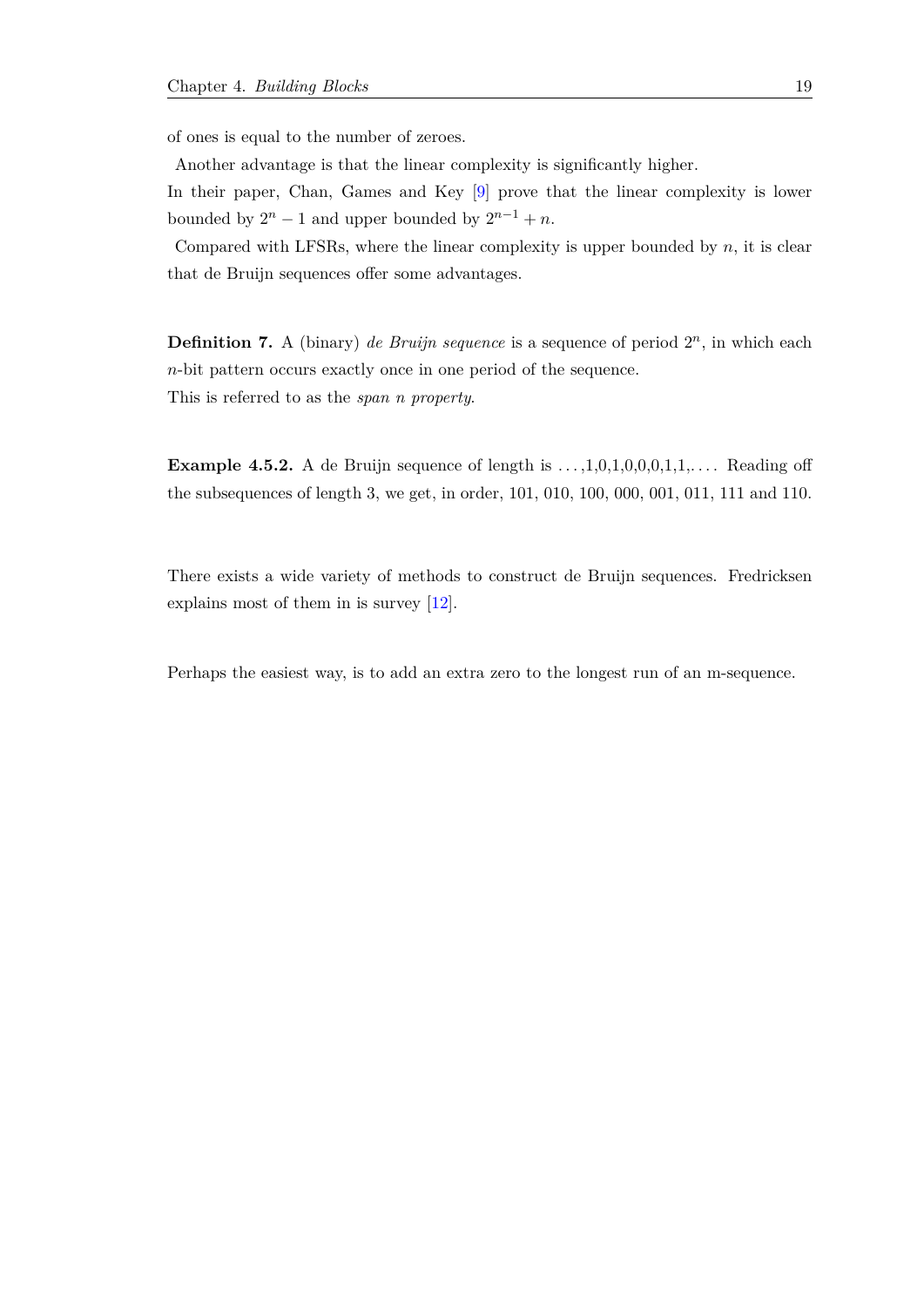**Example 4.5.3.** If your m-sequence is generated by the recurrence relation

<span id="page-25-1"></span>
$$
s_{t+4} = s_{t+1} + s_t, \tag{4.10}
$$

a de Bruijn sequence can be generated by the recurrence relation

<span id="page-25-2"></span>
$$
s_{t+4} = s_{t+1} + s_t + (s_{t+1} + 1)(s_{t+2} + 1)(s_{t+3} + 1)(s_{t+3} + 1)
$$
\n
$$
(4.11)
$$

Given the recurrence relation [\(4.10\)](#page-25-1), and initial loading  $(s_0, s_1, s_2, s_3) = (1, 1, 0, 0)$ , the corresponding m-sequence is

$$
\ldots, 1, 1, 0, 0, 0, 1, 0, 0, 1, 1, 0, 1, 0, 1, 1, \ldots
$$

Now, with the same initial loading, but recurrence relation [\(4.11\)](#page-25-2), the sequence is

*. . . ,* 1*,* 1*,* 0*,* 0*,* 0*,* 0*,* 1*,* 0*,* 0*,* 1*,* 1*,* 0*,* 1*,* 0*,* 1*,* 1*, . . .*

The linear complexity of the m-sequence is 4, whereas the linear complexity of the de Bruijn sequence is 15, the upper bound for 4-stage NFSRs.

#### <span id="page-25-0"></span>**4.6 Filter Generators**

A filter generator is a way of generating long sequences using a *n*-stage LFSR and a Boolean "filtering function".

The inputs to the Boolean function are taken from the different stages of the LFSR.

**Example 4.6.1.** The sequence generated by update function  $s_{i+5} = s_{i+3} + s_i$  generates a sequence with maximal period of 31.

The linear complexity is 5, because the corresponding feedback polynomial,  $x^5 + x^3 + 1$ , is primitive.

In his paper [\[18\]](#page-64-5), Edwin L. Key proved that the new linear complexity is now upper bounded by

$$
rN_m = \sum_{i=1}^{m} \binom{r}{i},\tag{4.12}
$$

where *r* is the number of stages in the LFSR, and *m* is the degree of the Boolean function. In our example, where the degree of the feedback polynomial is 3, and the degree of the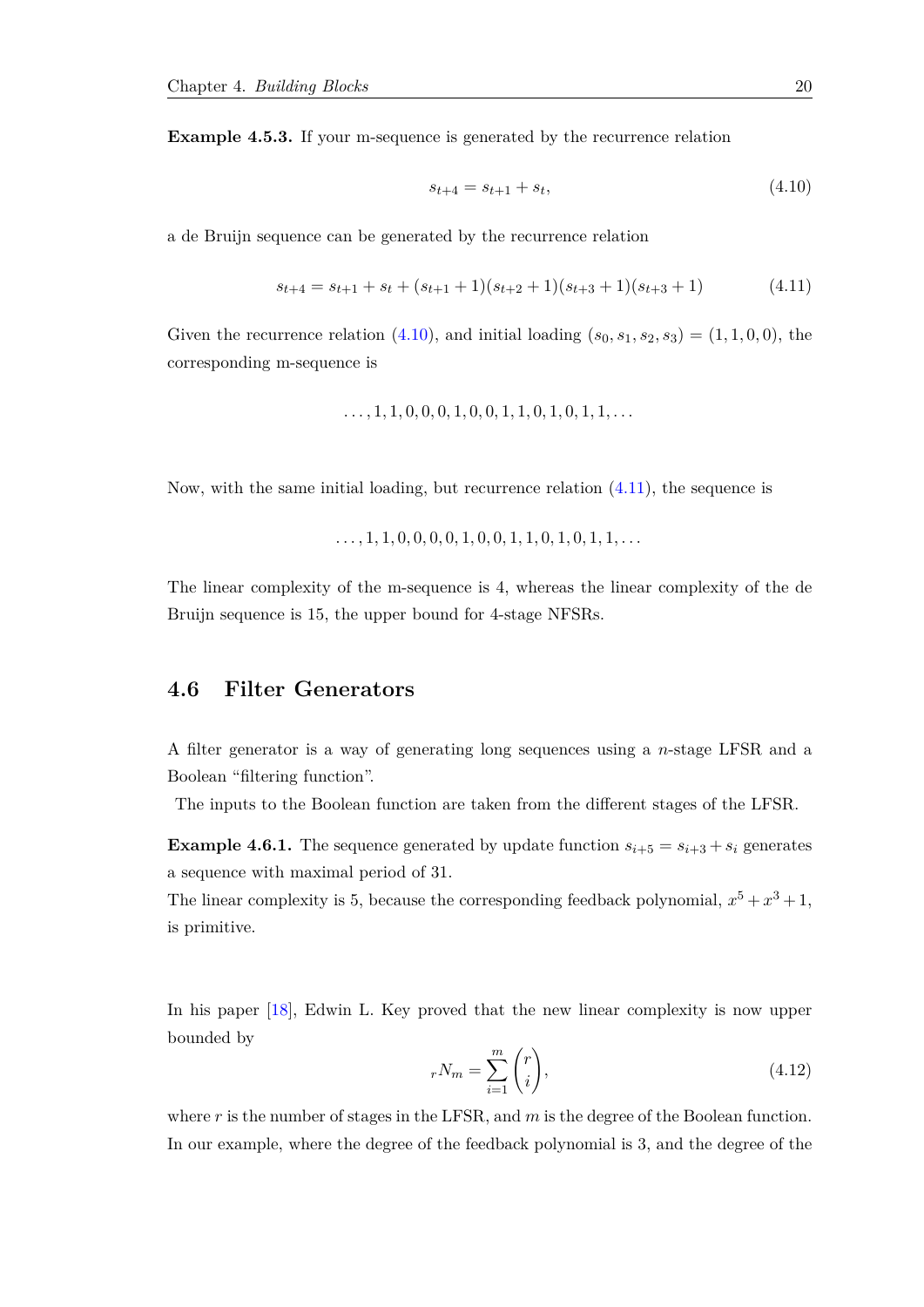<span id="page-26-1"></span>

FIGURE 4.6: A filter generator

Boolean function is 2, we get

$$
\binom{5}{1} + \binom{5}{2} = 5 + 10 = 15\tag{4.13}
$$

<span id="page-26-0"></span>Filter generators are an easy way to increase linear complexity, but due to correlation attacks [\[29\]](#page-65-2), nonlinear filtering is not enough to have a secure system.

### **4.7 Irregular Clocking**

So far, both the LFSRs and NFSRs have been *regularly clocked*, one bit of keystream have been produced every time the shift register were updated.

With *irregularly clocked* LFSRs, output is not necessarily generated every time the register is clocked.

**Example 4.7.1.** The easiest example of an irregularly clocked sequence generator, is seen in figure [4.7.](#page-27-1)

Here we have two LFSR, LFSR1 is run as normal, and its output is  $a(t)$ , but LFSR2 is clocked once if  $a(t) = 0$  and twice if  $a(t) = 1$ .

This is the step-1/step-2 generator of Gollman and Chambers [\[14\]](#page-64-6). If both LFSRs have *n* stages, it can be shown that the period of  $z(t)$  is  $(2^n - 1)^2$  and the linear complexity is  $n(2^n - 1)$ .

Another kind of irregularly clocked stream cipher is the *alternating step generator*, introduced by Günther  $[16]$ . This cipher consists of three LFSRs, LFSR1, LFSR2 and LFSR3 (in Günthers paper he used de Bruijn sequences, but it is now common to use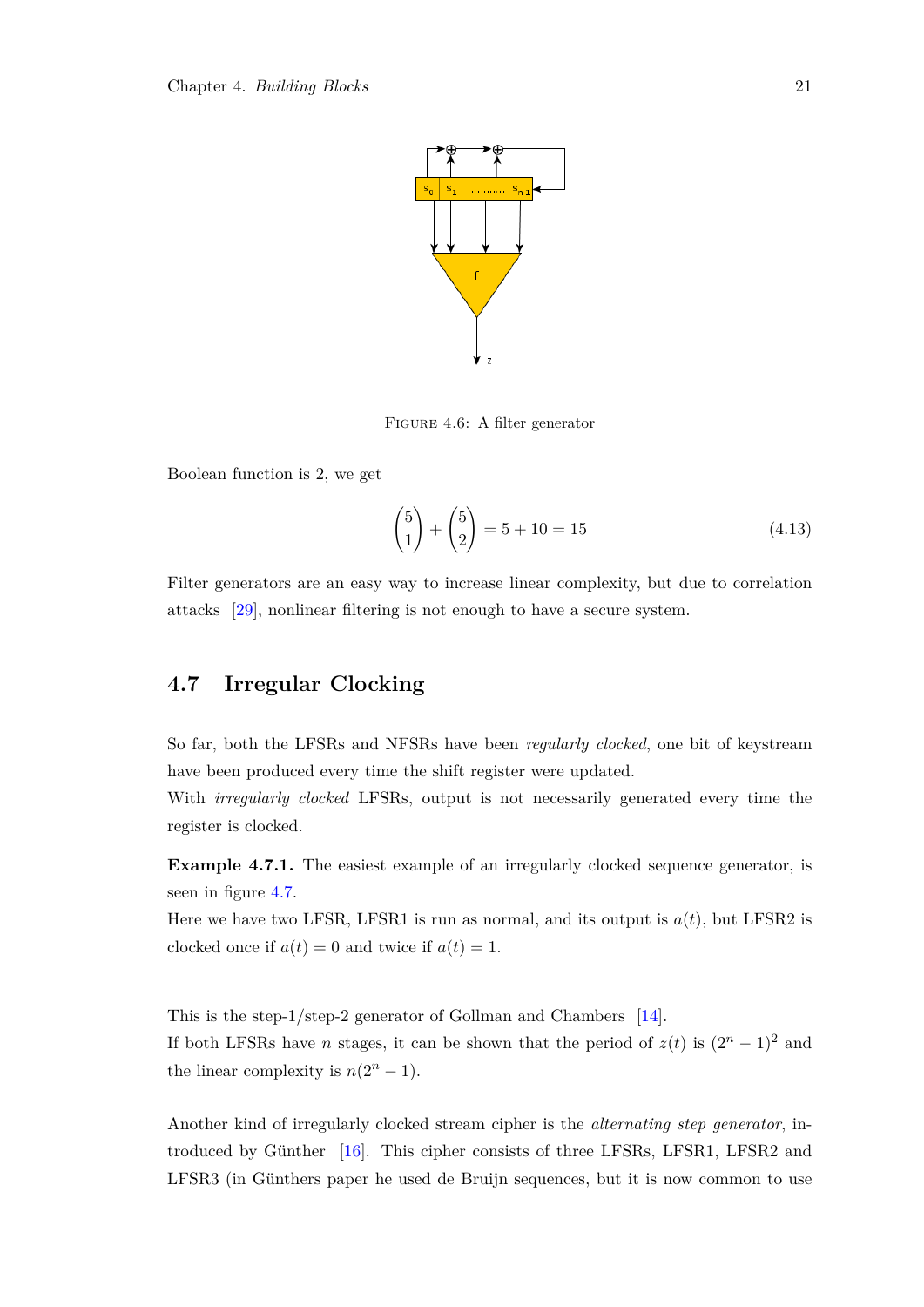

FIGURE 4.7: Irregularly clocked sequence generator

<span id="page-27-1"></span>LFSRs instead).

At time *t* LFSR1 is clocked. If its output  $a(t) = 1$  LFSR2 is clocked, if  $a(t) = 0$ , LFSR3 is clocked. Output is then taken as  $z(t) = b(\mu(t)) \oplus c(t - \mu(t) - 1)$ .

<span id="page-27-2"></span>

FIGURE 4.8: The alternating step generator

### <span id="page-27-0"></span>**4.8 S-Boxes**

A substitution box (S-box), or *vectorial Boolean function*, is a Boolean function

$$
f(x_0, \ldots, x_{n-1}) : \mathbb{F}_2^n \to \mathbb{F}_2^m.
$$
\n
$$
(4.14)
$$

If  $m = 1$ , these are the same Boolean functions introduced in section [4.1.](#page-13-1)

S-boxes can be divided into three categories:

- $\bullet$   $n > m$
- $n < m$
- $\bullet$   $n = m$

When *f* is an S-box with  $\mathbb{F}_2^m$  as its image, it can be visualised as a vector with *m* coordinates, where each coordinate is a Boolean function. (Sometimes S-boxes are called vectorial Boolean functions in the literature, such as in Carlets book [\[8\]](#page-63-6)).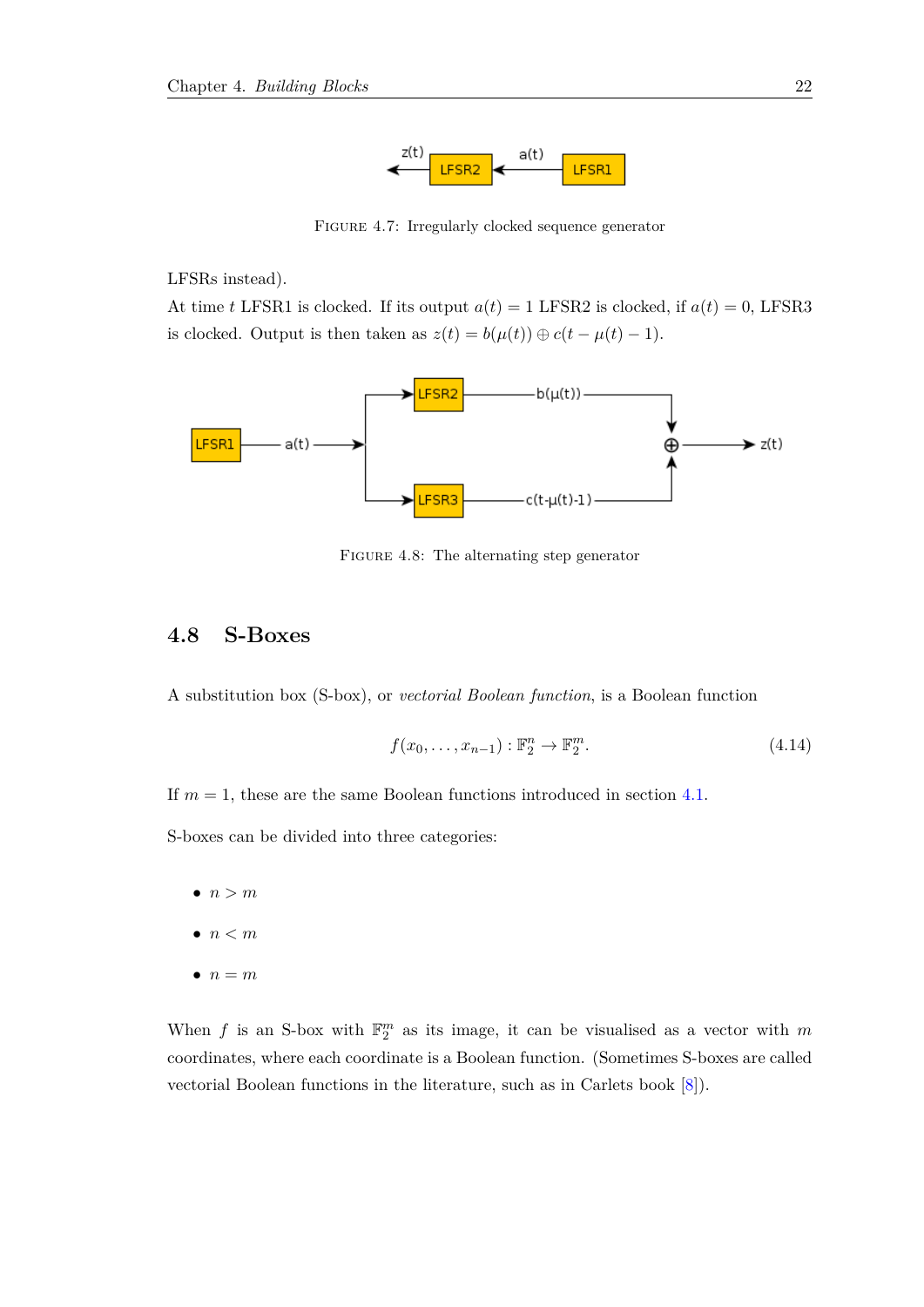<span id="page-28-0"></span>

| $\boldsymbol{x}$       |            |   | າ | 3 |   | 5 | 6 | $\overline{ }$ | 8 | 9 | $\mathbf{a}$ | b            | с | d              | e |   |
|------------------------|------------|---|---|---|---|---|---|----------------|---|---|--------------|--------------|---|----------------|---|---|
| S(<br>$\boldsymbol{x}$ | $\epsilon$ | е | D | с | 6 | d | ⇁ | 8              | 0 | 3 | 9            | $\mathbf{a}$ | 4 | $\overline{2}$ | ы | 5 |
| $S_1($<br>(x)          |            |   |   |   |   |   |   |                | J |   |              | 0            |   |                |   |   |
| $S_2(x)$               | -1         |   |   |   |   |   |   |                | J |   |              |              |   |                |   |   |
| $S_3(x)$               |            |   |   |   |   |   |   | J              | J | J | U            | 0            |   |                |   |   |
| $S_4(x)$               | -1         |   |   |   |   |   |   |                |   |   | -1           |              |   |                |   |   |

TABLE 4.3: S-box in four variables

In table [4.3,](#page-28-0) we have an S-box  $f : \mathbb{F}_2^4 \to \mathbb{F}_2^4$ . It consists of the four Boolean functions seen in  $(4.15)$ .

<span id="page-28-1"></span>
$$
S_1 = 1 + x_1 + x_3 + x_2x_3 + x_4 + x_2x_4 + x_3x_4 + x_1x_3x_4 + x_2x_3x_4
$$
  
\n
$$
S_2 = 1 + x_1x_2 + x_1x_3 + x_1x_2x_3 + x_4 + x_1x_4 + x_1x_2x_4 + x_1x_3x_4
$$
  
\n
$$
S_3 = 1 + x_2 + x_1x_2 + x_2x_3 + x_4 + x_2x_4 + x_1x_2x_4 + x_3x_4 + x_1x_3x_4
$$
  
\n
$$
S_4 = 1 + x_3 + x_1x_3 + x_4 + x_2x_4 + x_3x_4 + x_1x_3x_4 + x_2x_3x_4
$$
\n(4.15)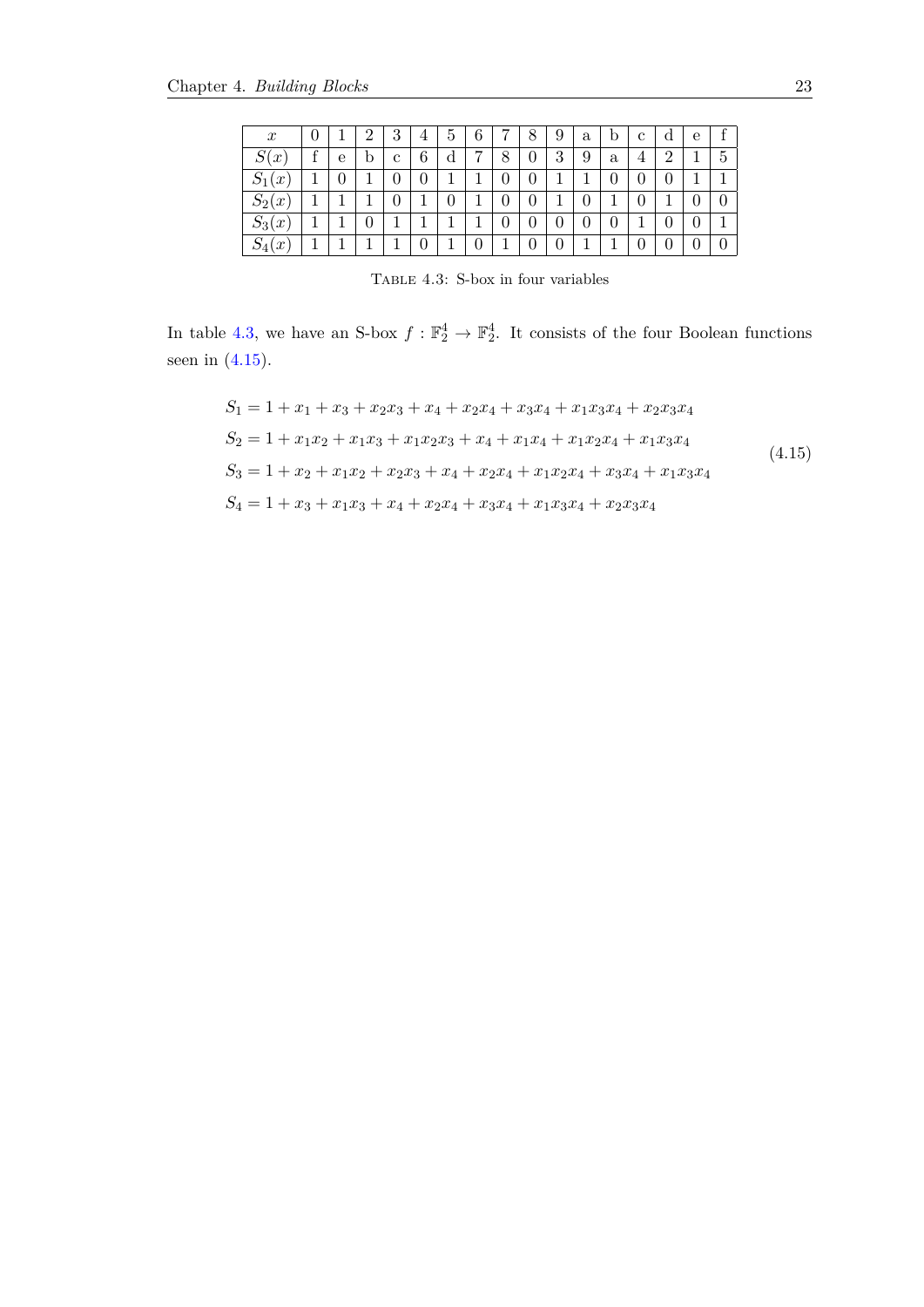## **The Grain Cryptosystem**

### <span id="page-29-1"></span>**5.1 The eSTREAM Project**

The eSTREAM project was a project to "identify new stream ciphers suitable for widespread adoption". It started with a call for papers, where everyone could submit their own stream cipher proposal, in November 2004, and ended in April 2008. Submissions were divided into two categories, or profiles,

- 1. Profile 1: "Stream ciphers for software applications with high throughput requirements"
- 2. Profile 2: "Stream ciphers for hardware applications with restricted resources such as limited storage, gate count, or power consumption."

The ciphers in profile 1 are HC-128, Rabbit, Salsa20/12 and SOSEMANUK and the ciphers in profile 2 are Trivium, MICKEY and Grain.

<span id="page-29-2"></span>In this chapter, we will give a description of the cipher Grain, a stream cipher designed with implementation in hardware in mind.

### **5.2 Description**

Grain is designed primarily for restricted hardware environments, such as RFID tags and other environments where hardware is a limiting factor.

The internal state of Grain is 160 bits, where 80 of these bits are the key, and the remaining 80 bits are the initial value (IV). However, only 64 bits of the IV can be set by the user, the 16 rightmost bits are set to 1 to avoid the all-zero LFSR.

<span id="page-29-0"></span>**5**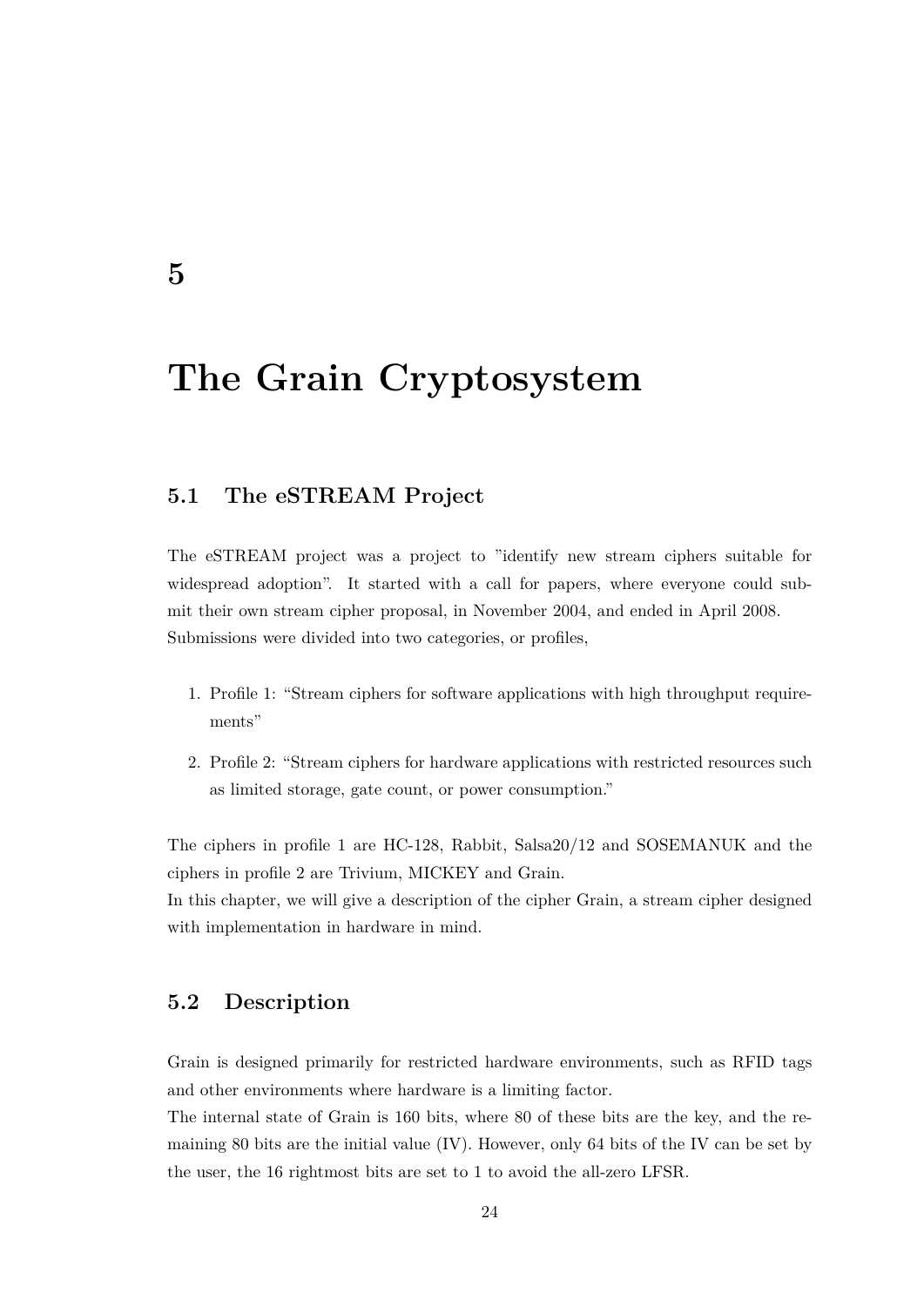In its normal mode, both the LFSR and NFSR are clocked once for each bit of output that is generated. However, one of the key features of Grain is that the number of output-bits generated can be increased, at a higher cost of implementation in hardware.

#### <span id="page-30-0"></span>**5.3 Technical Details**

As already mentioned, Grain consists of one 80-bit LFSR, and one 80-bit NFSR. The LFSR *s<sup>t</sup>* is updated with the recurrence relation

<span id="page-30-1"></span>
$$
s_{i+80} = s_{i+62} + s_{i+51} + s_{i+38} + s_{i+23} + s_{i+13} + s_i \tag{5.1}
$$

Its corresponding feedback polynomial is

$$
f(x) = 1 + x^{18} + x^{29} + x^{42} + x^{57} + x^{67} + x^{80},
$$
\n(5.2)

The NFSR is updated with the sum of a non-linear Boolean function, and one bit from the LFSR.

$$
b_{i+80} = s_i + b_{i+62} + b_{i+60} + b_{i+52} + b_{i+45} + b_{i+37} + b_{i+33} + b_{i+28} + b_{i+21} +
$$
  
\n
$$
b_{i+14} + b_{i+9} + b_i + b_{i+63}b_{i+60} + b_{i+37}b_{i+33} + b_{i+15}b_{i+9} +
$$
  
\n
$$
b_{i+60}b_{i+52}b_{i+45} + b_{i+33}b_{i+28}b_{i+21} + b_{i+63}b_{i+45}b_{i+28}b_{i+9} +
$$
  
\n
$$
b_{i+60}b_{i+52}b_{i+37}b_{i+33} + b_{i+63}b_{i+60}b_{i+21}b_{i+15} +
$$
  
\n
$$
b_{i+63}b_{i+60}b_{i+52}b_{i+45}b_{i+37} + b_{i+33}b_{i+28}b_{i+21} + b_{i+15}b_{i+9} +
$$
  
\n
$$
b_{i+52}b_{i+45}b_{i+37}b_{i+33}b_{i+28}b_{i+21}.
$$
 (5.3)

Here,  $s_i$  is the left-most stage of the LFSR.

The feedback polynomial,  $q(x)$ , is defined as

$$
g(x) = 1 + x^{18} + x^{20} + x^{28} + x^{28} + x^{35} + x^{43} + x^{47} + x^{52} + x^{59} + x^{66} + x^{71} + x^{80} + x^{17}x^{20} + x^{43}x^{47} + x^{65}x^{71} + x^{20}x^{28}x^{35} + x^{47}x^{52}x^{59} + x^{17}x^{35}x^{52}x^{71} + x^{20}x^{28}x^{43}x^{47} + x^{17}x^{20}x^{59}x^{65} + x^{17}x^{20}x^{28}x^{35}x^{43} + x^{47}x^{52}x^{59}x^{65}x^{71} + x^{28}x^{35}x^{43}x^{47}x^{52}x^{59}.
$$
\n
$$
(5.4)
$$

Four bits from the LFSR and one bit from the NFSR are taken as input to a Boolean function  $h(x)$ , that is balanced, correlation immune of the first order and with algebraic degree 3. The nonlinearity of  $h(x)$  is the highest possible for a function of degree 3, 12.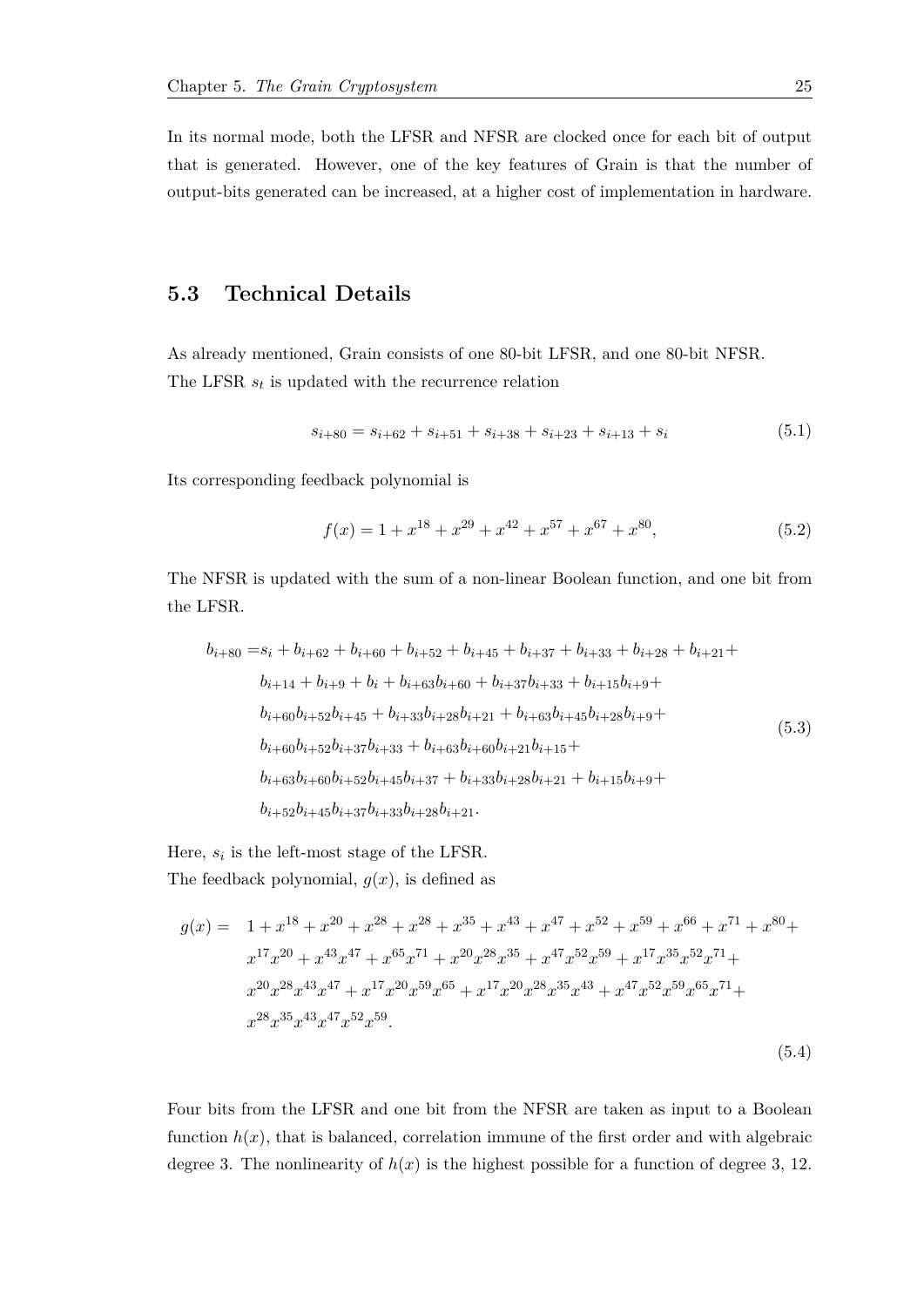$h(x) = x_1 + x_4 + x_0x_3 + x_2x_3 + x_3x_4 + x_0x_1x_2 + x_0x_2x_3 + x_0x_2x_4 + x_1x_2x_4 + x_2x_3x_4$  (5.5)

where the variables  $x_0, x_1, x_2, x_3$  and  $x_4$  correspond to the tap positions  $s_{i+3}, s_{i+25}, s_{i+46}, s_{i+64}$ and  $b_{i+63}$  respectively.

The output of Grain is then defined as

$$
z_i = \sum_{k \in \mathcal{A}} b_{i+k} + h(s_{i+3}, s_{i+25}, s_{i+46}, s_{i+64}, b_{i+63})
$$
(5.6)

where  $\mathcal{A} = \{1, 2, 4, 10, 31, 43, 56\}.$ 

<span id="page-31-1"></span>

Figure 5.1: The Grain Stream Cipher

## <span id="page-31-0"></span>**5.4 Key Initialization**

Before any keystream is generated, the key *k* is loaded into the NFSR,

$$
b_i = k_i, 0 \le i \le 79 \tag{5.7}
$$

and the IV is loaded into the 64 leftmost registers of the LFSR

$$
s_i = IV_i, 0 \le i \le 63,\tag{5.8}
$$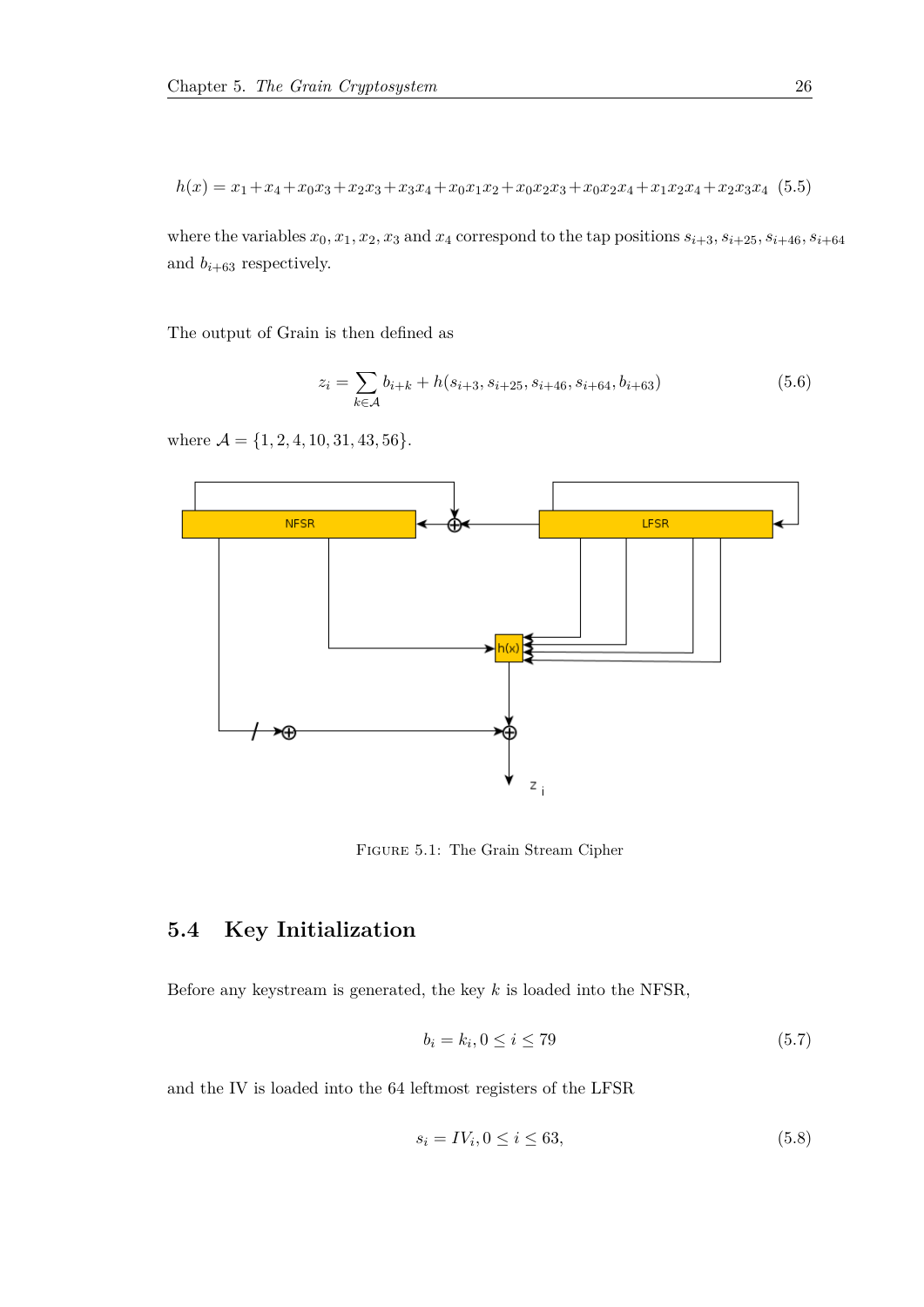while the remaining 16 bits of the LFSR are set to 1,

$$
s_i = 1, 64 \le i \le 79.
$$

This is done to make sure that the LFSR is not loaded with an all-zero key, which would generate the all-zero sequence.

The cipher is then clocked 160 times, with no output being generated, instead it is fed back into both the LFSR and NFSR.

<span id="page-32-2"></span>

FIGURE 5.2: Key initialization of Grain

#### <span id="page-32-0"></span>**5.5 Throughput Rate**

As mentioned earlier in this chapter, Grain produces 1 bit of output every time the two registers are clocked.

This can, however, be increased by implementing the functions  $f(x)$ ,  $g(x)$  and  $h(x)$ several times, at a cost of more hardware.

To make this implementation easier, the last 15 bits of both shift registers,  $s_i$ ,  $65 \le i \le 79$ and  $b_i$ ,  $65 \le i \le 79$  are not used in either the update functions or output function.

In figure [5.3](#page-33-0) we show how the throughput can be doubled by implementing the update and output functions twice.

<span id="page-32-1"></span>Of course, if Grain is implemented to output more than one bit per clock, it is important to implement the shift registers to shift the corresponding number of bits at each clock.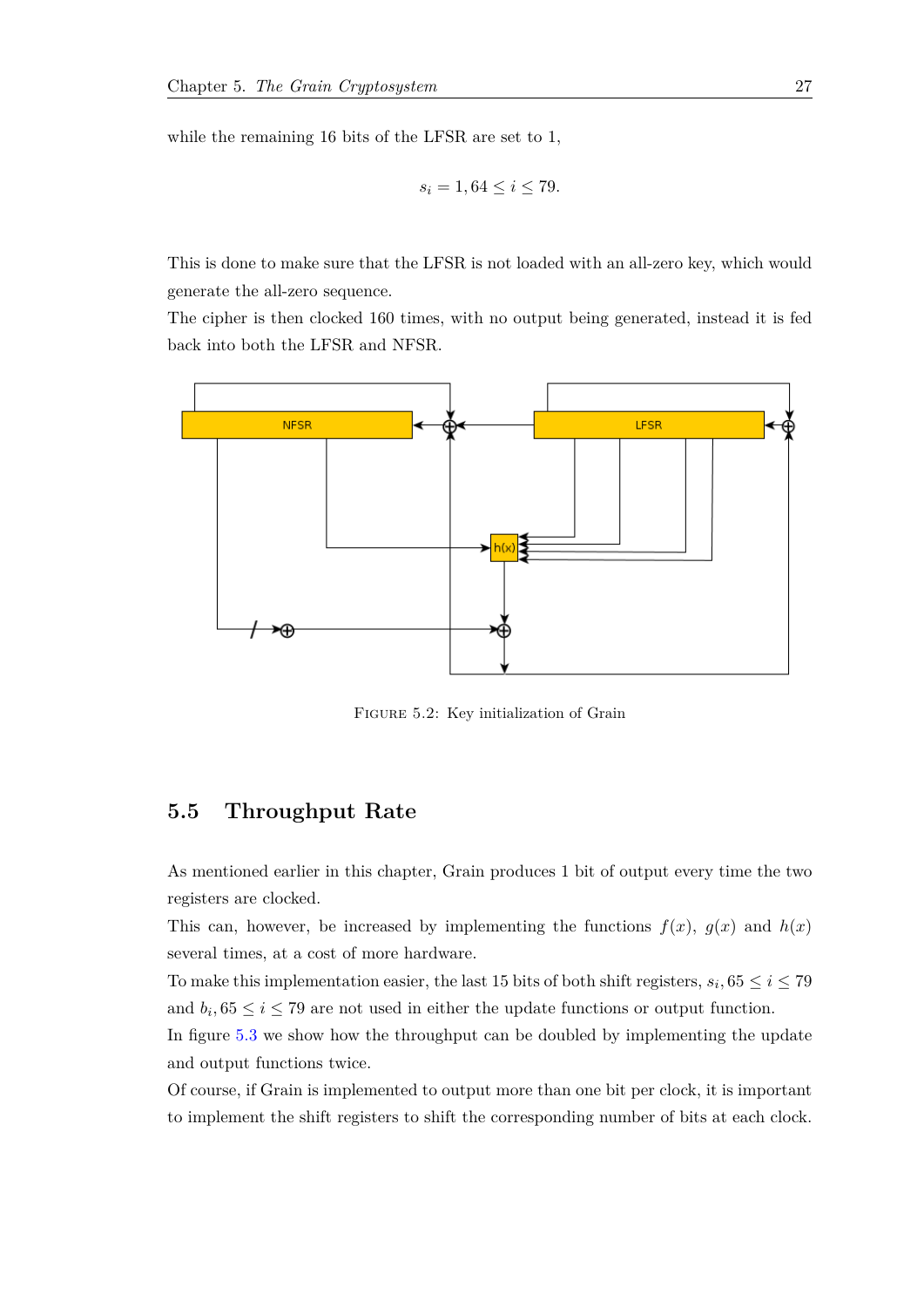<span id="page-33-0"></span>

FIGURE 5.3: Grain producing two bits of output per clock

## **5.6 Cryptanalysis**

At the time of writing, there are no known weaknesses in Grein, that are able to find the key in less time than a brute force attack.

In the first version of Grain there were some potential weaknesses, but they were adressed in the second, and final version of the cipher.

For more on cryptanalysis of Grain, see [\[6\]](#page-63-7) or [\[19\]](#page-64-8).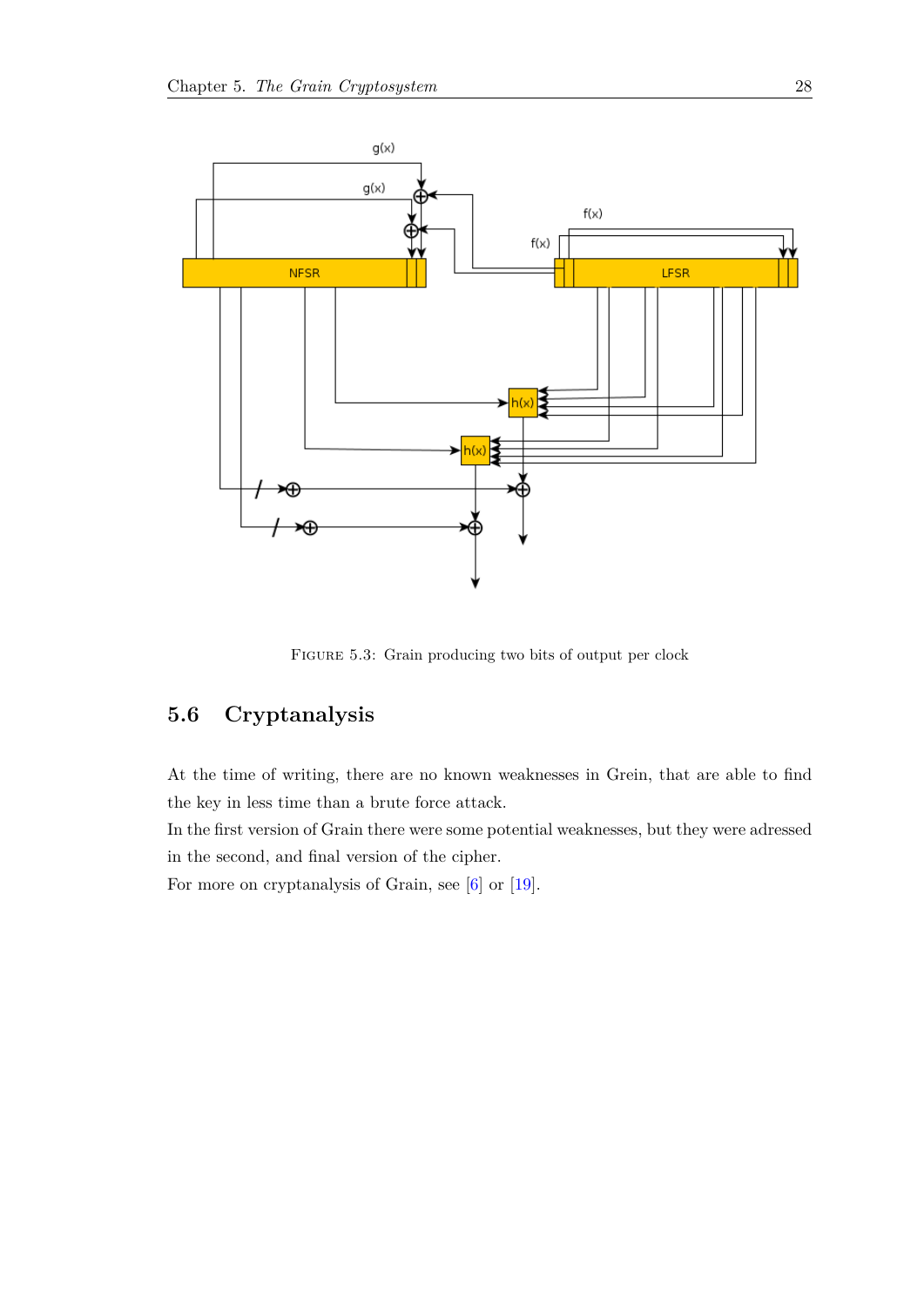## **The Grein Cryptosystem**

Grein is a stream cipher developed by the Norwegian National Security Authority.

It takes its design from the Grain cryptosystem explained in the previous chapter, but some alterations have been made.

Most significantly, the NFSR from Grain is replaced by a new binary tree. Some changes to the output function have been made as well.

<span id="page-34-1"></span>The specifications can be found in [\[26\]](#page-65-3). Grein is norwegian for *branch*, as in *tree branch*.

### **6.1 Description**

The components of Grein are one 80-bit LFSR, update with the same update function as in Grain (see  $(5.1)$ ).

Instead of the 80-bit NFSR, we have ten 8-bit LFSRs arranged as a binary tree (see figure  $6.1$ ).

Each of these LFSRs are updated with their own update function, all corresponding to primitive polynomials of degree 8, to ensure maximal period.

## <span id="page-34-2"></span>**6.2 Paths Through a Tree**

Since this is a binary tree, the probability that one goes left should be the same as that one goes right. You can imagine one of those old games, where you insert a coin, and it

<span id="page-34-0"></span>**6**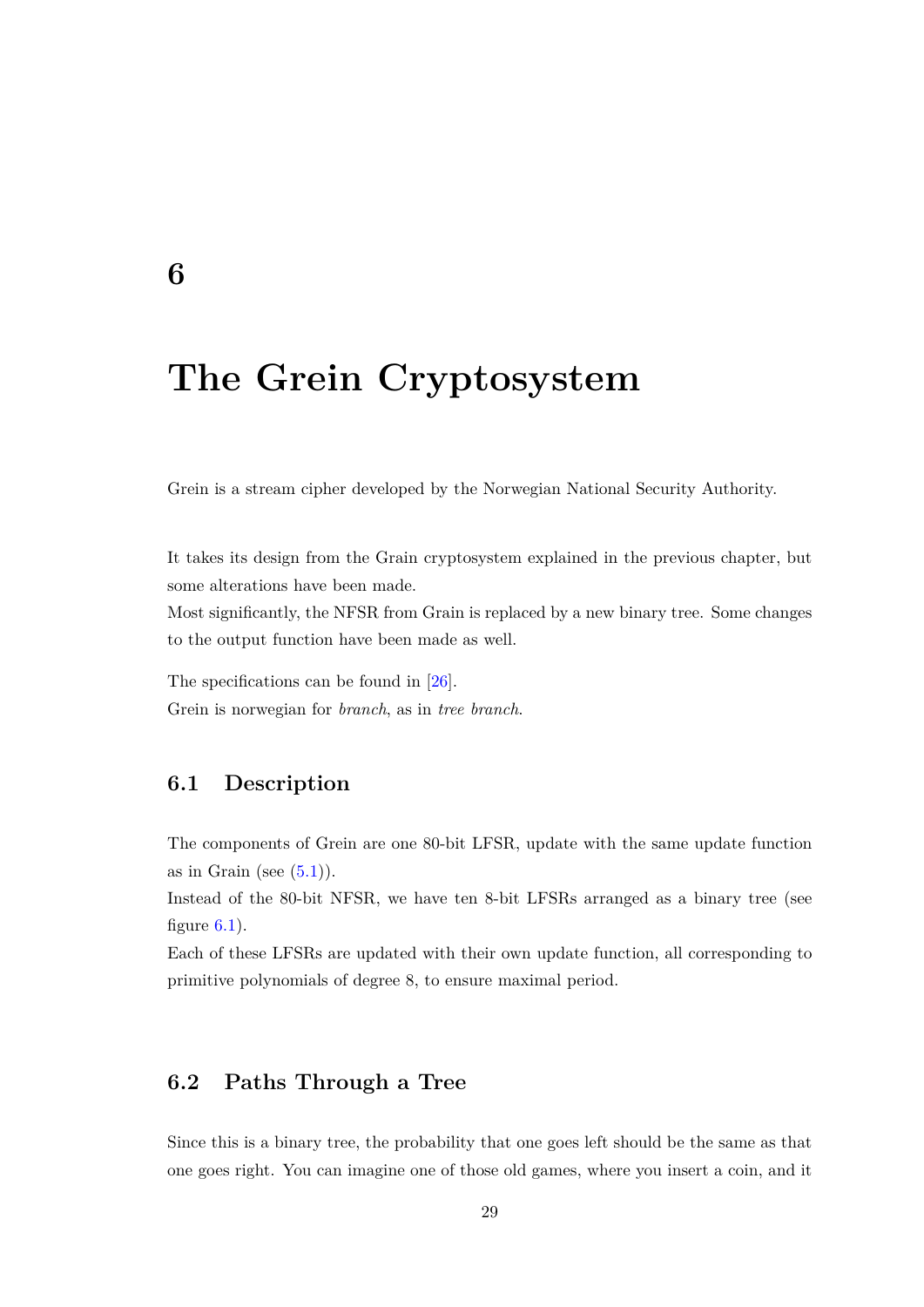will "trickle down" the levels, following one of many paths on its way.

If the tree is balanced, all paths should be equally likely.

Assume a balanced tree, and let *l*(*i*) denote the number of nodes at level *i*. For a node *u* in the tree, we use the notation  $in(u)$  and  $out(u)$  to the denote the number of incoming and outgoing edges of *u*, respectively. Further, denote by

$$
t(u) = \sum_{v \in in(u)} \frac{1}{2} t(v)
$$
  
=  $\frac{1}{2} \sum_{v \in in(u)} t(v)$  (6.1)

the probability that a path hits node *u*, computed recursively. The tree is balanced if  $t(u) = \frac{1}{l(i)}$  for all nodes at level *i*.

To simulate random paths through the tree, it is natural to implement the binary decisions at the nodes with pseudorandom binary sequence generators.

<span id="page-35-1"></span>In Grein, this is done with small, irregularly clocked filter generators at the nodes.



Figure 6.1: The Grein tree structure

### <span id="page-35-0"></span>**6.3 The Tree**

Since the 80-bit NFSR of Grain is replaced, the total state-size of the equivalent tree must also be 80. The tree that was chosen has structure  $(t(1), t(2), t(3), t(4)) = (2, 2, 2, 4)$ , so the nodes are implemented with 8-bit registers, to get total state-size of 80 bit.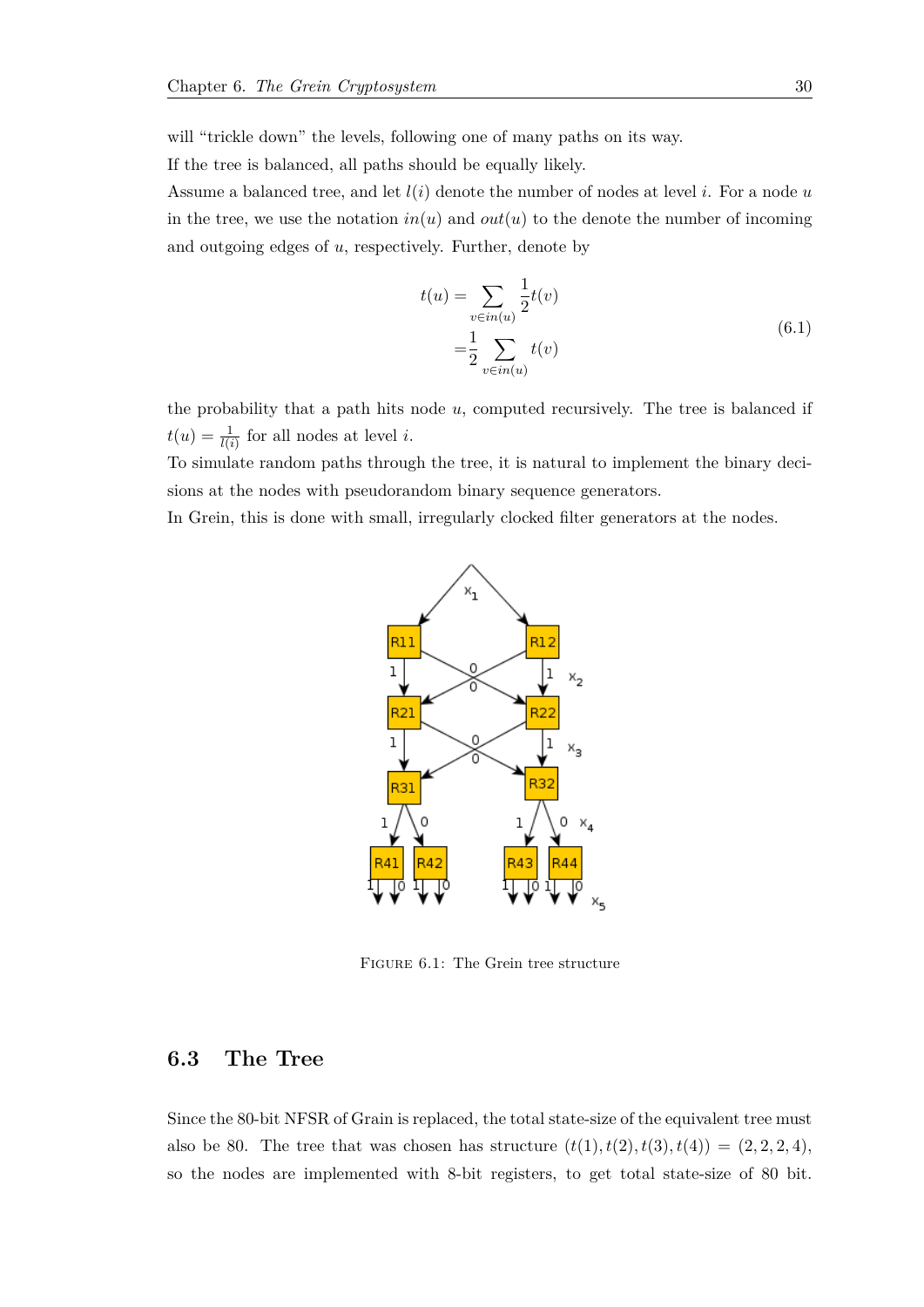The tree chosen can be seen in figure  $6.1$  where the nodes  $R_{ij}$  implement 8-bit filter generators with states  $S_{ij}^n$  with primitive feedback polynomials  $g_{ij}$  filtered through 5variable Boolean functions *fij* .

### <span id="page-36-0"></span>**6.4 The Filter Generators**

To simulate random decisions at the nodes, Grein uses small, nonlinearly, filtered LFSRs that are clocked irregularly. Thus, when a path arrives at a node, the next binary path value is given by the output from the filter generator at that particular node. To arrive at 80-bit total state size, the 10 LFSRs all have length 8. The 10 LFSRs in the tree are defined by primitive polynomials of degree 8 over  $\mathbb{F}_2$ . The minimal polynomials of these LFSRs are all primitive

$$
g_{11} = x^{8} + x^{4} + x^{3} + x^{2} + 1
$$
  
\n
$$
g_{12} = x^{8} + x^{5} + x^{3} + x + 1
$$
  
\n
$$
g_{21} = x^{8} + x^{5} + x^{3} + x^{2} + 1
$$
  
\n
$$
g_{22} = x^{8} + x^{6} + x^{3} + x^{2} + 1
$$
  
\n
$$
g_{31} = x^{8} + x^{6} + x^{5} + x + 1
$$
  
\n
$$
g_{32} = x^{8} + x^{6} + x^{5} + x^{2} + 1
$$
  
\n
$$
g_{41} = x^{8} + x^{6} + x^{5} + x^{3} + 1
$$
  
\n
$$
g_{42} = x^{8} + x^{6} + x^{5} + x^{4} + 1
$$
  
\n
$$
g_{43} = x^{8} + x^{7} + x^{2} + x + 1
$$
  
\n
$$
g_{44} = x^{8} + x^{7} + x^{3} + x^{2} + 1
$$

If  $T_{ij}$  denotes the characteristic matrix of  $g_{ij}(x)$ , then the states  $S_{ij}$  satisfy

$$
S_{ij}^{t} = S_{ij} \cdot T^{t}, t = 0, 1, 2, \dots
$$
\n(6.3)

where multiplying the initial state of  $S_{ij}$  with powers of  $T$  corresponds to shifting the LFSR *t* times.

For simplicity the same filter function for each of the LFSRs (all  $f_{ij}$ s) are identical,

<span id="page-36-1"></span>
$$
f(x_1, x_2, x_3, x_4, x_5) = x_1 + x_2 + x_3 + x_4 + x_5 + x_2x_3 + x_1x_5 \tag{6.4}
$$

This function has optimal nonlinearity for a five variable function, which is 12. Let  $M_{ij}$  be a nonsingular  $8 \times 5$  binary matrix. Then for each time t the output value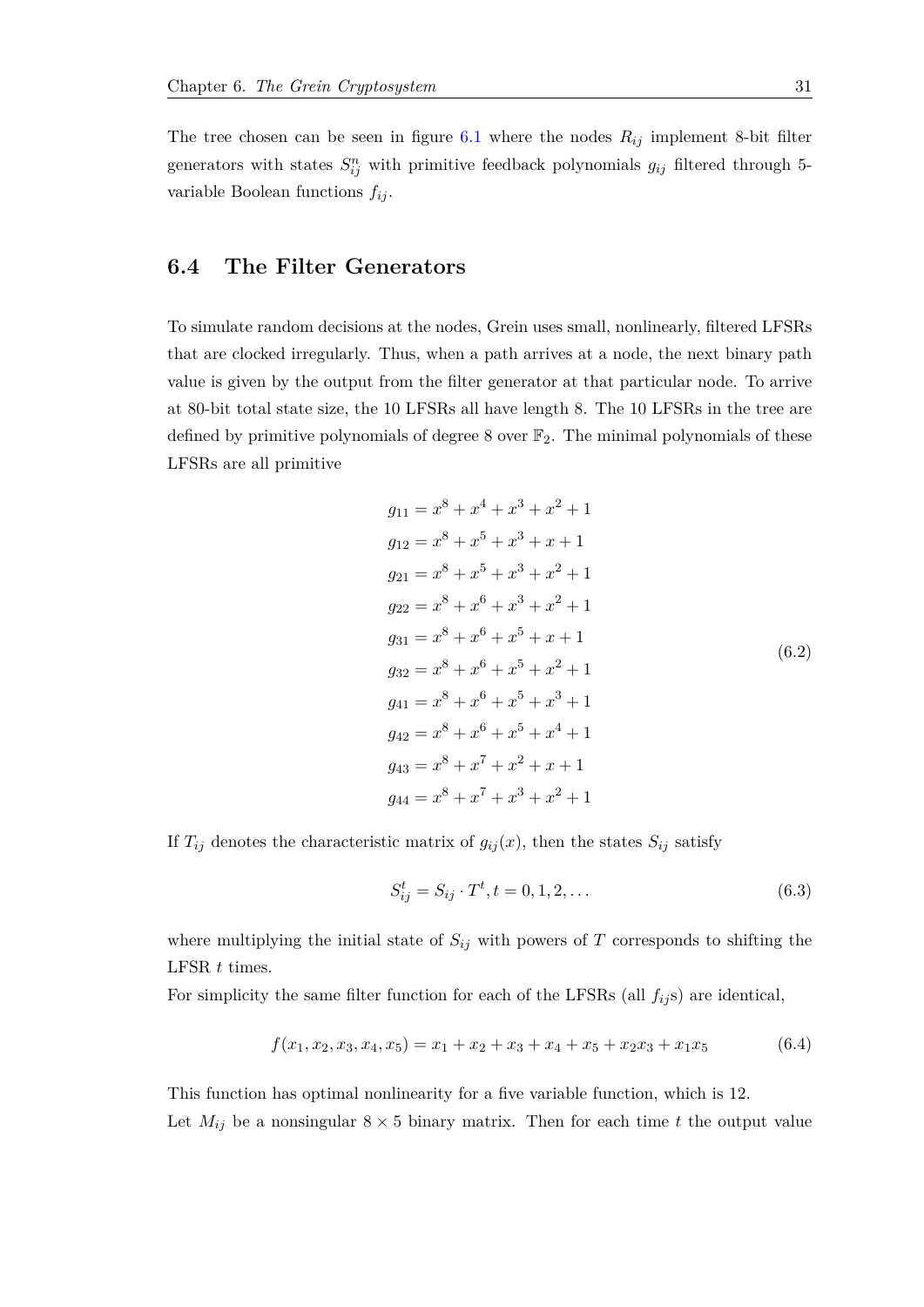<span id="page-37-1"></span> $a_{ij}^t$  of the generator  $R_{ij}$  is computed by

$$
a_{ij}^t = f((S_{ij} \cdot T_{ij} \cdot M_{ij}), t = 0, 1, 2, \dots
$$
\n(6.5)



Figure 6.2: The filter function used in Grein

## <span id="page-37-0"></span>**6.5 Computing the Path**

There are  $2^5 = 32$  equally possible paths through the tree, uniquely identified by the binary values  $X_1^t, X_2^t, X_3^t, X_4^t$  and  $X_5^t$ . The first value  $X_1^t$  decides whether to go to  $R_{11}$ (if  $X_1^t = 1$ ) or  $R_{12}$  (if  $X_1^t = 0$ ). Assume that  $X_1^t = 1$  and that the path arrives at the node  $R_{11}$ . The next path value  $X_2^t$  is then equal to the output value

$$
a_{11}^t = f(S_{11}^t \cdot M_{11}) \tag{6.6}
$$

of the sequence generator at *R*11. Or in general

<span id="page-37-2"></span>
$$
X_2^t = X_1^t a_{11}^t + (X_1^t + 1)a_{12}^t \tag{6.7}
$$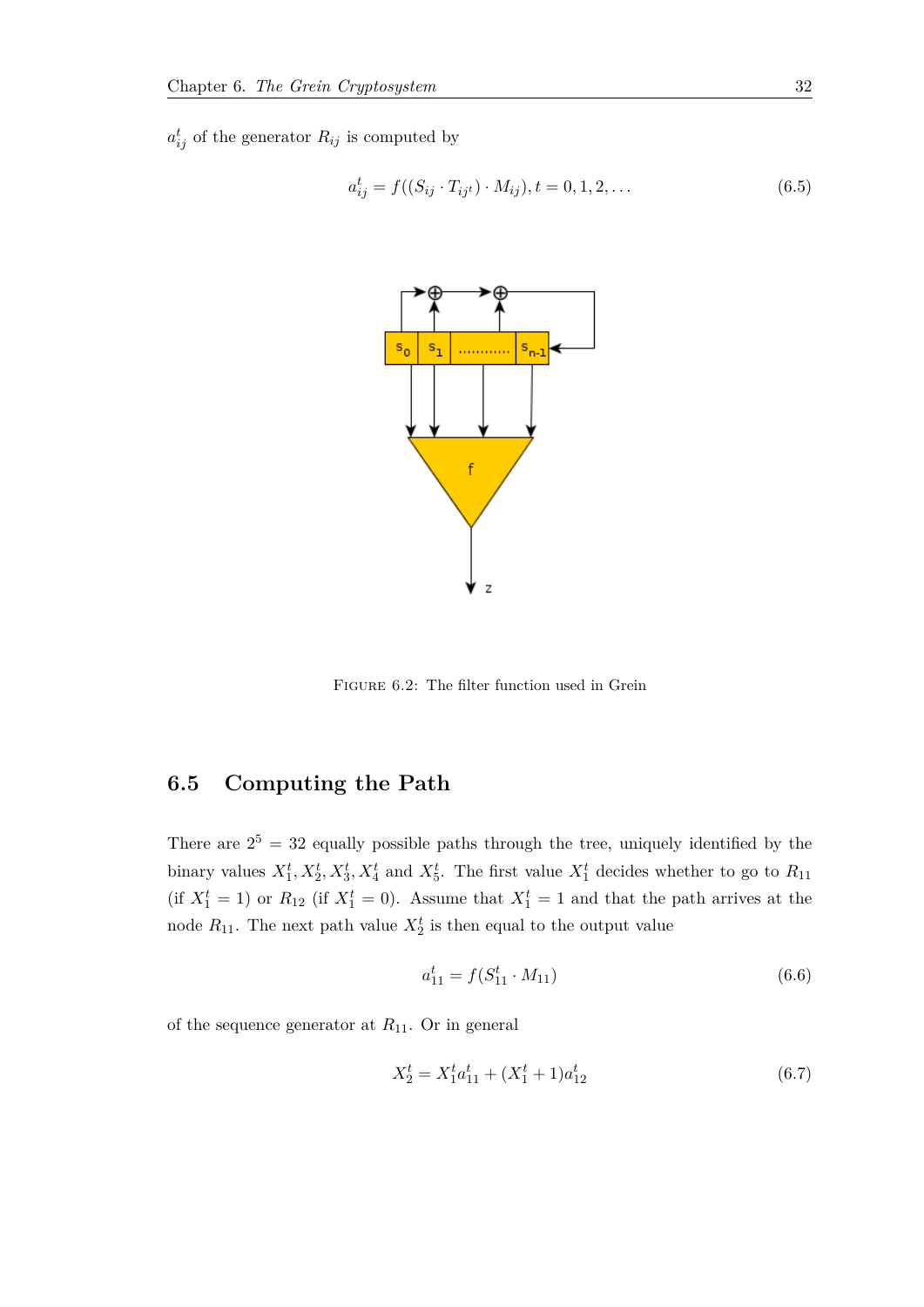Thus, if  $X_1^t = 1$  and  $X_2^t = 0$ , it means that the path goes from node  $R_{11}$  to  $R_{22}$ . Similarly to  $(6.7)$ , the general path values satisfy

<span id="page-38-1"></span>
$$
X_3^t = (X_1^t X_2^t + (X_1^t + 1)(X_2^t + 1)a_{21}^t + (X_1^t (X_2^t + 1) + (X_1^t + 1)X_2^t)a_{22}^t
$$
  
=  $(X_1^t + X_2^t + 1)a_{21}^t + (X_1^t + X_2^t)a_{22}^t$   

$$
X_4^t = (X_1^t + X_2^t + X_3^t)a_{31}^t + (X_1^t + X_2^t + X_3^t + 1)a_{32}^t
$$
 (6.8)

<span id="page-38-2"></span>while the last path variable  $X_5^t$  satisfy

$$
X_5^t = (X_1^t + X_2^t + X_3^t)((X_4^t + 1)a_{41}^t + X_4^t(a_{42}^t + 1) +
$$
  

$$
(X_1^t + X_2^t + X_3^t + 1)(X_4^t(a_{43}^t + 1) + (X_4^t + 1)a_{44}^t)
$$
 (6.9)

where

$$
a_{ij}^t = f_{ij}(S_{ij}^t \cdot M_{ij}).
$$
\n(6.10)

So, if for instance  $(X_1^t, X_2^t, X_3^t, X_4^t, X_5^t) = (1, 0, 0, 1, 0)$ , the path is

$$
\stackrel{1}{\rightarrow} R_{11} \stackrel{0}{\rightarrow} R_{22} \stackrel{0}{\rightarrow} R_{31} \stackrel{1}{\rightarrow} R_{41} \stackrel{0}{\rightarrow}.
$$
 (6.11)

If we know the path-values, then from the equations  $(6.7),(6.8),(6.9)$  $(6.7),(6.8),(6.9)$  $(6.7),(6.8),(6.9)$  $(6.7),(6.8),(6.9)$  $(6.7),(6.8),(6.9)$  we also know the output-bits  $a_{ij}^t$  from the four sequence generators in the path.

The whole path is computed sequentially and has complexity roughly equal to that of evaluating the Boolean function in [\(6.4\)](#page-36-1) four times. The five path values will then be used for the remaining operations:

- Irregular clocking (Section [6.6\)](#page-38-0)
- Feedback (Section [6.7\)](#page-39-0)
- <span id="page-38-0"></span>• Contribute to keystream (Section [6.8\)](#page-39-1)

#### **6.6 Irregular Clocking**

Sequences generated by LFSRs are extremely structured and so it makes sense to add conditional clocking to the LFSRs. Depending on the path through the tree, the LFSRs at node *Rij* are clocked once or twice depending on the value of their associated Boolean clock-functions  $h_{ij}$ . These functions take as input the path-variables  $X_2^t, X_3^t, X_4^t$  and  $X_5^t$ . We argue the following requirements for the functions  $h_{ij}$ . Any LFSR is either clocked once or twice with probability  $\frac{1}{2}$ . The clock-functions should make sure that the path-variables affect the clocking of all LFSRs in the tree, to maximize dependency between the nodes. In particular, it should not be possible to predict the clocking of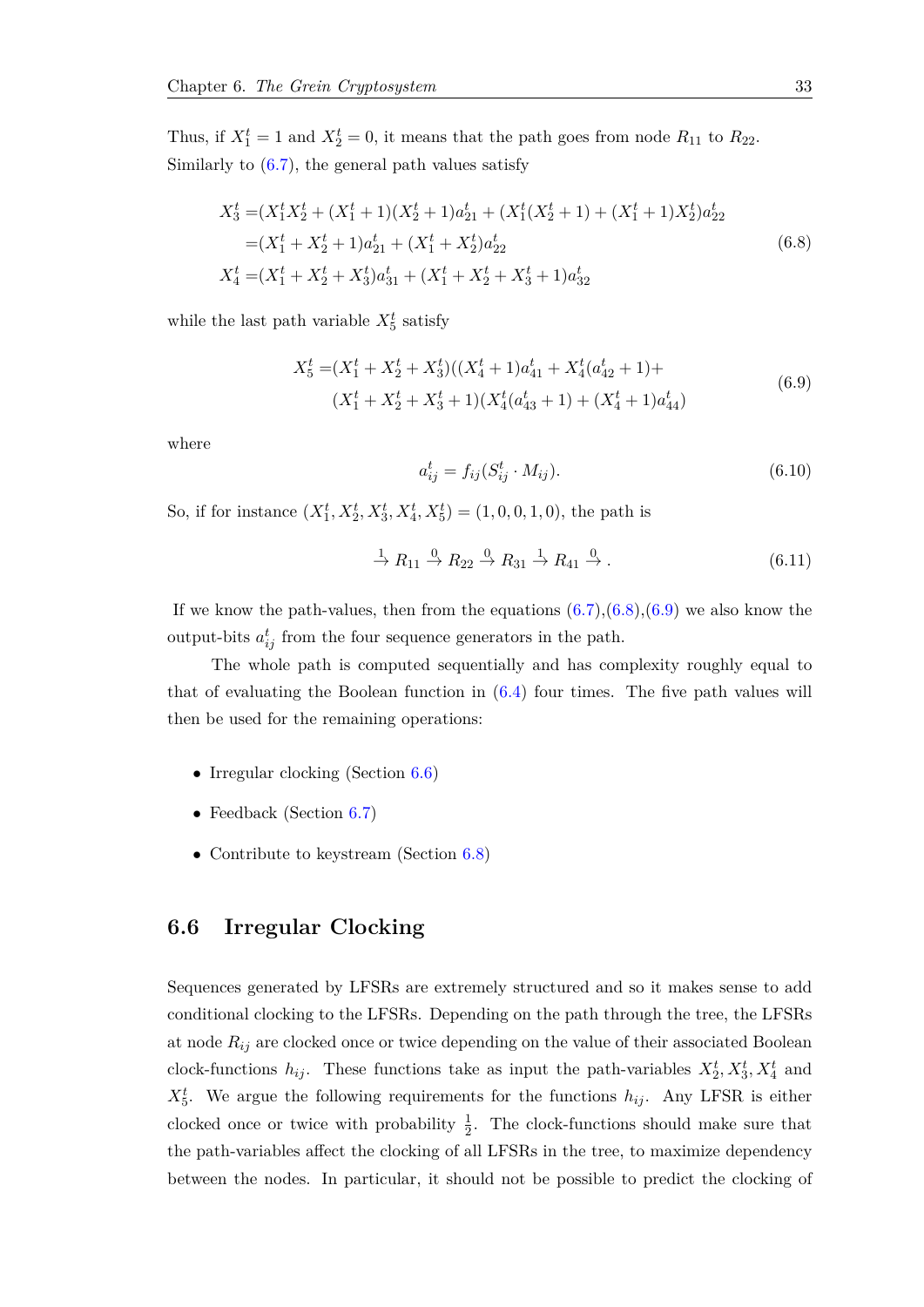one LFSR by guessing only a subset of the four involved path values.

Let

$$
g_1(X_2^t, X_3^t, X_4^t, X_5^t) = X_3^t + X_4^t + X_5^t
$$
  
\n
$$
g_2(X_2^t, X_3^t, X_4^t, X_5^t) = X_2^t + X_4^t + X_5^t
$$
  
\n
$$
g_3(X_2^t, X_3^t, X_4^t, X_5^t) = X_2^t + X_3^t + X_5^t
$$
  
\n
$$
g_4(X_2^t, X_3^t, X_4^t, X_5^t) = X_2^t + X_3^t + X_4^t
$$
\n(6.12)

Then the clock-functions are

$$
h_{i,j}(X_2^t, X_3^t, X_4^t, X_5^t) = g_i(X_2^t, X_3^t, X_4^t, X_5^t) + (j \mod 2)
$$
\n
$$
(6.13)
$$

<span id="page-39-0"></span>where  $h_{4,1} = h_{4,3}$  and  $h_{4,2} = h_{4,4}$ . Thus there is a symmetry in the way the LFSRs are clocked, in that we only need to guess four values in order to predict all the 10 registers.

### **6.7 Feedback**

There is a feedback in the tree computed as a four-valued Boolean function in the variables  $X_2^t, X_3^t, X_4^t, X_5^t$ . The motivation of a feedback is to break up the many symmetries and nice structures introduced by the tree structure; path variables are computations from the past and will have complex effect on computations in the future. For feedback, we use the function

$$
f_2(x_1, x_2, x_3, x_4) = x_1 + x_2 + x_3 + x_4 + x_2x_4 \tag{6.14}
$$

such that the feedback value becomes

$$
w_t = f_2(X_2^t, X_3^t, X_4^t, X_5^t) \tag{6.15}
$$

for  $t = 0, 1, 2, \ldots$  The value  $w_t$  is then XORed with the value starting at the top of the tree, forming the next path value

$$
X_1^{t+1} = w_t + s_t \tag{6.16}
$$

<span id="page-39-1"></span>for  $t = 0, 1, 2, \ldots$  where  $s_t$  is the value passed from the 80-bit LFSR.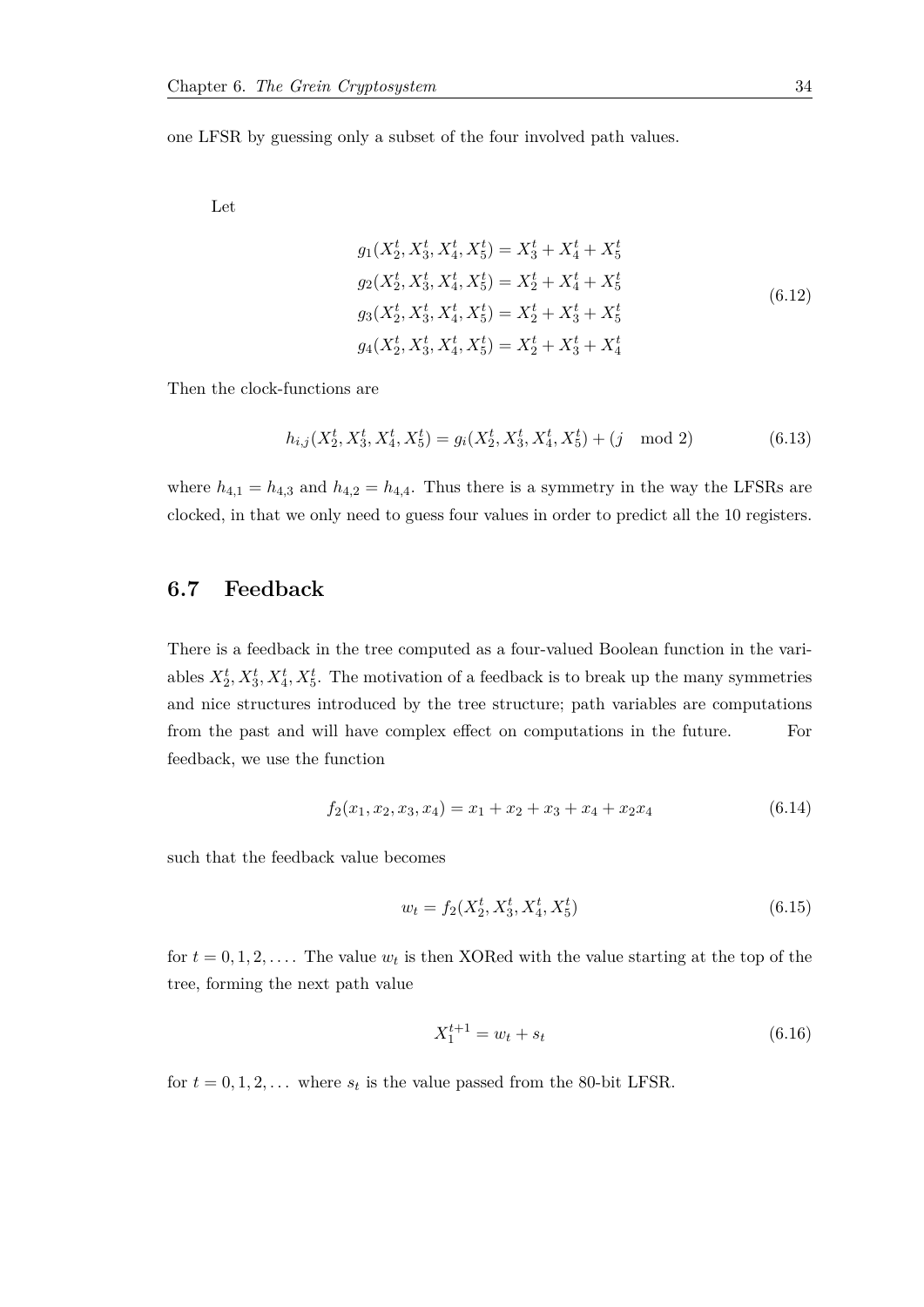<span id="page-40-0"></span>

Figure 6.3: The feedback to the tree

## **6.8 Plugging the Tree into Grein**

To benefit from analysis already published on Grain[\[6\]](#page-63-7) [\[19\]](#page-64-8), the designers of Grein aimed to minimize the distance between Grein and Grain as much as possible.

Let  $S_2$  be a 4-bit S-box and

$$
(Y_1^t, Y_2^t, Y_3^t, Y_4^t) = S_2(X_2^t, X_3^t, X_4^t, X_5^t). \tag{6.17}
$$

In Grain, one bit  $b_1^t$  is fed from the NFSR and in to the 5-bit Boolean filter function  $h$ , together with four bits from the LFSR. Then a sum of bits  $b_2^t$  from the NFSR is XORed to the output of *h* again. In Grein, we have

$$
b_1^t = Y_1^t + Y_3^t \tag{6.18}
$$

form the input to the Grain filter-function *h* and

$$
b_2^t = Y_2^t + Y_4^t \tag{6.19}
$$

the value XORed with the output of *h*.

The function  $S_2(x)$  chosen for Grein is the PRINCE [\[5\]](#page-63-8) S-box.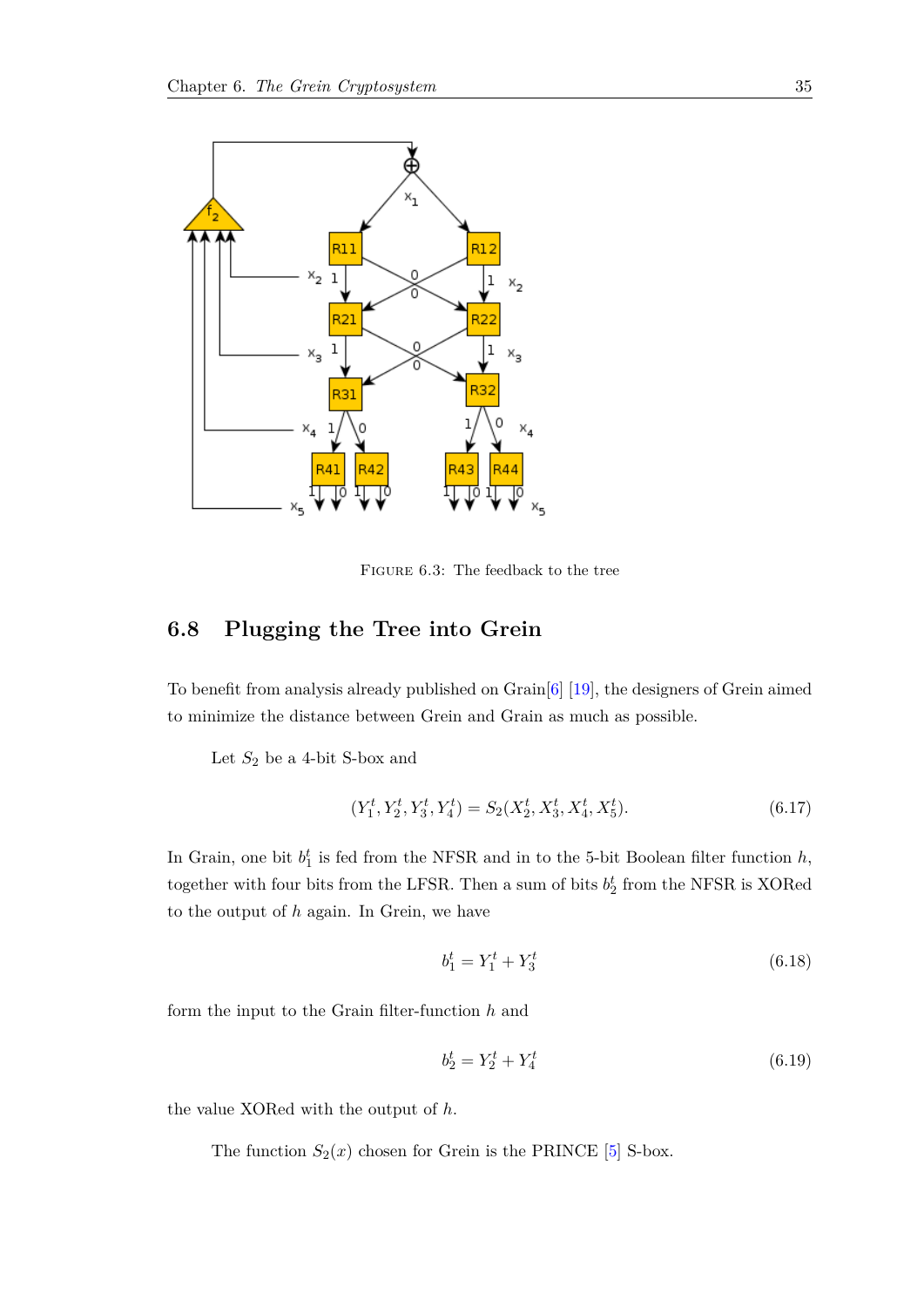<span id="page-41-1"></span>

Figure 6.4: The Grein Stream Cipher

<span id="page-41-2"></span>

| $\rightarrow$        |    |    | - | ິ |     | $\tilde{}$<br>∽<br>◡ | ⌒ | - | ≛<br>◡ | u<br>ັ | . .                       | - | -      |                 | . .      |  |
|----------------------|----|----|---|---|-----|----------------------|---|---|--------|--------|---------------------------|---|--------|-----------------|----------|--|
| w<br>u<br>$\omega_2$ | -- | -- | ິ | - | . . | ◡                    | ັ | - | ິ      |        | $\widetilde{\phantom{a}}$ | ິ | ⇁<br>— | $\tilde{}$<br>◡ | <u>.</u> |  |

TABLE 6.1:  $S_2$ : The PRINCE S-box

#### <span id="page-41-0"></span>**6.9 An Example**

In this section, we will give a full walkthrough of one iteration of Grein.

All eleven registers have been loaded with all ones to simplify the calculations done.

The first thing that needs to be done, is to choose a value for  $X_1^0$ . Without loss of generality, we set this to 1.

Next, we calculate the value of  $X_2^0$ . Because all the registers are loaded with all ones, the output of the filters will also be 1. Thus we get

$$
X_2^0 = X_1^0 a_{11}^0 + (X_1^0 + 1)a_{21}^0 = 1 \cdot 1 + 0 \cdot 1 = 1.
$$

With both  $X_1^0$  and  $X_2^0$ , we can find  $X_3^0$  in a similar fashion as we found  $X_2^0$ .

$$
X_3^0 = (X_1^0 + X_2^0 + 1)a_{21}^0 + X_1^0 + X_2^0 a_{22}^0 = (1 + 1 + 1) \cdot 1 + (1 + 1) \cdot 1 = 1
$$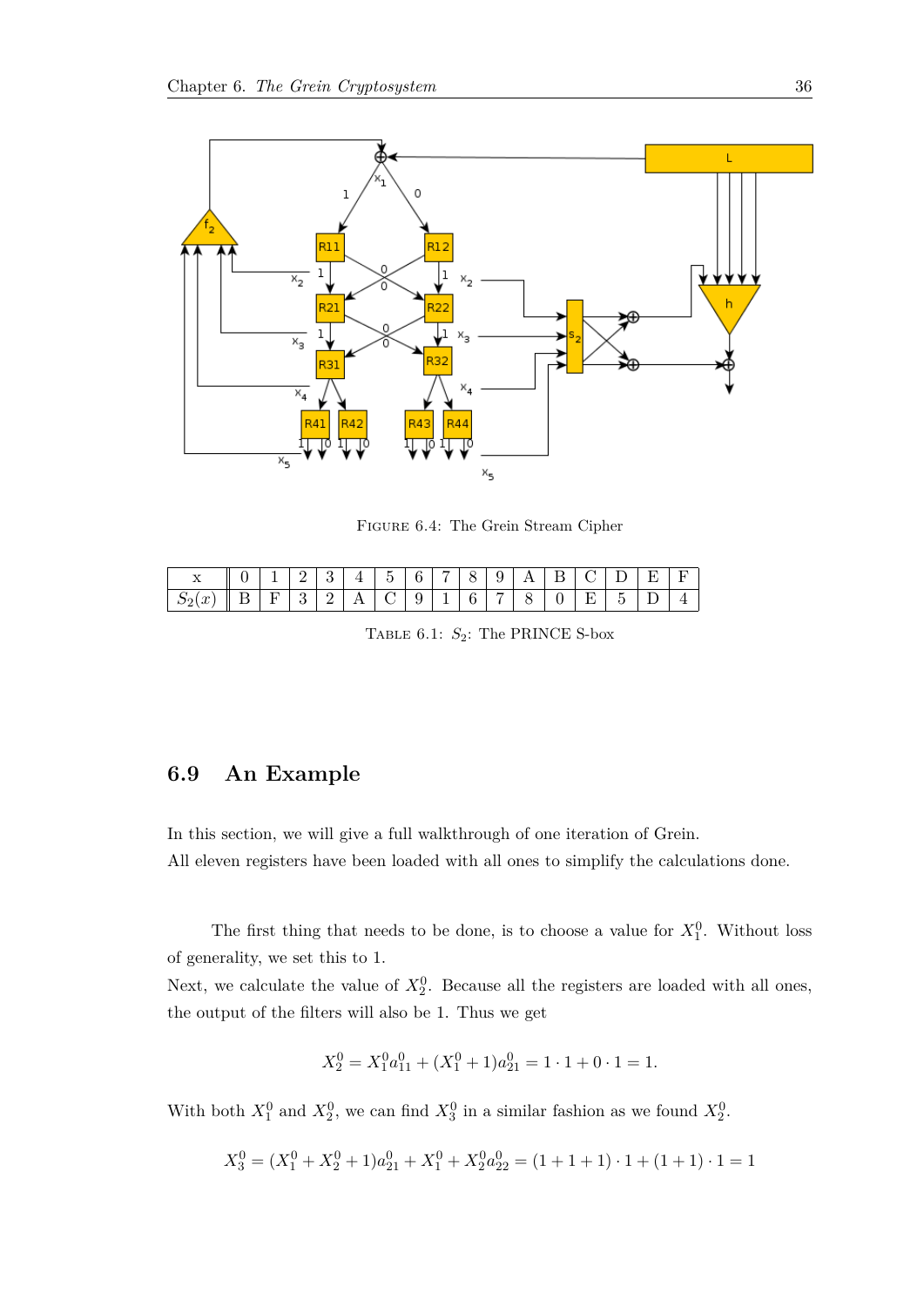Next, we calculate  $X_4^0$ ,

$$
X_4^0 = (X_1^0 + X_2^0 + X_3^0)a_{31}^0 + (X_1^0 + X_2^0 + X_3^0 + 1)a_{32}^0 = (1 + 1 + 1) \cdot 1 + (1 + 1 + 1 + 1) \cdot 1 = 1.
$$

Finally, we can calucalte  $X_5^0$ ,

$$
X_5^0 = (X_1^0 + X_2^0 + X_3^0)((X_4^0 + 1)a_{41}^0 + X_4^t(a_{42}^0 + 1)) +
$$
  
\n
$$
(X_1^0 + X_2^0 + X_3^0 + 1)(X_4^0(a_{43}^0 + 1) + (X_4^0 + 1)a_{44}^0)
$$
  
\n
$$
= (1 + 1 + 1) \cdot ((1 + 1) \cdot 1 + 1 \cdot (1 + 1)) + (1 + 1 + 1 + 1) \cdot (1 \cdot (1 + 1) + (1 + 1) \cdot 1)
$$
  
\n
$$
= 0 + 0 + 0 + 0 = 0
$$

We now have  $(X_1^0, X_2^0, X_3^0, X_4^0, X_5^0) = (1, 1, 1, 1, 0)$ . With the five path variables, we can clock the registers of the tree.

To do this, we first need the output of  $g_1, g_2, g_3$  and  $g_4$ . Here, we omit the parameters of the functions, as these are all the same.

We get

$$
g_1 = X_3^0 + X_4^0 + X_5^0 = 1 + 1 + 0 = 0,
$$
  
\n
$$
g_2 = X_2^0 + X_4^0 + X_5^0 = 1 + 1 + 0 = 0,
$$
  
\n
$$
g_3 = X_2^0 + X_3^0 + X_5^0 = 1 + 1 + 0 = 0
$$

and

,

$$
g_4 = X_2^0 + X_3^0 + X_4^0 = 1 + 1 + 1 = 1.
$$

We can now find the output of the clock-functions  $h_{i,j} = g_i + (j \mod 2)$ 

$$
h_{1,1} = g_1 + 1 = 0 + 1 = 1,
$$
  
\n
$$
h_{1,2} = g_1 + 0 = 0 + 0 = 0,
$$
  
\n
$$
h_{2,1} = g_2 + 1 = 0 + 1 = 1,
$$
  
\n
$$
h_{2,2} = g_2 + 0 = 0 + 0 = 0,
$$
  
\n
$$
h_{3,1} = g_3 + 1 = 1 + 0 = 1,
$$
  
\n
$$
h_{3,2} = g_3 + 0 = 0 + 0 = 0,
$$
  
\n
$$
h_{4,1} = g_4 + 1 = 1 + 1 = 0,
$$
  
\n
$$
h_{4,2} = g_4 + 0 = 1 + 0 = 1,
$$
  
\n
$$
h_{4,3} = g_4 + 1 = 1 + 1 = 0
$$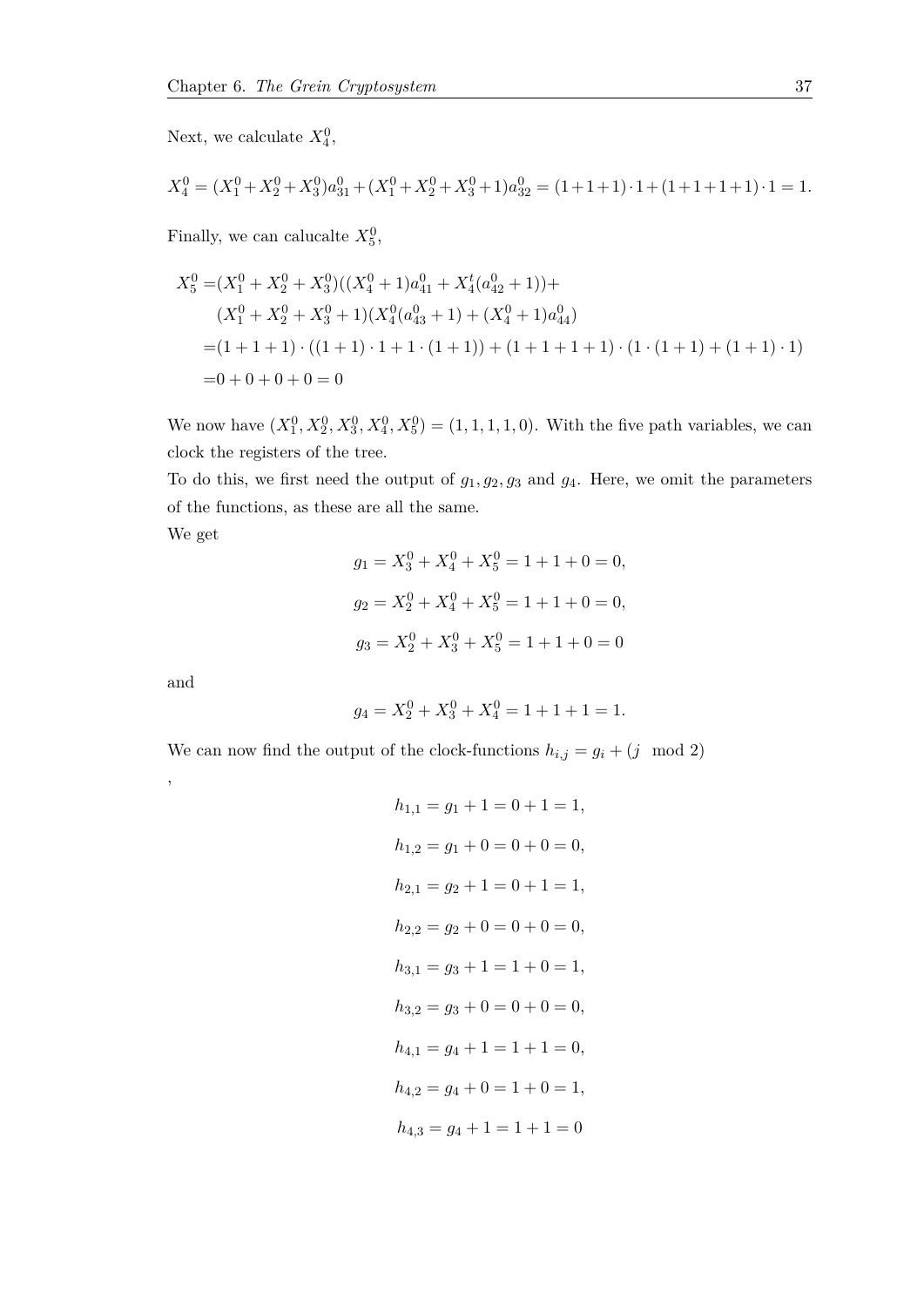and

$$
h_{4,4} = g_4 + 0 = 1 + 0 = 1.
$$

With this information, we now clock registers *R*11*, R*21*, R*31*, R*<sup>42</sup> and *R*<sup>44</sup> twice, and the remaining registers are clocked once. The 80-bit LFSR also gets updated according to its update function.

The next step now, is the S-box  $S_2$  from  $(6.1)$ ,

$$
S_2(X_2^0, X_3^0, X_4^0, X_5^0) = S_2(E) = D = (1, 1, 0, 1).
$$

We now get

$$
b_1^0 = 1 + 0 = 1
$$

and

$$
b_2^0 = 1 + 1 = 0.
$$

We can now find the bit for the keystream,

$$
z_0 = h(s_3, s_{25}, s_{46}, s_{64}, b_1^0) + b_2^0 = 0 + 0 = 0.
$$

Finally, we find

$$
w_0 = f_2(X_2^0, X_3^0, X_4^0, X_5^0) = 1,
$$

which is added to the first bit  $s_0$  of the 80-bit LFSR to generate  $X_1^1$ ,

$$
X_1^1 = w_0 + s_0 = 1 + 1 = 0.
$$

Continuing this way, we find that the first 10 bits of the keystream are

$$
0, 0, 1, 0, 0, 0, 1, 1, 1, 1, \ldots
$$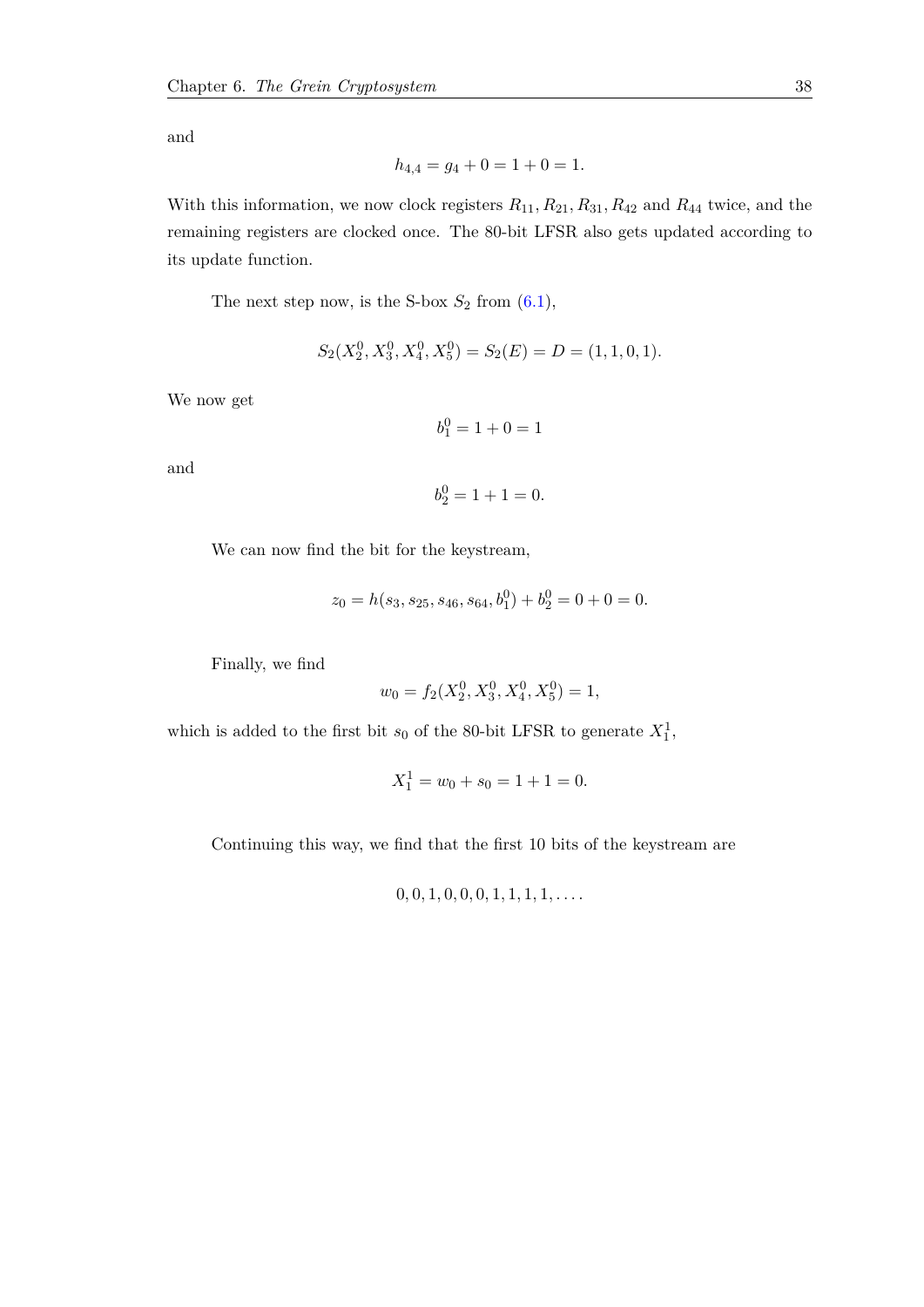# **A Modified Version of the Grein Cryptosystem**

<span id="page-44-1"></span>The Grein cipher, explained in the previous chapter, is updated with a new family of sequences. Hopefully this will be beneficial from a cryptographic perspective.

### **7.1 de Bruijn Sequences Revisited**

As explained in section [4.5.1,](#page-23-0) de Bruijn sequences are sequences generated by a nonlinear recurrence relation.

In their paper, Mykkeltveit, Siu and Tong [\[24,](#page-64-9) Thm 4.1], introduce a new method of constructing de Bruijn sequences with period  $2^{n+1}$  from sequences of period  $2^n$ .

In this section, we will use a sligthly different notation, for example, the nonlinear recurrence relation

$$
s_{t+3} = 1 + s_t + s_{t+1} + s_{t+1} s_{t+2},
$$

or

<span id="page-44-0"></span>**7**

$$
1 + s_t + s_{t+1} + s_{t+1} s_{t+2} + s_{t+3} = 0
$$

is now denoted as a function

$$
g(x_0, x_1, x_2, x_3) = 1 + x_0 + x_1 + x_1 x_2 + x_3 = 0
$$

**Definition 8.** Composite Recurrence Relations Let

$$
g(x_0, x_1, \dots, x_n) = x_0 + G(x_1, \dots, x_{n-1}) + x_n = 0
$$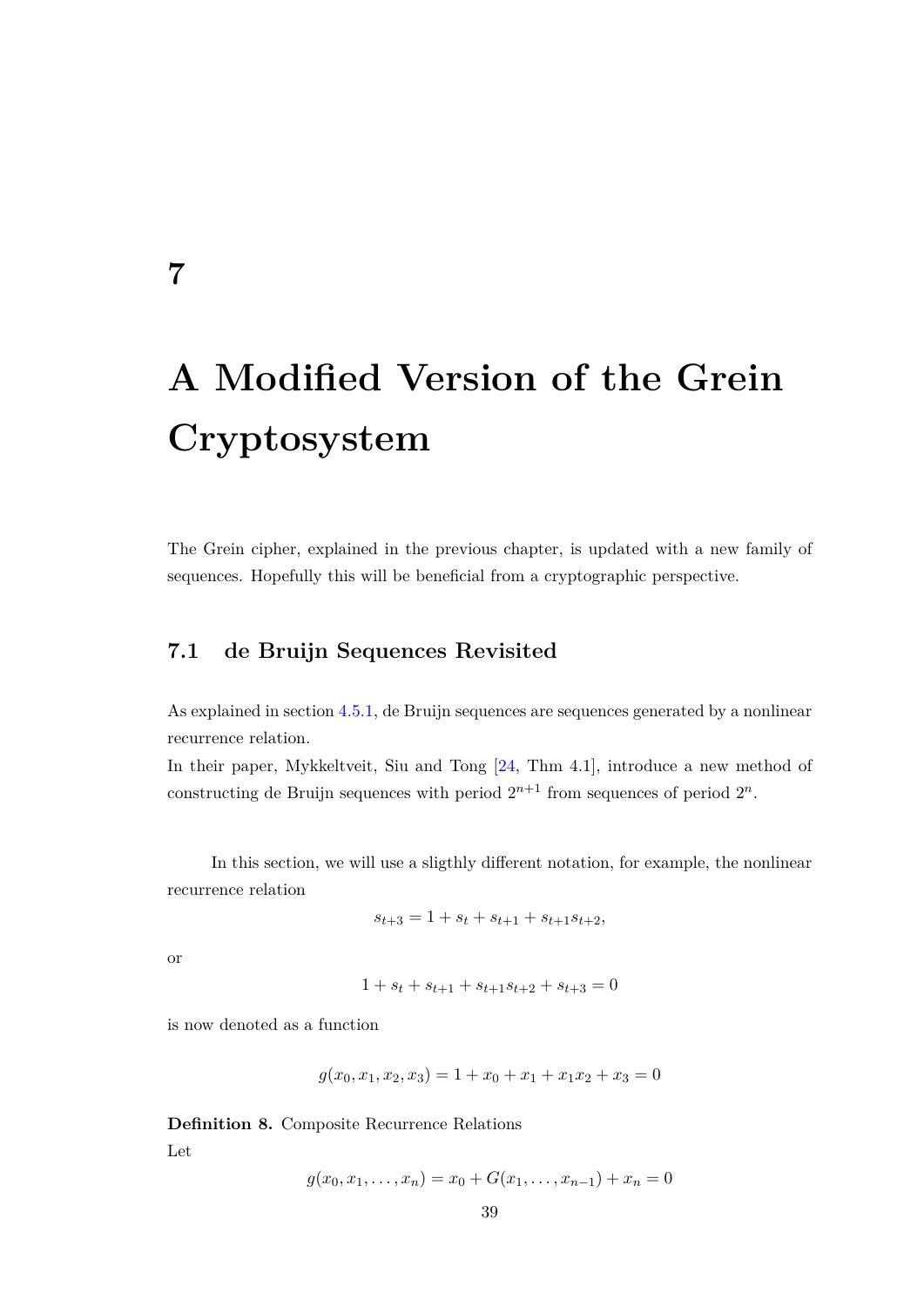and

$$
f(x_0, x_1, \dots, x_m) = x_0 + F(x_1, \dots, x_{m-1}) + x_m = 0
$$

be two recurrence relations of *n* and *m* stages respectively that generate periodic sequences, where *G* and *F* are Boolean functions in *n*−1 and *m*−1 variables, respectively. Then, a *composite recurrence relation*, denoted as  $g \circ f$ , is defined by [\[24\]](#page-64-9)

$$
g \circ f = g(f(x_0, \ldots, x_m), f(x_1, \ldots, x_{m+1}), \ldots, f(x_n, \ldots, x_{m+n-1})) = 0
$$

which is a recurrence relation of  $(n + m)$  stages.

**Example 7.1.1.** Given the recurrence relation

$$
g(x_0, x_1, x_2, x_3) = 1 + x_0 + x_1 + x_1x_2 + x_3 = 0,
$$

a recurrence relation in 3 variables, and

$$
f(x_0, x_1) = x_0 + x_1,
$$

we get

$$
g \circ f = g(f(x_0, x_1), f(x_1, x_2), f(x_2, x_3), f(x_3, x_4),
$$

which, once calculated, we get

$$
g \circ f = 1 + x_0 + x_1 x_2 + x_1 x_3 + x_2 x_3 + x_4 = 0,
$$

which is a recurrence relation in 4 variables.

The following definiton, showing how composite recurrence relations are used to construct new de Bruijn sequences, is also from [\[24\]](#page-64-9). However, the notation used here is borrowed from [\[21\]](#page-64-10).

**Definition 9.** Let  $g = x_0 + G(x_1, \ldots, x_{n-1}) + x_n$ , which generates a de Bruijn sequence with period  $2^n$  and let  $\psi(x_0, x_1) = x_0 + x_1$ .

Then both

$$
h_1 = g \circ \psi + \prod_{i \in \mathbb{Z}_o^n} x_i \prod_{i \in \mathbb{Z}_e^n} (x_i + 1)
$$

and

$$
h_2 = g \circ \psi + \prod_{i \in \mathbb{Z}_o^n} (x_i + 1) \prod_{i \in \mathbb{Z}_e^n} x_i
$$

will generate a de Bruijn sequence of period  $2^{n+1}$ . Here,  $\mathbb{Z}_o^n$  and  $\mathbb{Z}_e^n$  is the odd and even numbers between 1 and n, respectively.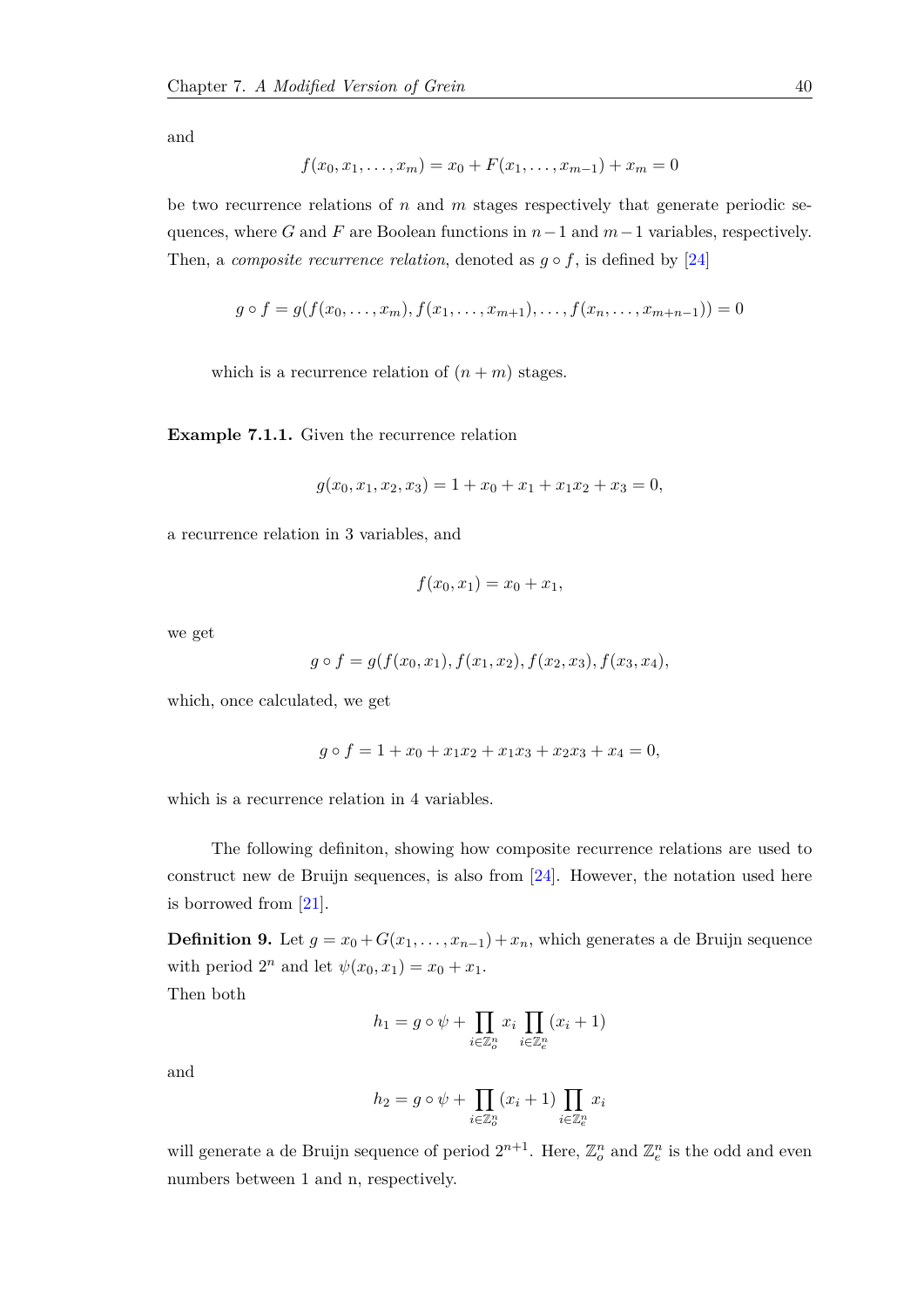**Example 7.1.2.** Let  $g(x_0, x_1, x_2) = 1 + x_0 + x_2 + x_1x_2$ , be a Boolean function that generates a de Bruijn sequence of period 8. We then have

$$
h_1 = 1 + x_0 + x_1 + x_1x_2 + x_2x_3 + x_1x_2x_3
$$

and

$$
h_2 = 1 + x_0 + x_1 + x_2 + x_1 x_3 + x_1 x_2 x_3,
$$

which both generate de Bruijn sequences of period 16.

Sequences generated by this method will have high linear complexity, even if the longest gap is reduced by one.

**Example 7.1.3.** The function  $h_1$  from the previous example generates the sequence

$$
\ldots, 0, 0, 0, 0, 1, 1, 0, 1, 1, 1, 1, 0, 0, 1, 0, 1, \ldots
$$

with linear complexity 15, which is the highest for a recurrence relation in 4 variables (See [\[9\]](#page-63-5) for proof on this). Removing the first 0 reduces linear complexity to 12.

### <span id="page-46-0"></span>**7.2 Advantages of de Bruijn Sequences**

The motivation for substituting linear m-sequences with nonlinear de Bruijn sequences, is the fact that they are balanced.

Hopefully, this will make the distribution of the path variables more uniform, i.e., all paths are equally probable.

If the path variables are more uniformly distributed, this could also affect the output of the S-box, making this more uniform as well.

<span id="page-46-1"></span>As an added bonus, de Bruijn sequences have much higher linear complexity, which should make cryptanalysis harder.

#### **7.3 Implementation**

To easier differentiate the two versions of Grein, the original, with LFSR-sequences, and the new version, with de Bruijn sequences, we will call the original version Grein-L and the new version Grein-d.

Implementing Grein-d was done exactly the same as when implementing Grein-L, the only difference being the functions used to generate the de Bruijn sequences.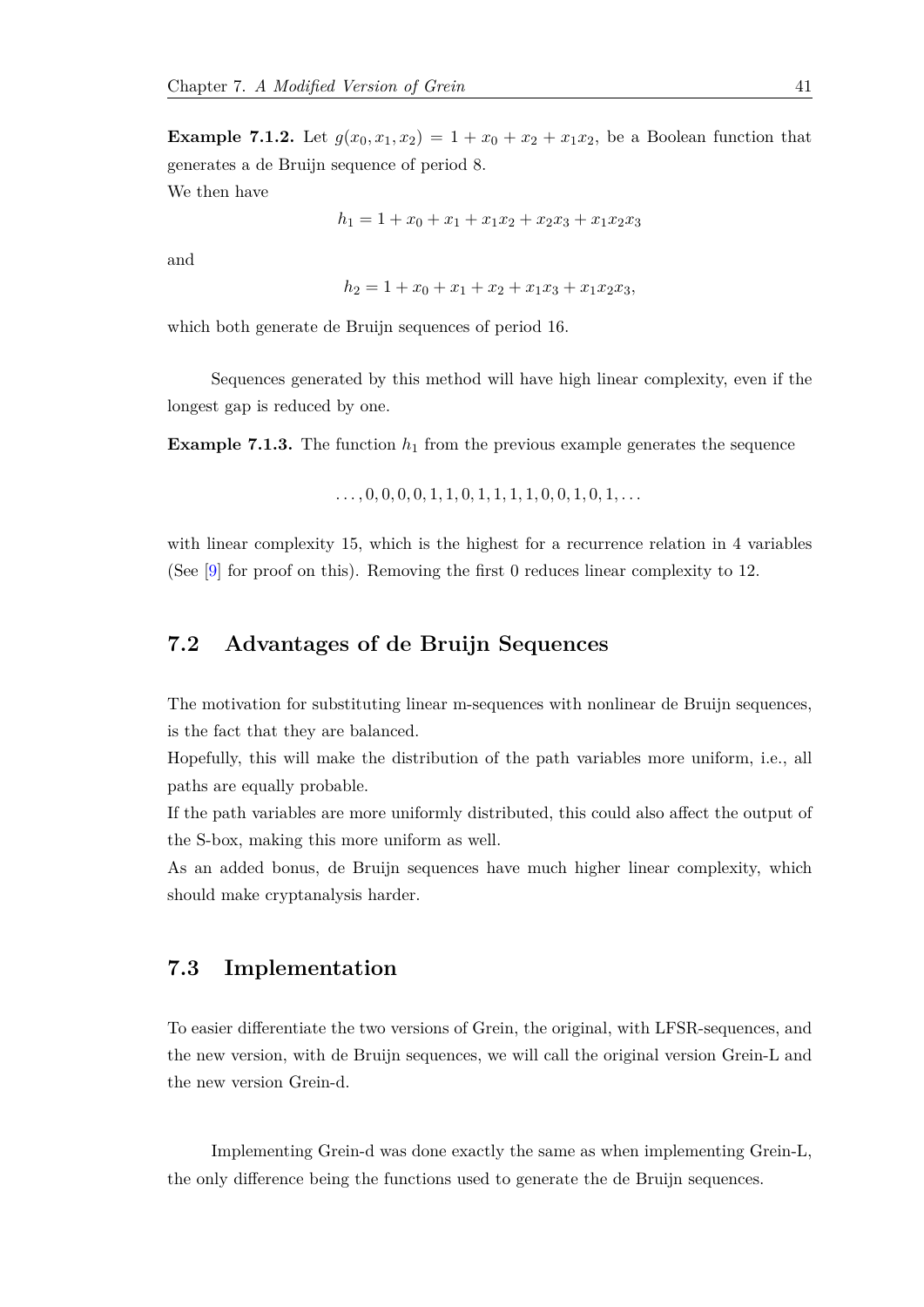To find 10 different de Bruijn sequences of length 256, we used five different msequences, and applied the method explained in Section [7.1.](#page-44-1) The different functions used can be found in  $(7.1)$ . The function  $G(s)$  is the Boolean function defined Section [7.1.](#page-44-1)

<span id="page-47-1"></span>
$$
g_{11} = s_0 + s_1 + s_2 + G(s) + s_1 s_3 s_5 s_7 (s_2 + 1)(s_4 + 1)(s_6 + 1)
$$
  
\n
$$
g_{12} = s_0 + s_1 + s_2 + G(s) + s_2 s_4 s_6 (s_1 + 1)(s_3 + 1)(s_5 + 1)(s_7 + 1)
$$
  
\n
$$
g_{21} = s_0 + s_3 + s_4 + G(s) + s_1 s_3 s_5 s_7 (s_2 + 1)(s_4 + 1)(s_6 + 1)
$$
  
\n
$$
g_{22} = s_0 + s_3 + s_4 + G(s) + s_2 s_4 s_6 (s_1 + 1)(s_3 + 1)(s_5 + 1)(s_7 + 1)
$$
  
\n
$$
g_{31} = s_0 + s_1 + s_4 + G(s) + s_1 s_3 s_5 s_7 (s_2 + 1)(s_4 + 1)(s_6 + 1)
$$
  
\n
$$
g_{32} = s_0 + s_1 + s_4 + G(s) + s_2 s_4 s_6 (s_1 + 1)(s_3 + 1)(s_5 + 1)(s_7 + 1)
$$
  
\n
$$
g_{41} = s_0 + s_4 + s_5 + G(s) + s_1 s_3 s_5 s_7 (s_2 + 1)(s_4 + 1)(s_6 + 1)
$$
  
\n
$$
g_{42} = s_0 + s_4 + s_5 + G(s) + s_2 s_4 s_6 (s_1 + 1)(s_3 + 1)(s_5 + 1)(s_7 + 1)
$$
  
\n
$$
g_{43} = s_0 + s_1 + s_2 + s_5 + G(s) + s_1 s_3 s_5 s_7 (s_2 + 1)(s_4 + 1)(s_6 + 1)
$$
  
\n
$$
g_{44} = s_0 + s_1 + s_2 + s_5 + G(s) + s_1 s_3 s_5 s_7 (s_2 + 1)(s_4 + 1)(s_6 + 1)
$$

<span id="page-47-0"></span>Besides these different functions, no other changes were made.

#### **7.4 Statistical Tests**

The National Institute of Standards and Technology have made a suite of statistical tests [\[1\]](#page-63-9) to test random and pseudorandom number generators. These tests are well suited to test if a stream cipher is also statistically secure.

The test suite is comprised of fifteen tests that should all be passed, for a PRNG to be considered secure.

A list of the test that are done can be found in [\[1,](#page-63-9) Chap. 2].

Among the tests are the Frequency Test, where the number of ones and zeroes is counted, and both these numbers should be close to  $\frac{N}{2}$ .

Other tests are the Runs Test, Frequency within a Block, Fast Fourier Transform and the Linear Complexity Test.

The tests are run several times, and a *P-value* is computed. This value is used as a measure for wether the sequence is random or not. If the P-value is below our *significance level*  $\alpha = 0.01$ , the sequence is considered non-random. Otherwise, the sequence is considered random.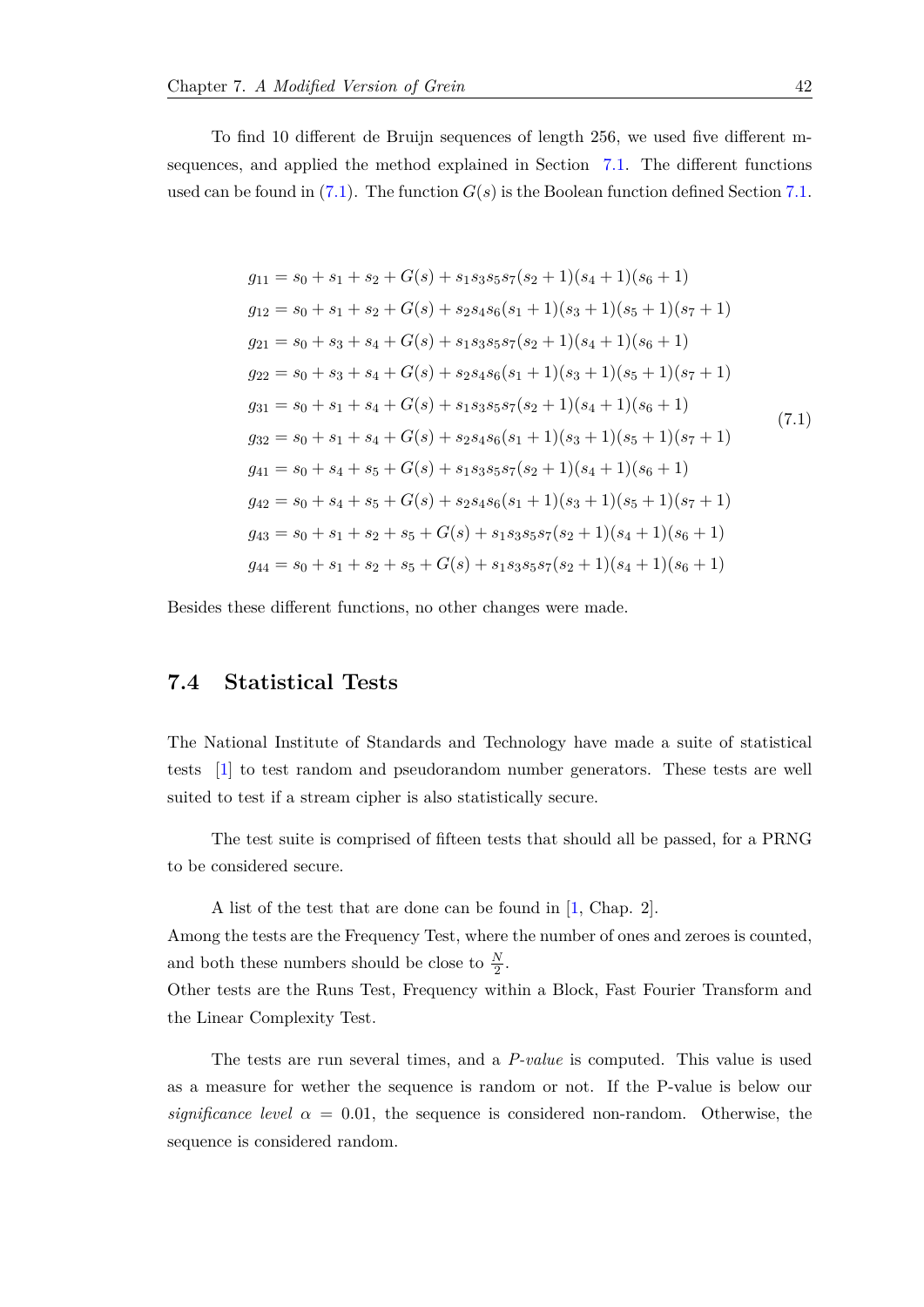In our experiments, two sequences of length 1*,* 000*,* 000*,* 000 were generated, one sequence generated using Grein-L and the other sequence using Grein-d.

All registers were loaded with the all-one state. The test suite from NIST was then run with parameter 1,000,000, and 1,000 bitstreams were generated. In Appendix [B,](#page-58-0) the results for both Grein-L and Grein-d can be found.

For analyising the test results, NIST gives recommendations on how to interpret the results.

First of all, the proportion of sequences passing the tests is found. This is done by computing a *confidence interval*, defined as

$$
\hat{p} \pm 3\sqrt{\frac{\hat{p}(1-\hat{p})}{m}},
$$

where  $\hat{p} = 1 - \alpha$  and *m* is the sample size, 1,000.

In our case, the confidence interval is  $0.99 \pm 0.00943928$ . Looking at the P-value plots in figures [7.1](#page-49-0) and [7.2,](#page-49-0) we find that both Grein-L and Grein-d pass all the statistical tests within the confidence interval.

The distribution of P-values should also be uniform. To check for this, the P-values are divided into 10 intervals between 0 and 1, and the P-values that occur within each interval is counted and displayed in a histogram. In figures [7.3](#page-50-0) and [7.4](#page-50-0) the histograms for Grein-L and Grein-d, it can be seen that both Grein-L and Grein-d have a uniform distribution of the P-values. It could, however, be argued that Grein-L has a more uniform distribution.

<span id="page-48-0"></span>Looking at the tables in Appendix [C,](#page-60-0) we find that both Grein-L and Grein-d pass all of the statistical tests.

#### **7.5 Path Distributions**

In order to test our theories, a new implementation of Grein is necessary.

The only change, being that the nodes now contain non-linear feedback shift registers producing de Bruijn sequences, instead of linear feedback shift registers.

For the rest of this thesis, we will denote the original version of Grein by Grein-L and the new version by Grein-d, to emphasize that the only difference is the LFSRs used in Grein-L and de Bruijn sequences used in Grein-d.

In order to test the distribution of the path variables, both the original and modified version of Grein was clocked 100000 times.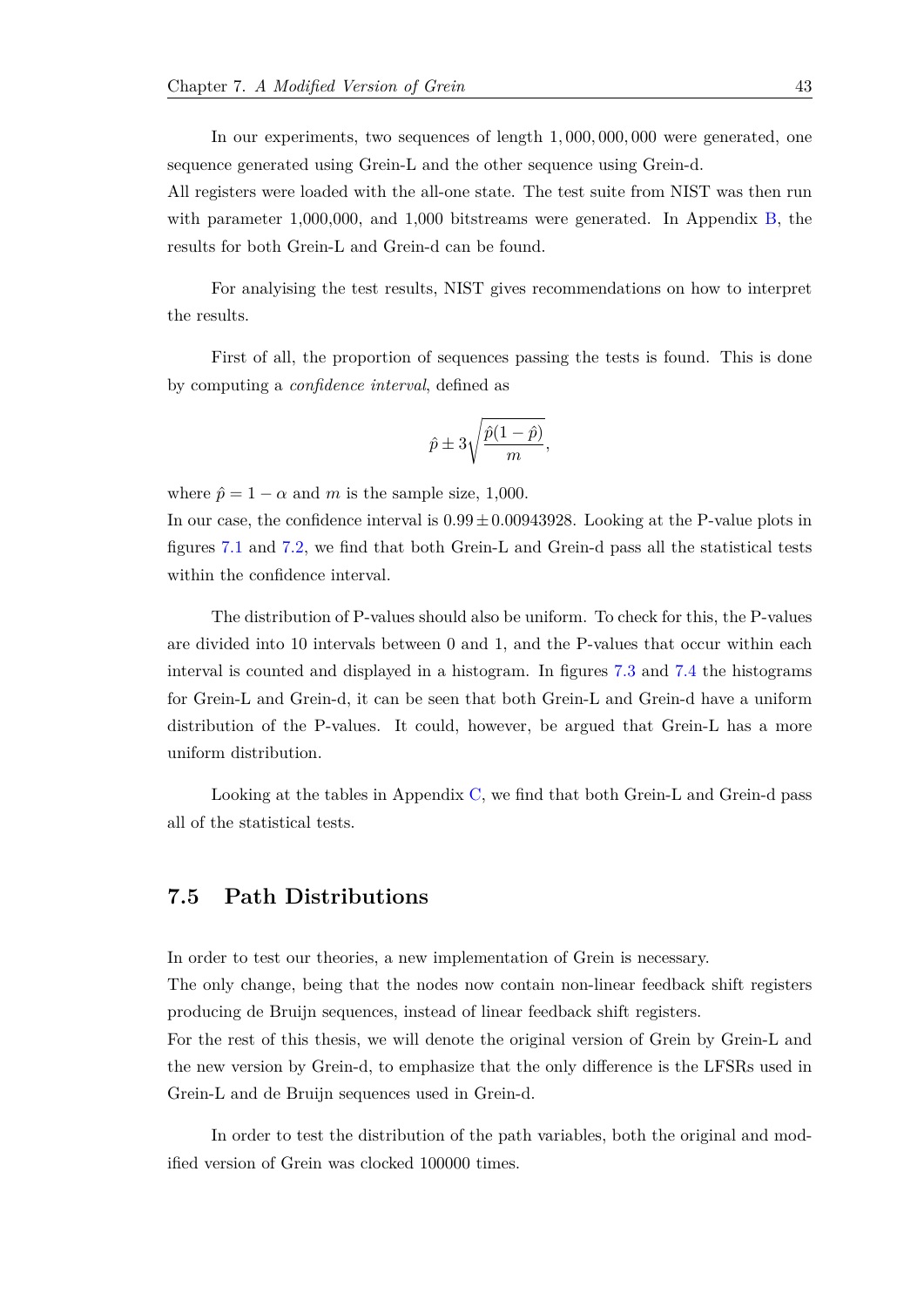<span id="page-49-0"></span>

Figure 7.1: P-values of Grein-L



Figure 7.2: P-values of Grein-d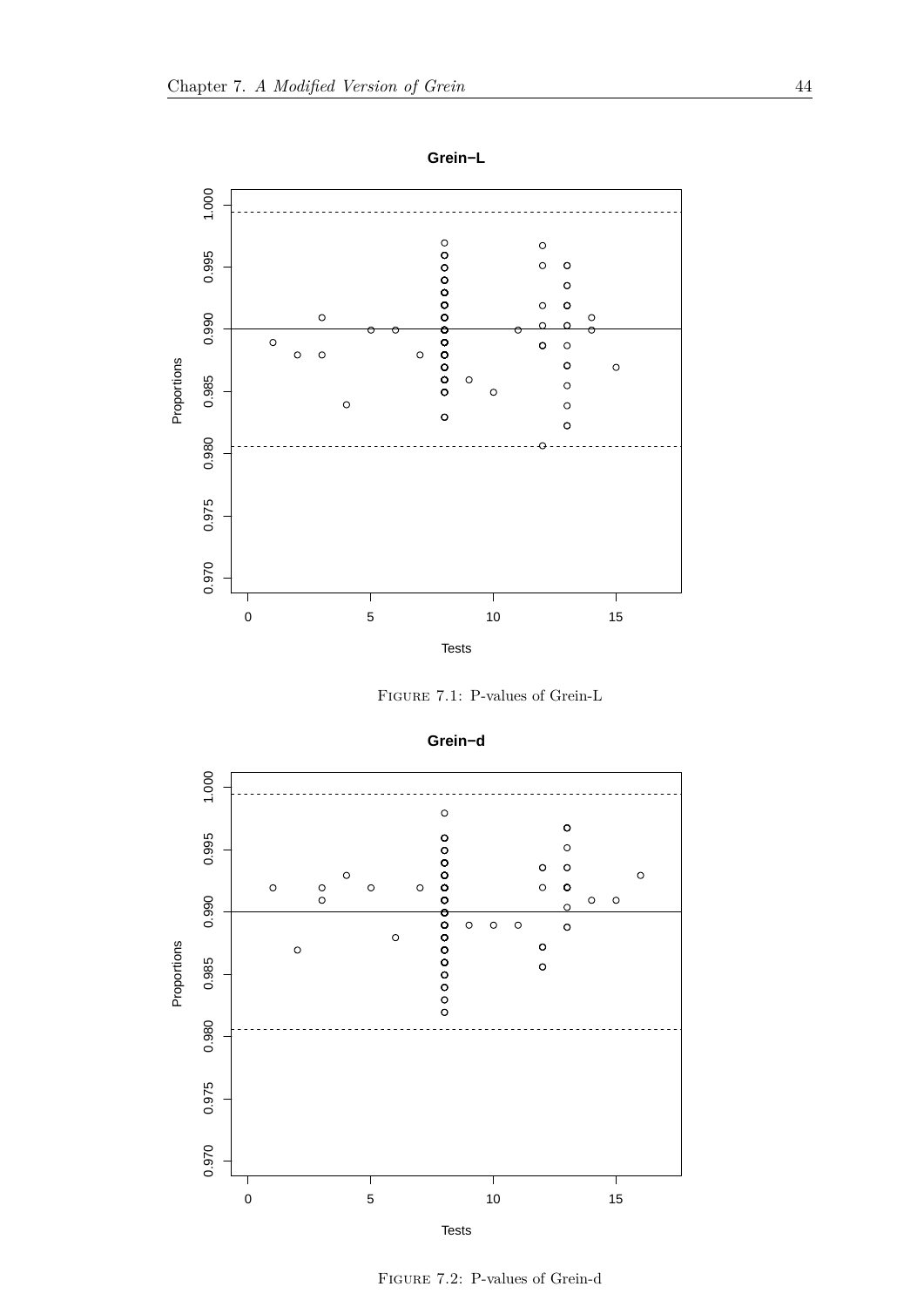<span id="page-50-0"></span>

Figure 7.3: Histogram of P-values for Grein-L





Figure 7.4: Histogram of P-values for Grein-d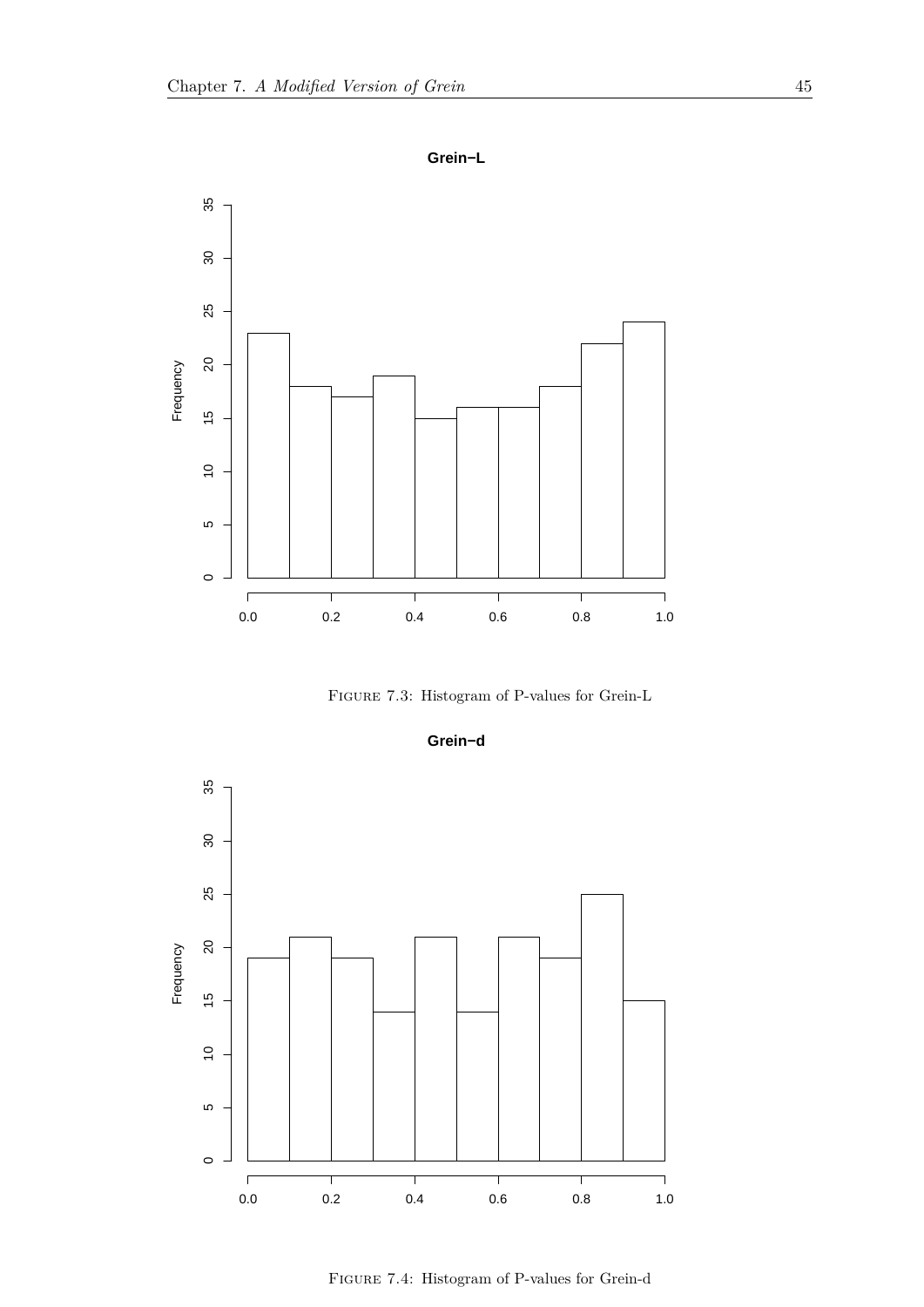The path variables  $x_1, x_2, x_3, x_4$  and  $x_5$  were then represented as a 5-bit number,

$$
n_x = \sum_{i=0}^{4} x_i 2^{4-i},
$$

 $0 \leq n_x \leq 31.$ 

We then count the number of occurences for each number  $n_x$  and divide this by 100000. Ideally, this number should be as close as possible to  $\frac{1}{32}$ , or 0.03125.

Because of the fact that an m-sequence contains  $2^{n-1}$  ones and  $2^{n-1} - 1$  zeroes, we expect that paths with higher Hamming weigth occur more often than paths with low Hamming weight. If this is true, it might be exploited by a cryptanalysist.

The modified version of Grein however, should not have this uneven distribution.

The results are listed in full in table [B.1](#page-58-1) on page [53.](#page-58-1)

As can be seen in figure [7.5,](#page-52-0) the path probabilities of Grein-d are centered around 0.03125, while the path probabilities of Grein-L are much more scattered.

Another measure that can give us some insight, is the standard deviation,  $\sigma$ . This shows us how much variation from the sample average there is. Clearly, it should be as close to 0 as possible. In Grein-L, this value is 0*.*000257 and in Grein-d it is 0*.*000057. Clearly, both versions have very low standard deviation.

We also compute the correlation between probability of paths taken and the Hamming weight of the path, and find that for Grein-L it is 0.7287, where it is 0.1252 for Grein-d. This is also supported by the plots in figure [7.5.](#page-52-0)

<span id="page-51-0"></span>That some paths are more likely to be chosen in Grein-L is something that can be used by a cryptanalysist, so it seems clear that Grein-d has an advantage in this regard.

#### **7.6 S-box Distributions**

As with the paths through the tree, we want the output of the S-box  $S_2$  to be as uniform as possible. This means that it should output the 16 different output values an even number of times, or  $\frac{1}{16} = 0.0625$ .

By looking at the plots in figure [7.6,](#page-53-1) we can see that both versions of Grein are centered around  $\frac{1}{16}$ , but Grein-d has a smaller difference.

Computing the standard deviation, we find that for Grein-L it is 0.00049, and for Grein-d it is 0.000082. Again, both these values are quite close to 0, as we wanted. We can also compute the correlation coefficient of the S-box distributions. Here we find that correlation in Grein-L is -0.2878 and the correlation in Grein-d is -0.0554.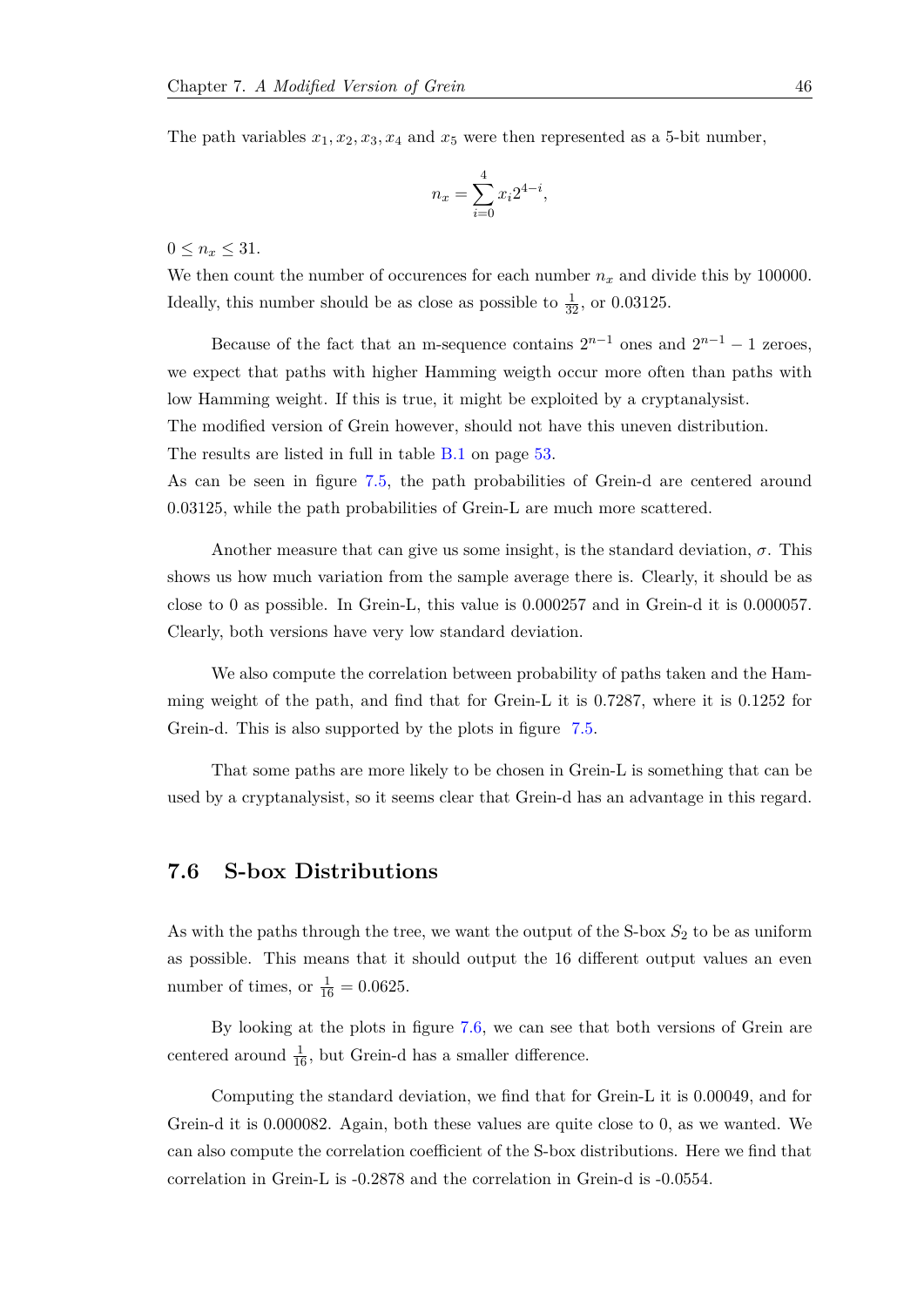<span id="page-52-0"></span>



FIGURE 7.5: Plot of path distributions. Grein-L on top, Grein-d on the bottom. Probabilites along the x-axis, Hamming-weight along the y-axis.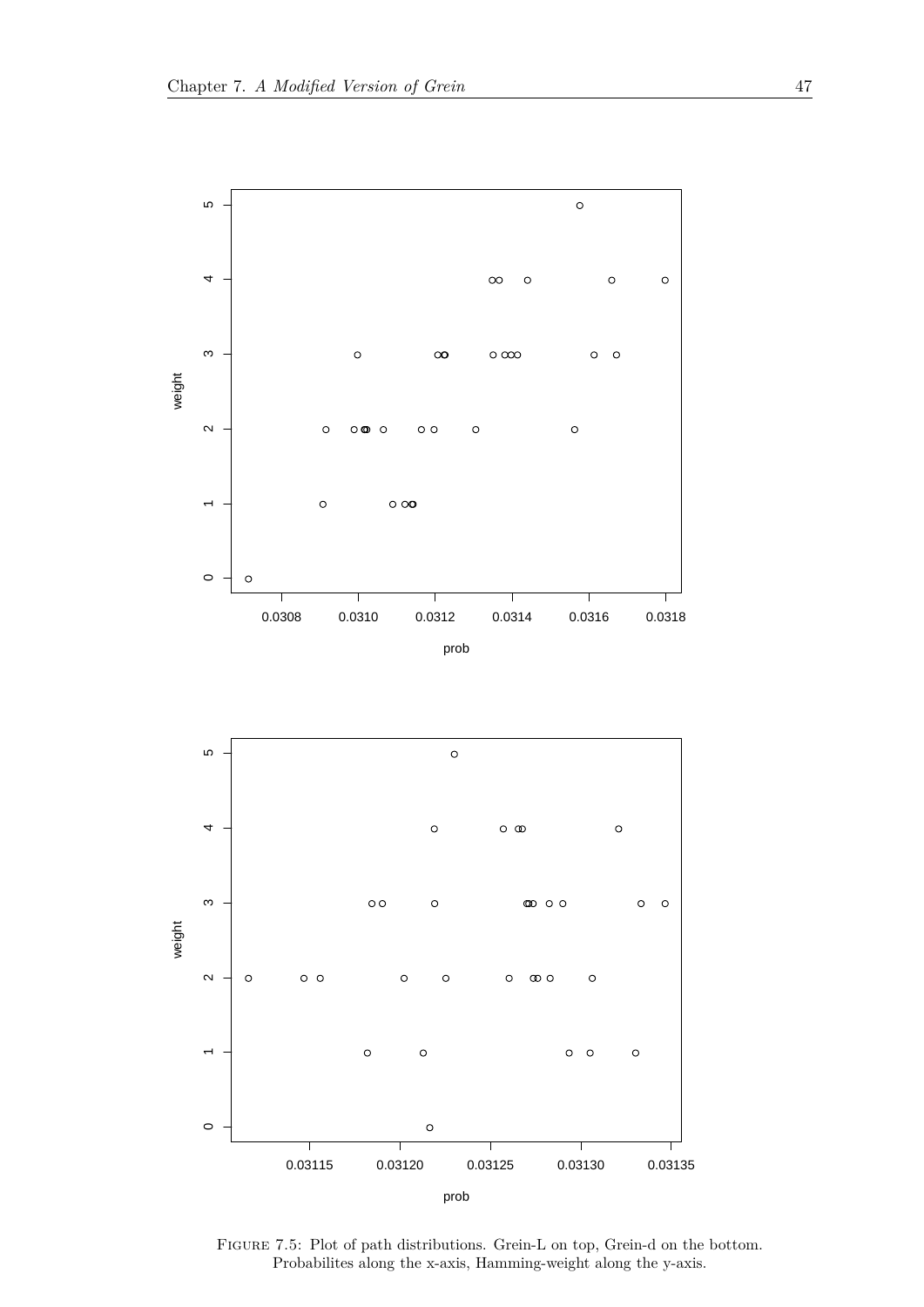<span id="page-53-1"></span>

Figure 7.6: S-box plots. Grein-L on the left, Grein-d on the right

<span id="page-53-0"></span>Looking at the plots in figure [7.6](#page-53-1) and these statistical results, it seems that the S-box chosen

### **7.7 Feedback**

The feedback function *f*2, as seen in figure [7.7,](#page-54-0) whose output is combined with the output of the 80-bit LFSR to get the value  $X_1^{t+1}$  is one other part of the cipher that could also be exploited by a cryptanalysist. As the image of  $f_2$  is  $\mathbb{F}_2$ , the function should output 1 as often as it outputs 0. By again running the cipher 10000000 times and counting the occurences of zeroes and ones, this should give a fair measure of how balanced the output is.

First, we check Grein-L, and find that  $f_2$  outputs 0 0.4998166 percent of the time. We then do the same with Grein-d, where we find that it outputs 0 0.4999068 percent of the time.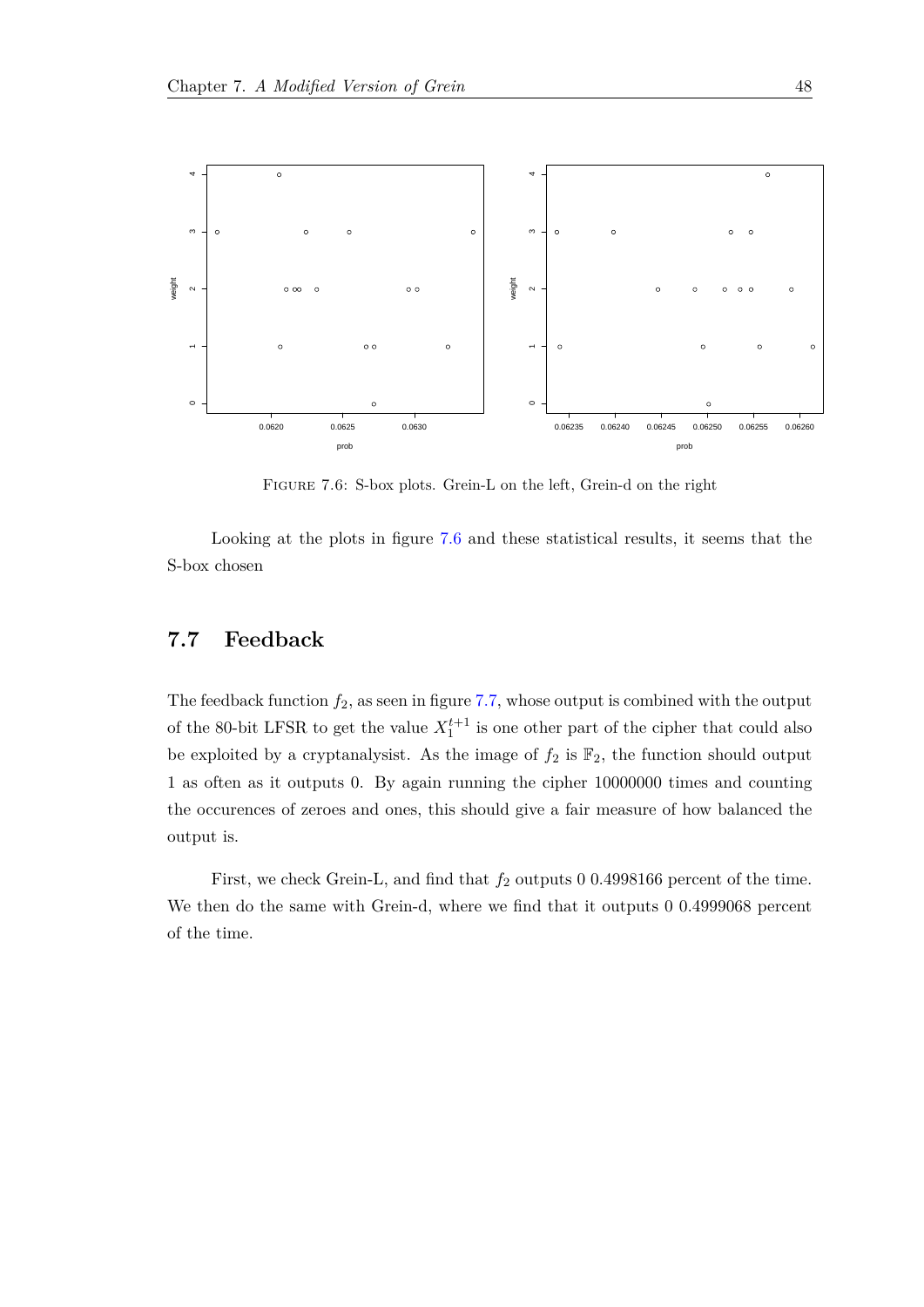<span id="page-54-0"></span>

FIGURE 7.7: How the feedback function  $f_2$  is integrated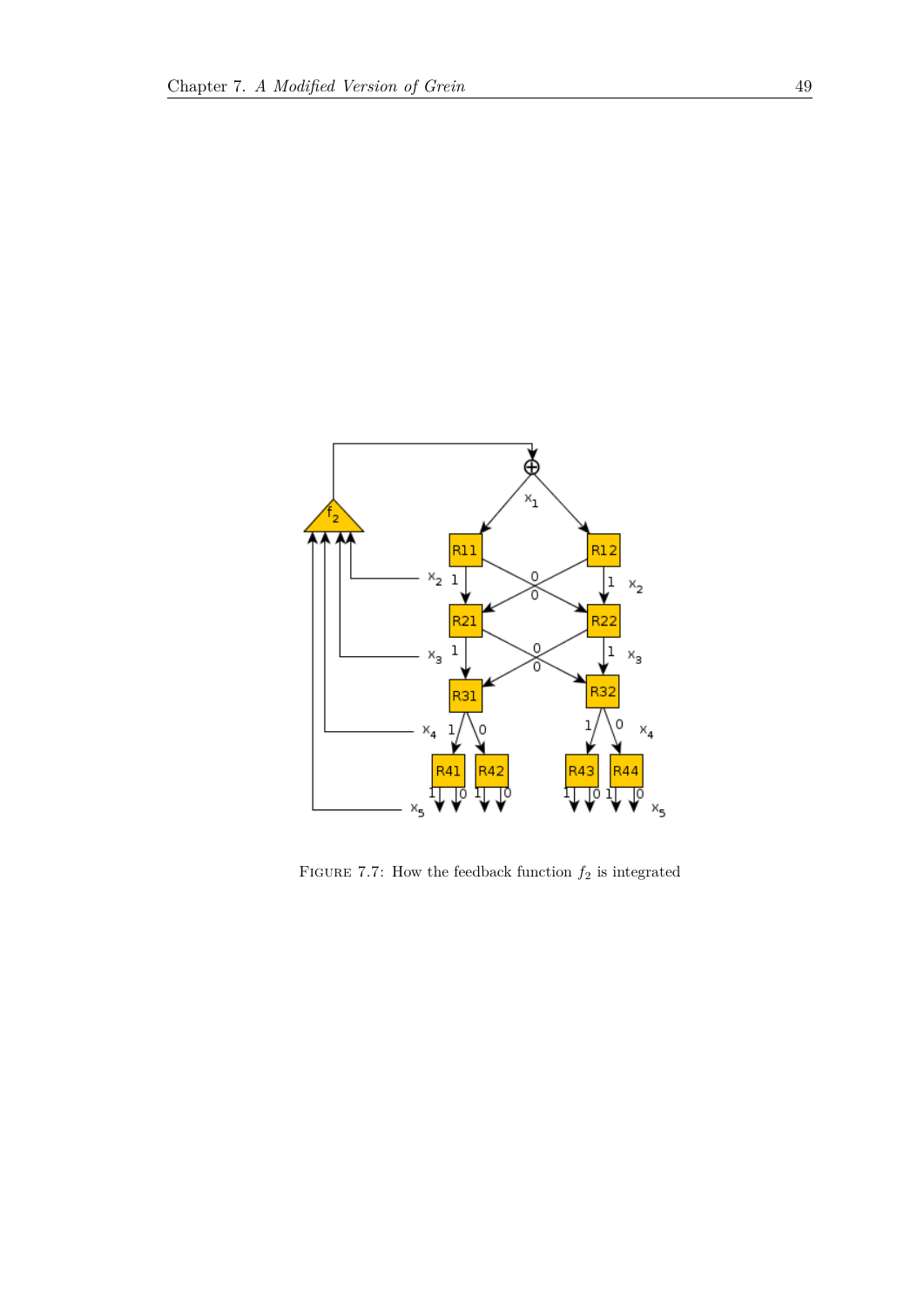## **Conclusions**

By interpreting the results from the previous chapter, it seems clear that both Grein-L and Grein-d are suitable as stream ciphers, with Grein-d having some slight advantages, due to the more uniform distribution of the paths through the tree.

<span id="page-55-1"></span>These advantages seem to be mitigated by the S-box, however, the use of de Bruijn sequences will also have the benefit of increasing the linear complexity.

## **8.1 Further Work**

Some research should be done to test if other configurations of the tree offer more or less security. Shift registers of length 4, 5, 10 and 16 could be used to get a keyspace of length 80.

Alternatively, shift registers of differing lengths can be used, as long as they add up to a keyspace of length 80.

<span id="page-55-0"></span>**8**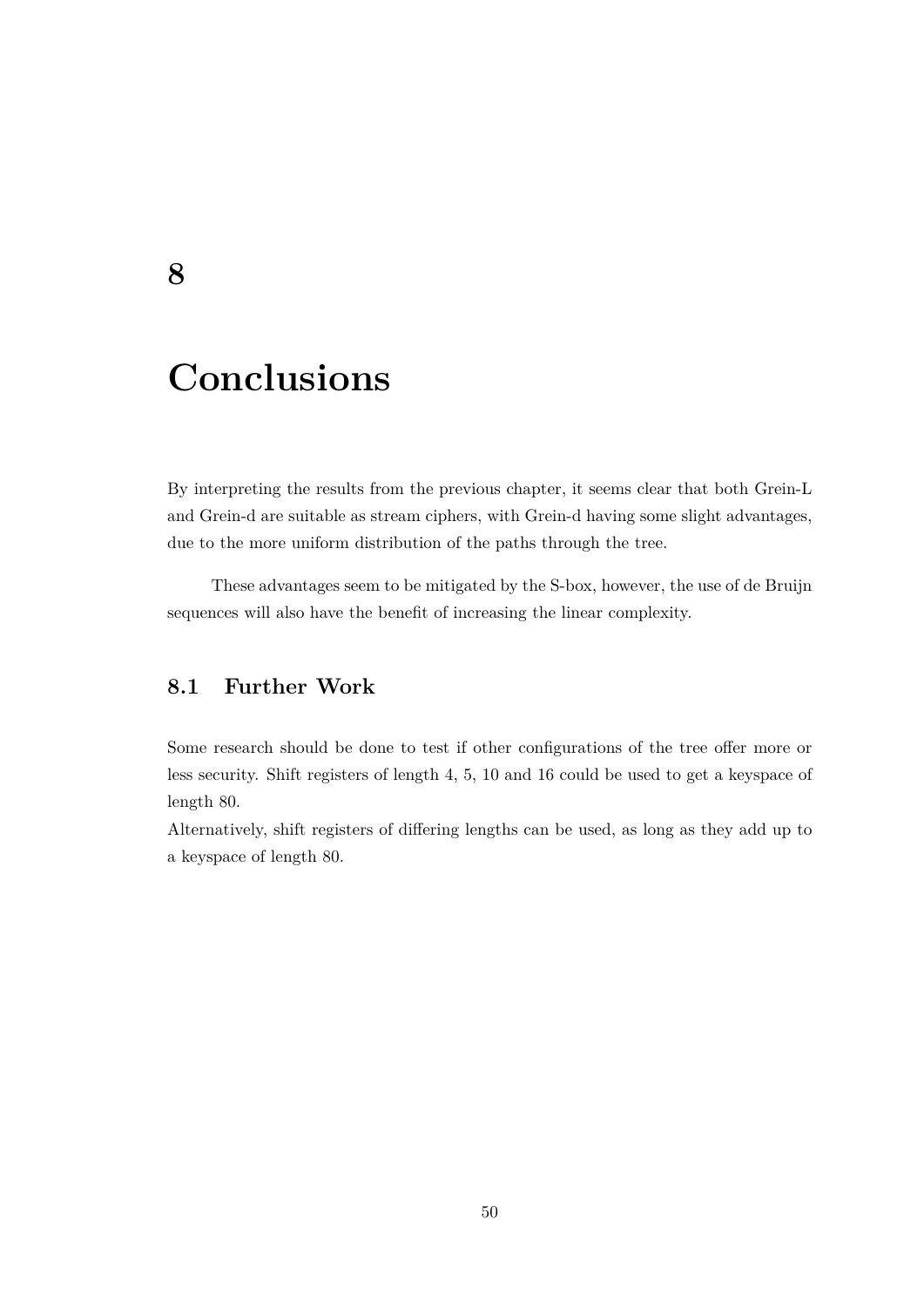## <span id="page-56-0"></span>**Appendix A**

# **Tapping Matrices**

|            | $\mathbf 1$      | $\boldsymbol{0}$ | $\boldsymbol{0}$ | $\boldsymbol{0}$ | $\overline{0}$   |            | $\overline{0}$                             | $\overline{0}$   | $\boldsymbol{0}$ | $\boldsymbol{0}$ | $\boldsymbol{0}$ |
|------------|------------------|------------------|------------------|------------------|------------------|------------|--------------------------------------------|------------------|------------------|------------------|------------------|
|            | $\overline{0}$   | $\mathbf{1}$     | $\boldsymbol{0}$ | $\overline{0}$   | $\overline{0}$   |            | $\overline{0}$                             | $\overline{0}$   | $\boldsymbol{0}$ | $\boldsymbol{0}$ | $\boldsymbol{0}$ |
|            | $\overline{0}$   | $\boldsymbol{0}$ | $\boldsymbol{0}$ | $\boldsymbol{0}$ | $\boldsymbol{0}$ |            | $\mathbf 1$                                | $\overline{0}$   | $\boldsymbol{0}$ | $\boldsymbol{0}$ | $\boldsymbol{0}$ |
| $M_{11} =$ | $\boldsymbol{0}$ | $\boldsymbol{0}$ | $\mathbf 1$      | $\boldsymbol{0}$ | $\boldsymbol{0}$ |            | $\overline{0}$                             | $\mathbf{1}$     | $\boldsymbol{0}$ | $\boldsymbol{0}$ | $\boldsymbol{0}$ |
|            | $\overline{0}$   | $\overline{0}$   | $\boldsymbol{0}$ | $\mathbf{1}$     | $\overline{0}$   |            | $\overline{0}$                             | $\overline{0}$   | $\boldsymbol{0}$ | $\boldsymbol{0}$ | $\boldsymbol{0}$ |
|            | $\overline{0}$   | $\overline{0}$   | $\boldsymbol{0}$ | $\overline{0}$   | $\boldsymbol{0}$ | $M_{12} =$ | $\overline{0}$                             | $\overline{0}$   | $\mathbf 1$      | $\boldsymbol{0}$ | $\boldsymbol{0}$ |
|            | $\overline{0}$   | $\overline{0}$   | $\boldsymbol{0}$ | $\boldsymbol{0}$ | $\boldsymbol{0}$ |            | $\overline{0}$                             | $\overline{0}$   | $\boldsymbol{0}$ | $\mathbf{1}$     | $\boldsymbol{0}$ |
|            | $\overline{0}$   | $\overline{0}$   | $\overline{0}$   | $\overline{0}$   | $\mathbf{1}$     |            | $\overline{0}$                             | $\overline{0}$   | $\boldsymbol{0}$ | $\boldsymbol{0}$ | $\mathbf 1$      |
|            | $\mathbf{1}$     | $\boldsymbol{0}$ | $\boldsymbol{0}$ | $\overline{0}$   | $\overline{0}$   |            | $\overline{0}$                             | $\overline{0}$   | $\boldsymbol{0}$ | $\boldsymbol{0}$ | $\overline{0}$   |
|            | $\overline{0}$   | $\boldsymbol{0}$ | $\boldsymbol{0}$ | $\overline{0}$   | $\boldsymbol{0}$ |            | $\mathbf 1$                                | $\overline{0}$   | $\boldsymbol{0}$ | $\boldsymbol{0}$ | $\boldsymbol{0}$ |
|            | $\overline{0}$   | $\mathbf 1$      | $\boldsymbol{0}$ | $\boldsymbol{0}$ | $\boldsymbol{0}$ |            | $\overline{0}$                             | $\boldsymbol{0}$ | $\boldsymbol{0}$ | $\boldsymbol{0}$ | $\boldsymbol{0}$ |
|            | $\overline{0}$   | $\overline{0}$   | $\boldsymbol{0}$ | $\boldsymbol{0}$ | $\boldsymbol{0}$ |            |                                            | $\mathbf{1}$     | $\boldsymbol{0}$ | $\boldsymbol{0}$ | $\boldsymbol{0}$ |
| $M_{21} =$ | $\overline{0}$   | $\overline{0}$   | $\mathbf{1}$     | $\overline{0}$   | $\boldsymbol{0}$ | $M_{22} =$ | $\begin{array}{c} 0 \\ 0 \\ 0 \end{array}$ | $\overline{0}$   | $\mathbf 1$      | $\boldsymbol{0}$ | $\boldsymbol{0}$ |
|            | $\overline{0}$   | $\overline{0}$   | $\boldsymbol{0}$ | $\mathbf{1}$     | $\boldsymbol{0}$ |            |                                            | $\overline{0}$   | $\boldsymbol{0}$ | $\boldsymbol{0}$ | $\boldsymbol{0}$ |
|            | $\overline{0}$   | $\overline{0}$   | $\boldsymbol{0}$ | $\overline{0}$   | $\,1$            |            | $\overline{0}$                             | $\overline{0}$   | $\boldsymbol{0}$ | $\mathbf{1}$     | $\boldsymbol{0}$ |
|            | $\overline{0}$   | $\overline{0}$   | $\boldsymbol{0}$ | $\overline{0}$   | $\overline{0}$   |            | $\overline{0}$                             | $\overline{0}$   | $\boldsymbol{0}$ | $\boldsymbol{0}$ | $\mathbf 1$      |
|            |                  |                  |                  |                  |                  |            |                                            |                  |                  |                  |                  |
|            | $\overline{0}$   | $\boldsymbol{0}$ | $\boldsymbol{0}$ | $\overline{0}$   | $\overline{0}$   |            | $\mathbf 1$                                | $\overline{0}$   | $\boldsymbol{0}$ | $\boldsymbol{0}$ | $\overline{0}$   |
|            | $\overline{0}$   | $\overline{0}$   | $\boldsymbol{0}$ | $\boldsymbol{0}$ | $\overline{0}$   |            | $\overline{0}$                             | $\mathbf 1$      | $\boldsymbol{0}$ | $\boldsymbol{0}$ | $\boldsymbol{0}$ |
|            | $\overline{0}$   | $\overline{0}$   | $\boldsymbol{0}$ | $\boldsymbol{0}$ | $\boldsymbol{0}$ |            | $\boldsymbol{0}$                           | $\boldsymbol{0}$ | $\boldsymbol{0}$ | $\boldsymbol{0}$ | $\boldsymbol{0}$ |
|            | $\mathbf{1}$     | $\boldsymbol{0}$ | $\boldsymbol{0}$ | $\overline{0}$   | $\boldsymbol{0}$ |            | $\overline{0}$                             | $\overline{0}$   | $\mathbf 1$      | $\boldsymbol{0}$ | $\boldsymbol{0}$ |
| $M_{31} =$ | $\overline{0}$   | $\mathbf{1}$     | $\boldsymbol{0}$ | $\boldsymbol{0}$ | $\overline{0}$   | $M_{32} =$ | $\boldsymbol{0}$                           | $\overline{0}$   | $\boldsymbol{0}$ | $\mathbf{1}$     | $\boldsymbol{0}$ |
|            | $\overline{0}$   | $\overline{0}$   | $\mathbf{1}$     | $\overline{0}$   | $\overline{0}$   |            | $\overline{0}$                             | $\overline{0}$   | $\boldsymbol{0}$ | $\boldsymbol{0}$ | $\boldsymbol{0}$ |
|            | $\overline{0}$   | $\overline{0}$   | $\boldsymbol{0}$ | $\mathbf{1}$     | $\boldsymbol{0}$ |            | $\overline{0}$                             | $\boldsymbol{0}$ | $\boldsymbol{0}$ | $\boldsymbol{0}$ | $\!1\!$          |
|            | $\overline{0}$   | $\overline{0}$   | $\overline{0}$   | $\overline{0}$   | $\mathbf{1}$     |            | $\overline{0}$                             | $\overline{0}$   | $\overline{0}$   | $\boldsymbol{0}$ | $\overline{0}$   |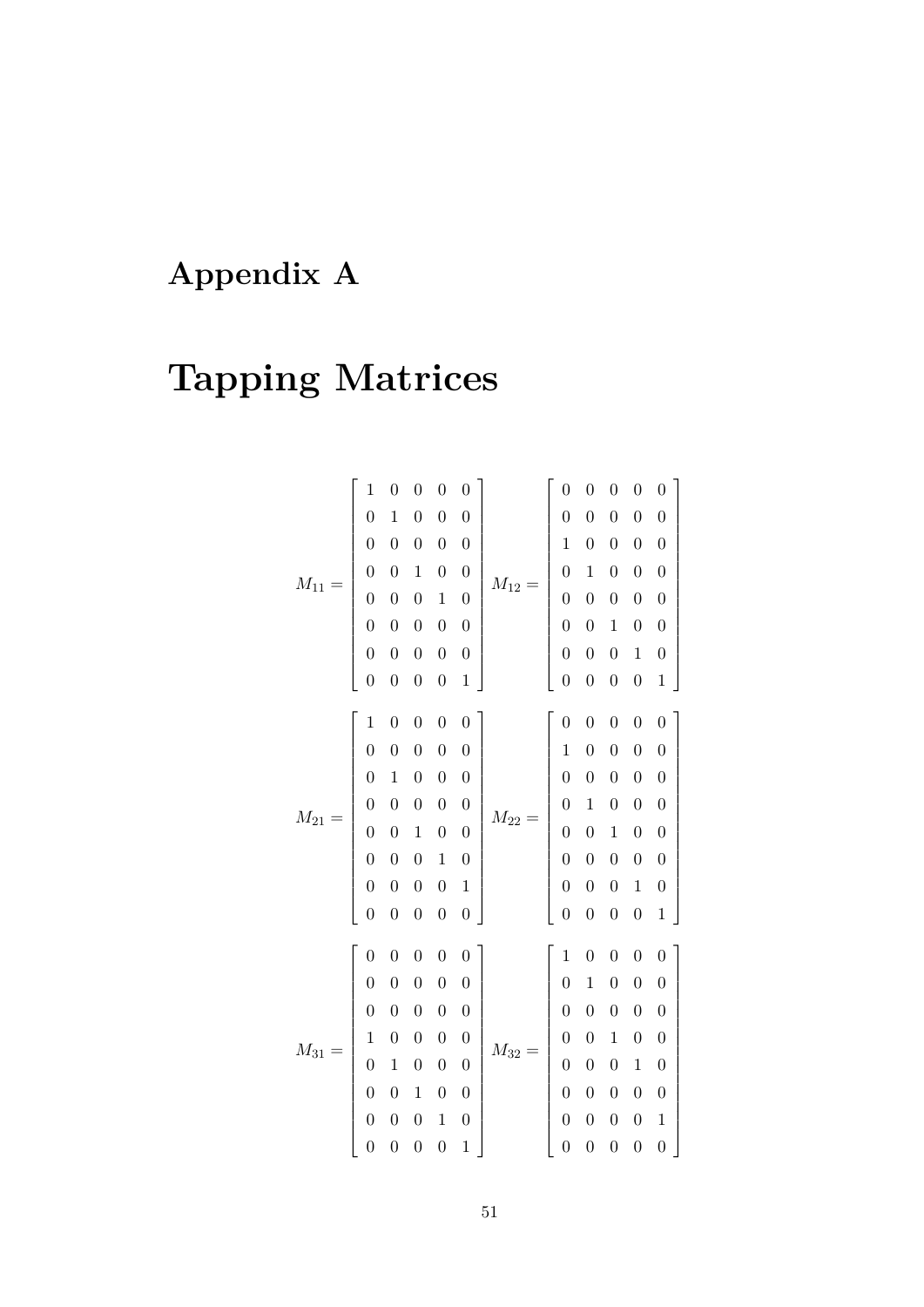|          | 0                | 0                |                  | 0                | 0                |          | 1                | 0                | 0                | 0                | 0                |
|----------|------------------|------------------|------------------|------------------|------------------|----------|------------------|------------------|------------------|------------------|------------------|
|          | $\mathbf{1}$     | $\overline{0}$   | $\overline{0}$   | $\boldsymbol{0}$ | $\boldsymbol{0}$ |          | $\boldsymbol{0}$ | $\overline{0}$   | $\boldsymbol{0}$ | $\boldsymbol{0}$ | $\boldsymbol{0}$ |
|          | $\boldsymbol{0}$ | $\mathbf{1}$     | $\boldsymbol{0}$ | $\boldsymbol{0}$ | $\boldsymbol{0}$ |          | $\boldsymbol{0}$ | $\mathbf{1}$     | $\boldsymbol{0}$ | $\boldsymbol{0}$ | $\boldsymbol{0}$ |
|          | $\boldsymbol{0}$ | 0                | $\overline{0}$   | $\boldsymbol{0}$ | $\boldsymbol{0}$ |          | $\boldsymbol{0}$ | $\overline{0}$   | $\boldsymbol{0}$ | $\boldsymbol{0}$ | $\boldsymbol{0}$ |
| $M_{41}$ | $\boldsymbol{0}$ | $\overline{0}$   | $\mathbf{1}$     | $\boldsymbol{0}$ | $\boldsymbol{0}$ | $M_{42}$ | $\boldsymbol{0}$ | $\overline{0}$   | $\mathbf{1}$     | $\boldsymbol{0}$ | $\boldsymbol{0}$ |
|          | $\boldsymbol{0}$ | $\overline{0}$   | $\overline{0}$   | $\mathbf{1}$     | $\boldsymbol{0}$ |          | $\overline{0}$   | $\overline{0}$   | $\boldsymbol{0}$ | $\mathbf 1$      | $\boldsymbol{0}$ |
|          | $\boldsymbol{0}$ | $\overline{0}$   | $\overline{0}$   | $\boldsymbol{0}$ | $\mathbf{1}$     |          | $\boldsymbol{0}$ | $\overline{0}$   | $\boldsymbol{0}$ | $\boldsymbol{0}$ | $\boldsymbol{0}$ |
|          | $\boldsymbol{0}$ | $\boldsymbol{0}$ | $\boldsymbol{0}$ | $\boldsymbol{0}$ | $\boldsymbol{0}$ |          | $\boldsymbol{0}$ | $\boldsymbol{0}$ | $\boldsymbol{0}$ | $\boldsymbol{0}$ | $\mathbf{1}$     |
|          |                  |                  |                  |                  |                  |          |                  |                  |                  |                  |                  |
|          |                  |                  |                  |                  |                  |          |                  |                  |                  |                  |                  |
|          | $\boldsymbol{0}$ | 0                | $\overline{0}$   | $\boldsymbol{0}$ | 0                |          | $\overline{0}$   | $\boldsymbol{0}$ | $\boldsymbol{0}$ | $\boldsymbol{0}$ | $\boldsymbol{0}$ |
|          | $\overline{0}$   | $\overline{0}$   | $\overline{0}$   | $\boldsymbol{0}$ | $\boldsymbol{0}$ |          | $\mathbf{1}$     | $\overline{0}$   | $\boldsymbol{0}$ | $\boldsymbol{0}$ | $\boldsymbol{0}$ |
|          | $\mathbf{1}$     | $\overline{0}$   | $\overline{0}$   | $\boldsymbol{0}$ | $\boldsymbol{0}$ |          | $\overline{0}$   | $\overline{0}$   | $\boldsymbol{0}$ | $\boldsymbol{0}$ | $\boldsymbol{0}$ |
|          | $\overline{0}$   | $\mathbf{1}$     | $\overline{0}$   | $\boldsymbol{0}$ | $\boldsymbol{0}$ |          | $\overline{0}$   | $\mathbf 1$      | $\boldsymbol{0}$ | $\boldsymbol{0}$ | $\boldsymbol{0}$ |
| $M_{43}$ | $\boldsymbol{0}$ | $\boldsymbol{0}$ | $\mathbf{1}$     | $\boldsymbol{0}$ | $\boldsymbol{0}$ | $M_{44}$ | $\boldsymbol{0}$ | $\boldsymbol{0}$ | $\mathbf{1}$     | $\boldsymbol{0}$ | $\boldsymbol{0}$ |
|          | $\boldsymbol{0}$ | $\overline{0}$   | $\overline{0}$   | $\boldsymbol{0}$ | $\boldsymbol{0}$ |          | $\boldsymbol{0}$ | $\boldsymbol{0}$ | $\boldsymbol{0}$ | $\boldsymbol{0}$ | $\boldsymbol{0}$ |
|          | $\boldsymbol{0}$ | $\overline{0}$   | $\overline{0}$   | $\mathbf{1}$     | $\boldsymbol{0}$ |          | $\overline{0}$   | $\overline{0}$   | $\boldsymbol{0}$ | $\mathbf{1}$     | $\boldsymbol{0}$ |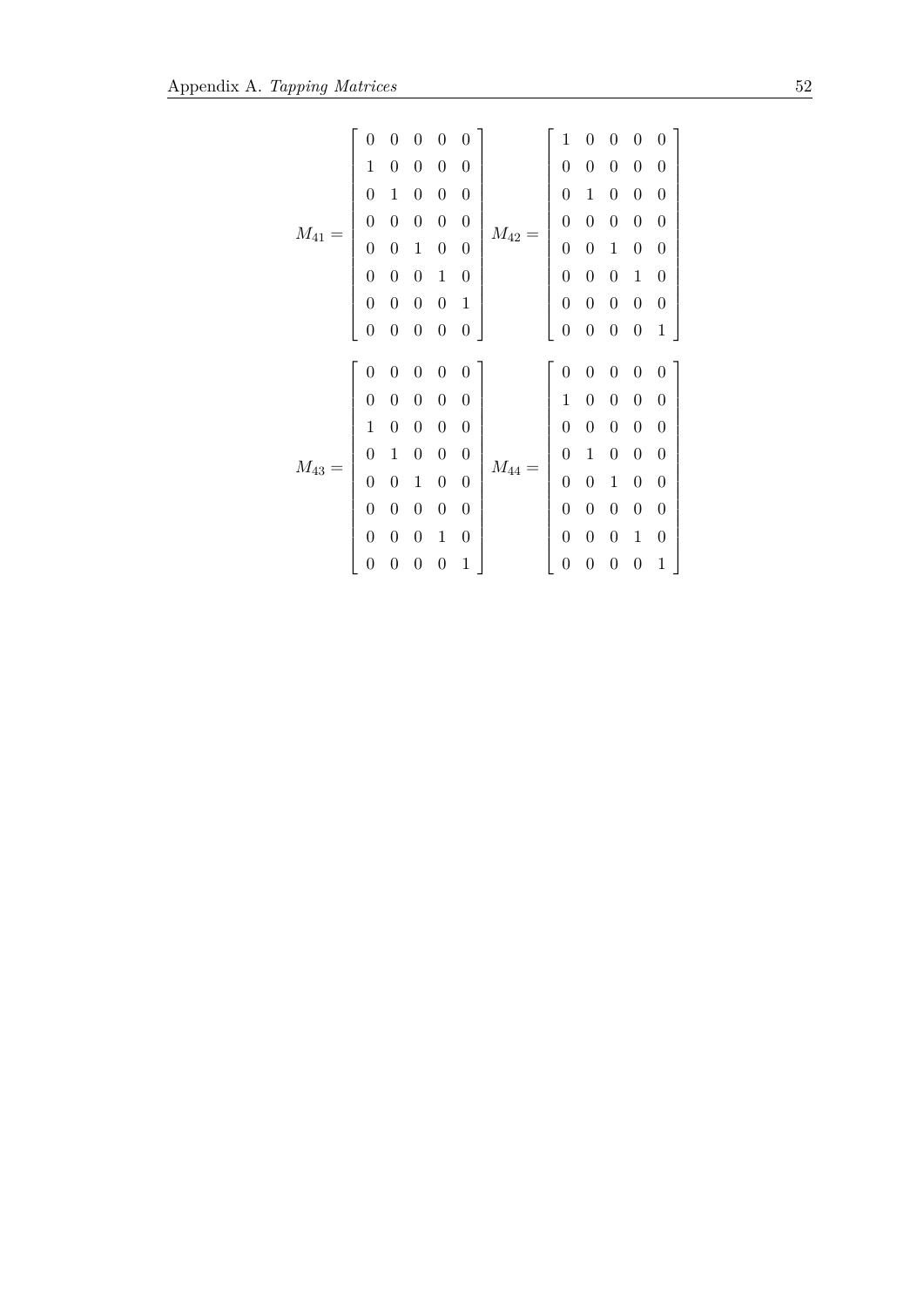## <span id="page-58-0"></span>**Appendix B**

## **Path Distributions**

In this appendix, the path distributions from the tree in section [6.3.](#page-35-0)

<span id="page-58-1"></span>

| $\boldsymbol{n_x}$ | $p_l(n_x)$ | $p_d(n_x)$ | $n_x$ | $p_l(n_x)$ | $p_d(n_x)$ |
|--------------------|------------|------------|-------|------------|------------|
| $\theta$           | 0.0307346  | 0.0312174  | 16    | 0.0309148  | 0.0312376  |
| 1                  | 0.0309829  | 0.0312268  | 17    | 0.0308432  | 0.0312359  |
| $\overline{2}$     | 0.0310657  | 0.0312097  | 18    | 0.0312283  | 0.0312306  |
| 3                  | 0.0311299  | 0.0312139  | 19    | 0.0310167  | 0.0312817  |
| 4                  | 0.0311225  | 0.0312157  | 20    | 0.0309946  | 0.0312419  |
| 5                  | 0.0310453  | 0.0312125  | 21    | 0.0312419  | 0.0312498  |
| 6                  | 0.0315369  | 0.0312556  | 22    | 0.0313602  | 0.0312689  |
| 7                  | 0.0313628  | 0.0313893  | 23    | 0.0314163  | 0.0312586  |
| 8                  | 0.0312049  | 0.0312717  | 24    | 0.0310208  | 0.031258   |
| 9                  | 0.0311095  | 0.0312768  | 25    | 0.0312376  | 0.0312358  |
| 10                 | 0.0314744  | 0.0312182  | 26    | 0.0313357  | 0.0312535  |
| 11                 | 0.0312032  | 0.0312223  | 27    | 0.0313944  | 0.0312515  |
| 12                 | 0.0312619  | 0.0312562  | 28    | 0.0313915  | 0.0312414  |
| 13                 | 0.0314775  | 0.0312343  | 29    | 0.0313004  | 0.0312246  |
| 14                 | 0.031616   | 0.0312916  | 30    | 0.0317637  | 0.0312401  |
| 15                 | 0.0316659  | 0.0312729  | 31    | 0.0315459  | 0.0313038  |

TABLE B.1: Probabilities of path distributions.  $p_l$  is the original, LFSR-based Grein, while  $p_d$  is the new, de Bruijn-based Grein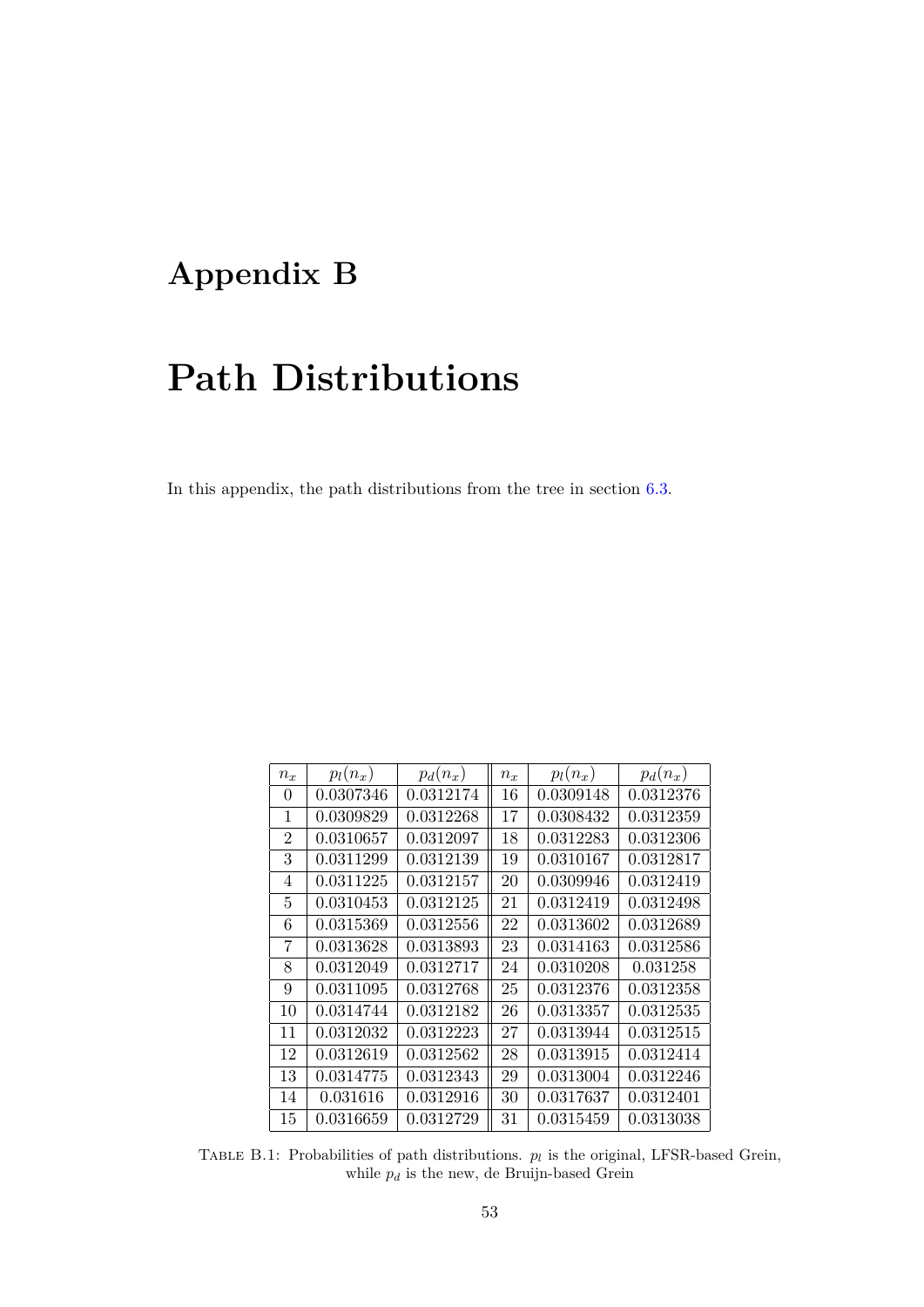| id             | lfsrprob        | dbprob    |
|----------------|-----------------|-----------|
| 0              | 0.0627148       | 0.062501  |
| 1              | 0.0627172       | 0.0623398 |
| $\overline{2}$ | 0.063233        | 0.0624949 |
| 3              | 0.0621932       | 0.0625351 |
| 4              | 0.0620605       | 0.0625562 |
| 5              | 0.0621027       | 0.0624861 |
| 6              | 0.0621622       | 0.0624461 |
| 7              | 0.0625427       | 0.062525  |
| 8              | 0.062661        | 0.0626138 |
| 9              | 0.0629577       | 0.0625469 |
| 10             | 0.0630175       | 0.0625906 |
| 11             | 0.063409        | 0.0625467 |
| 12             | 0.0623157       | 0.0625184 |
| 13             | $\,0.0616196\,$ | 0.0623979 |
| 14             | 0.0622404       | 0.0623366 |
| 15             | 0.0620529       | 0.062565  |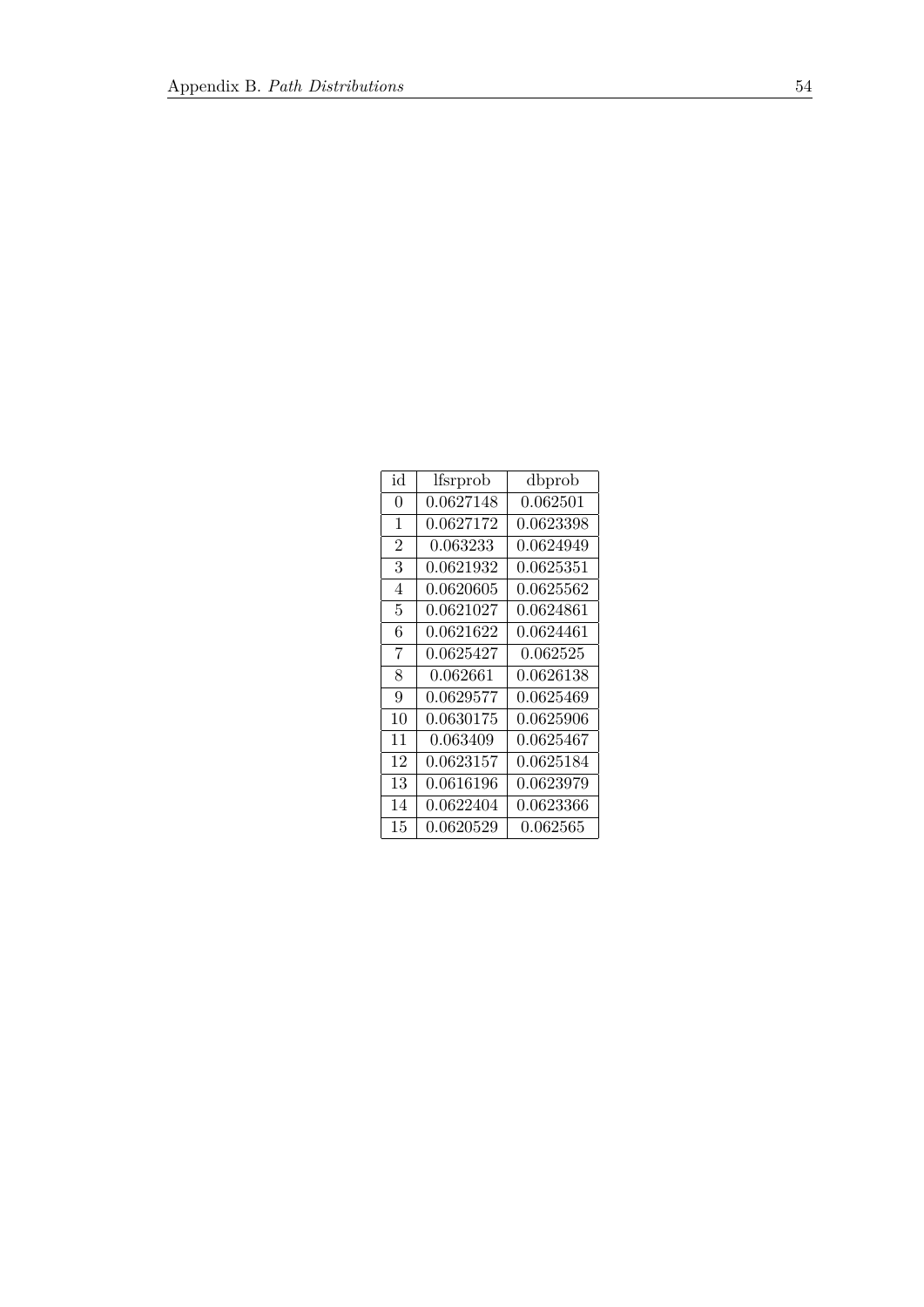## <span id="page-60-0"></span>**Appendix C**

## **Statistical Test Results**

In this appendix, the results of the tests introduced in section [7.4](#page-47-0) are listed.

The input to the tests were 100,000,000 bits generated by Grein-L and Grein-d, respectively.

These bits were divided into 100 distinct keystreams. The reason for the large number of bits is because some of the tests require a minimum of 1,000,000 bits as input, and these were divided into 100 bitstreams of length 1,000,000.

The same battery of tests were also run on the keystream produced by an LFSR of length 30, with a period of  $2^{30} - 1$ .

In Table [C.1](#page-61-0) the results for Grein-L can be seen. The results for Grein-d are found in table [C.2.](#page-62-0) For comparison, the results for the LFSR of length 30 are in table [C.3.](#page-62-0)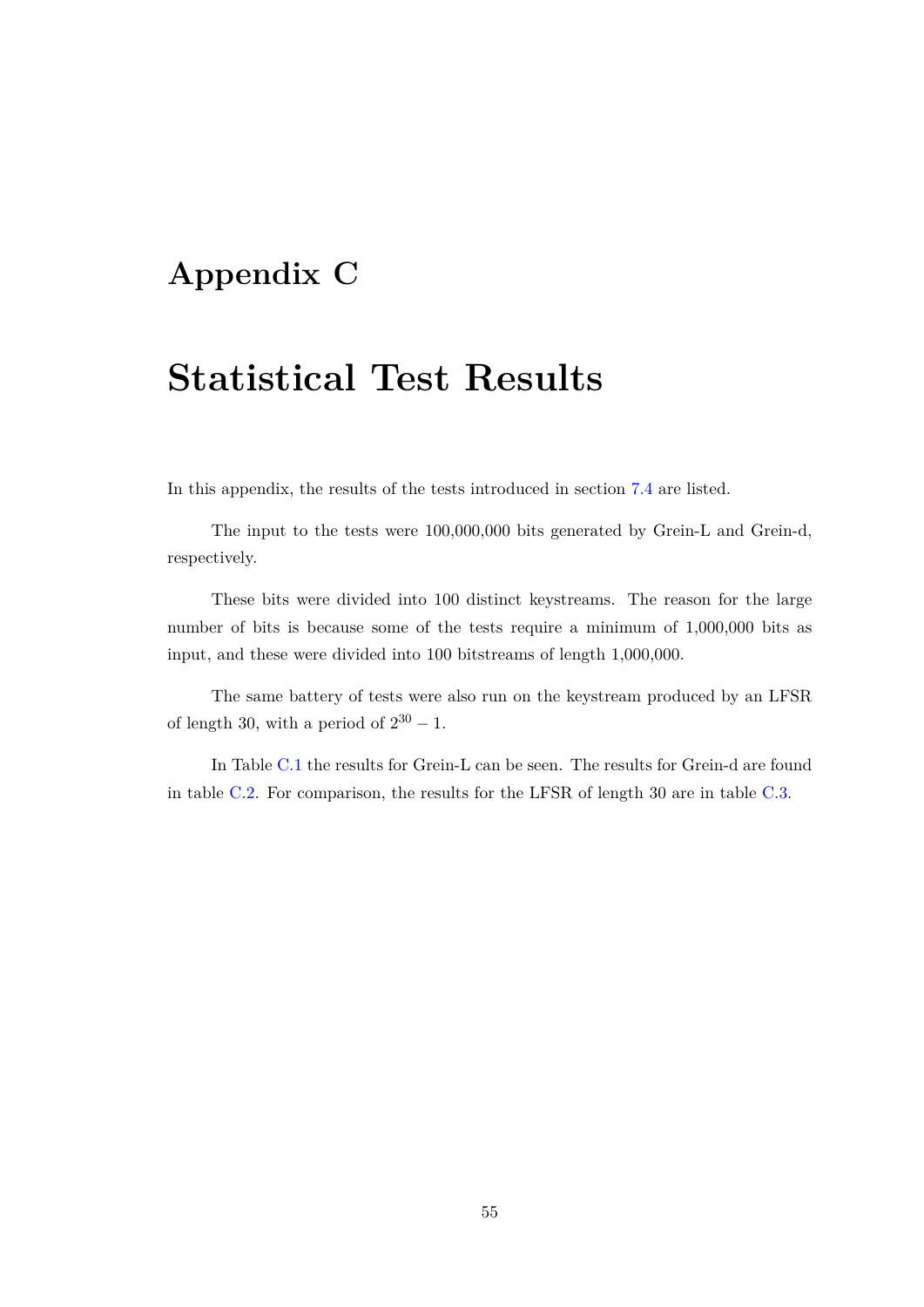<span id="page-61-0"></span>

| <b>P-VALUE</b> | <b>PROPORTION</b> | STATISTICAL TEST        |
|----------------|-------------------|-------------------------|
| 0.911413       | 10/10             | Frequency               |
| 0.739918       | 10/10             | BlockFrequency          |
| 0.739918       | 10/10             | CumulativeSums          |
| 0.739918       | 10/10             | CumulativeSums          |
| 0.213309       | 10/10             | Runs                    |
| 0.017912       | 10/10             | LongestRun              |
| 0.213309       | 10/10             | Rank                    |
| 0.534146       | 10/10             | <b>FFT</b>              |
| 0.534146       | 10/10             | NonOverlappingTemplate  |
| 0.534146       | 10/10             | OverlappingTemplate     |
| 0.739918       | 10/10             | Universal               |
| 0.350485       | 10/10             | ApproximateEntropy      |
| 0.452799       | 60/61             | RandomExcursions        |
| 0.452799       | 61/61             | RandomExcursionsVariant |
| 0.739918       | 10/10             | Serial                  |
| 0.213309       | 9/10              | Serial                  |
| 0.350485       | 10/10             | LinearComplexity        |

Table C.1: Statistical tests on Grein-L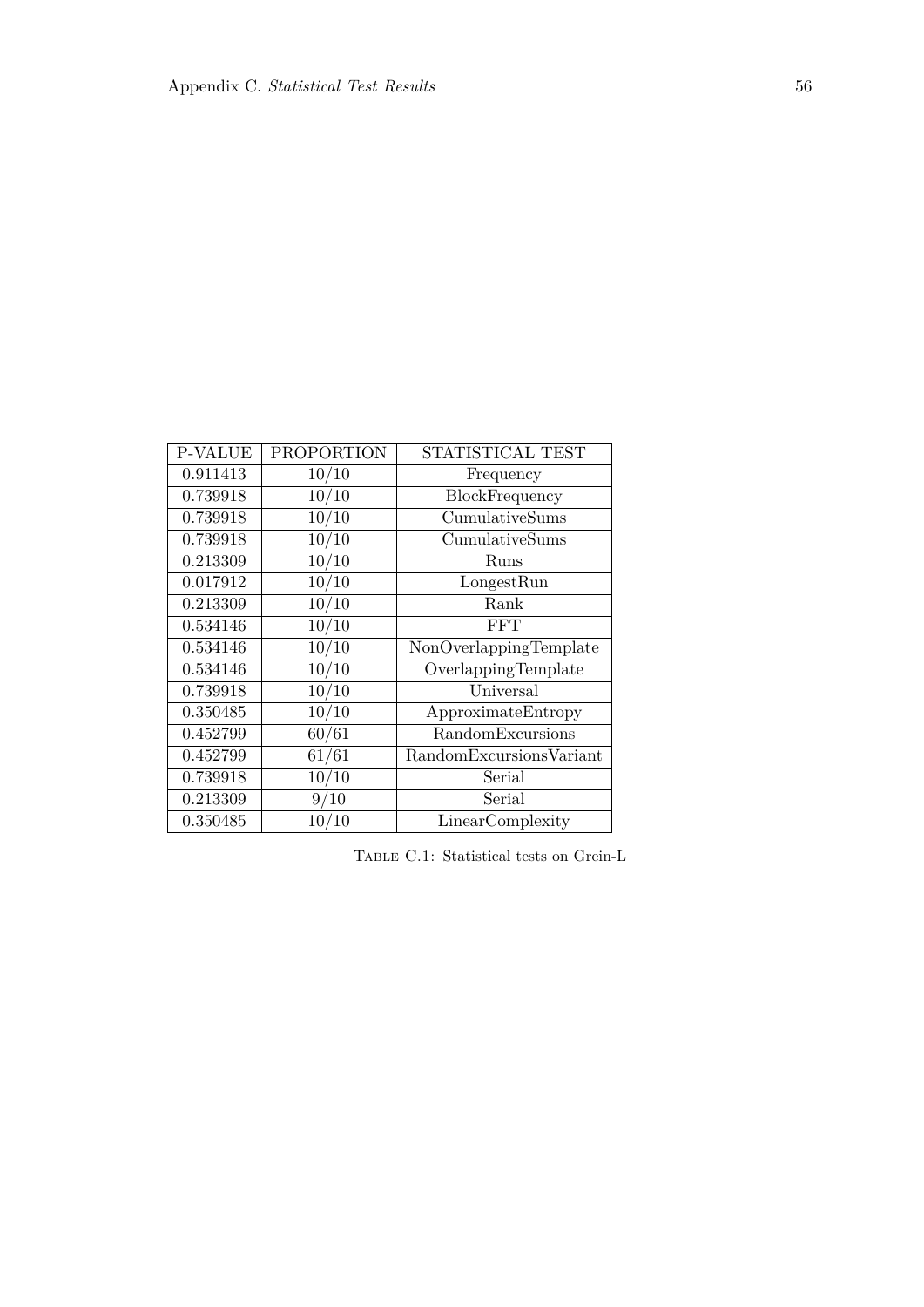<span id="page-62-0"></span>

| <b>P-VALUE</b> | <b>PROPORTION</b> | STATISTICAL TEST        |
|----------------|-------------------|-------------------------|
| 0.213309       | 10/10             | Frequency               |
| 0.350485       | 10/10             | BlockFrequency          |
| 0.739918       | 10/10             | CumulativeSums          |
| 0.534146       | 10/10             | CumulativeSums          |
| 0.035174       | 10/10             | Runs                    |
| 0.534146       | 10/10             | LongestRun              |
| 0.739918       | 10/10             | Rank                    |
| 0.739918       | 10/10             | <b>FFT</b>              |
| 0.122325       | 10/10             | NonOverlappingTemplate  |
| 0.911413       | 10/10             | OverlappingTemplate     |
| 0.911413       | 10/10             | Universal               |
| 0.350485       | 10/10             | ApproximateEntropy      |
| 0.494392       | 58/58             | RandomExcursions        |
| 0.289667       | 57/58             | RandomExcursionsVariant |
| 0.122325       | 10/10             | Serial                  |
| 0.350485       | 10/10             | Serial                  |
| 0.350485       | 10/10             | LinearComplexity        |

Table C.2: Statistical tests on Grein-d

| <b>P-VALUE</b> | <b>PROPORTION</b> | STATISTICAL TEST        |
|----------------|-------------------|-------------------------|
| 0.637119       | 96/100            | Frequency               |
| 0.534146       | 100/100           | BlockFrequency          |
| 0.964295       | 96/100            | CumulativeSums          |
| 0.191687       | 97/100            | CumulativeSums          |
| 0.779188       | 99/100            | Runs                    |
| 0.971699       | 100/100           | LongestRun              |
| 0.000000       | 0/100             | Rank                    |
| 0.224821       | 100/100           | <b>FFT</b>              |
| 0.554420       | 97/100            | NonOverlappingTemplate  |
| 0.017912       | 99/100            | OverlappingTemplate     |
| 0.574903       | 99/100            | Universal               |
| 0.366918       | 94/100            | ApproximateEntropy      |
| 0.289667       | 56/56             | RandomExcursions        |
| 0.419021       | 56/56             | RandomExcursionsVariant |
| 0.005358       | 97/100            | Serial                  |
| 0.162606       | 99/100            | Serial                  |
| 0.000000       | 0/100             | LinearComplexity        |

Table C.3: Statistical tests on LFSR of length 30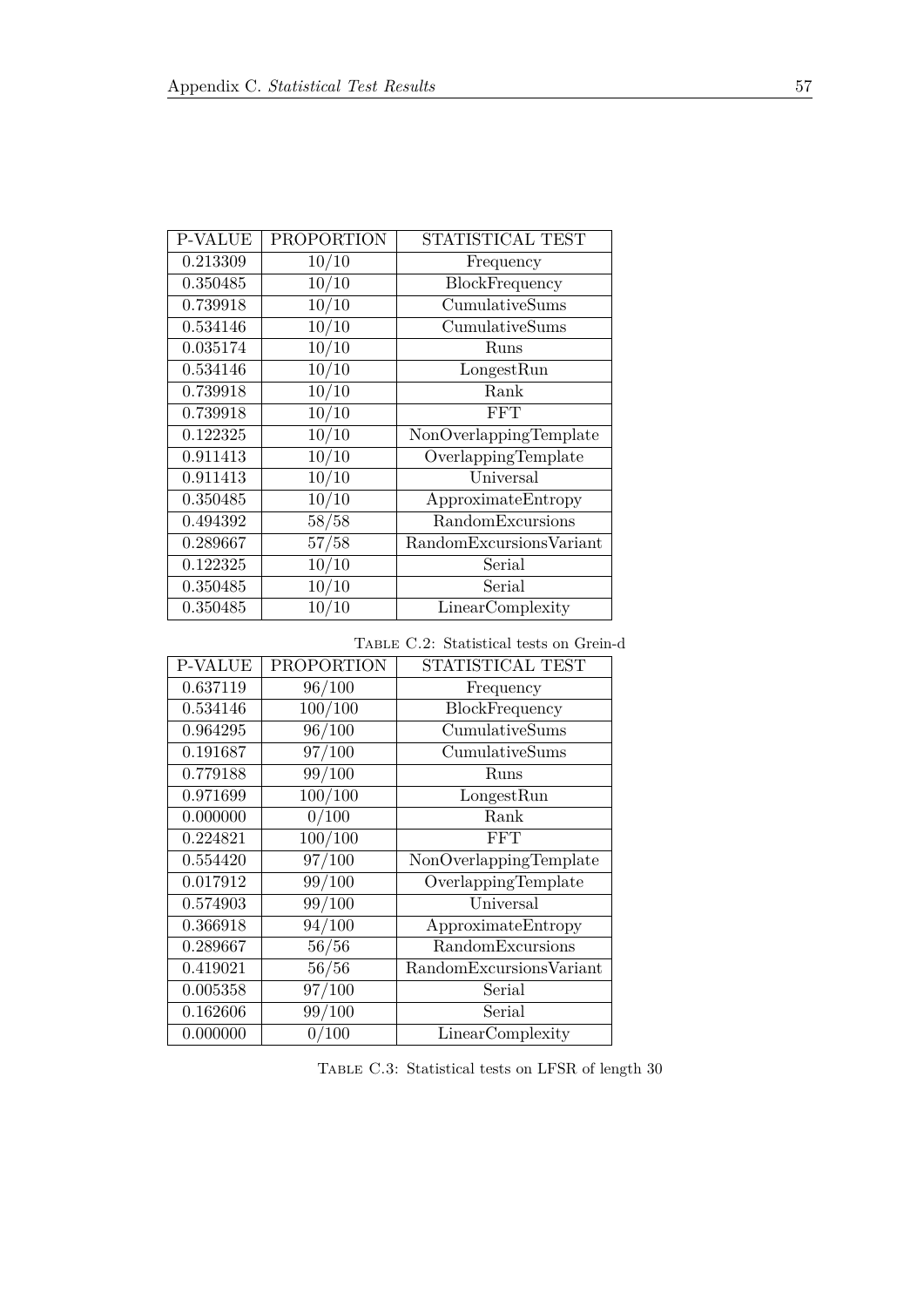## <span id="page-63-0"></span>**Bibliography**

- <span id="page-63-9"></span>[1] Andrew Rukhin, Juan Soto, James Nechvatal, Miles Smid, Elaine Barker, Stefan Leigh, Mark Levenson, Mark Vangel, David Banks,Alan Heckert, James Dray, San Vo, *A Statistical Test Suite for Random and Pseudorandom Number Generators for Cryptographic Applications*. National Institute of Standards and Technology, Special Publication 800-22 Rev. 1a, 2010
- <span id="page-63-4"></span>[2] Nicolaas G. de Bruijn, *A Combinatorial Problem*. Proc. Koninklijke Nederlandse Akademie v. Wetenschappen, 1946.
- <span id="page-63-2"></span>[3] Elwyn Berlekamp, *Nonbinary BCH decoding*, International Symposium on Information Theory, San Remo, Italy, 1967.
- <span id="page-63-3"></span>[4] Elwyn Berlekamp, *Algebraic Coding Theory* Laguna Hills, CA: Aegean Park Press, 1984.
- <span id="page-63-8"></span>[5] Julia Borghoff, Anne Canteaut, Tim G¨uneysu, Elif Bilge Kavun, Miroslav Knezevic, Lars R. Knudsen, Gregor Leander, Ventzislav Nikov, Christof Paar, Christian Rechberger, Peter Rombouts, Søren S. Thomsen, Tolga Yalçın, *PRINCE – A Low-Latency Block Cipher for Pervasive Computing Applications* Cryptology ePrint Archive, Report 2012/529, 2012.
- <span id="page-63-7"></span>[6] Tor E. Bjørstad, *Cryptanalysis of Grain using Time/Memory/Date Tradeoffs*. 2008.
- [7] Claude Carlet, *Boolean Function for Cryptography and Error Correcting Codes*. 2006.
- <span id="page-63-6"></span>[8] Claude Carlet, *Vectorial Boolean Functions for Cryptography*. 2006.
- <span id="page-63-5"></span>[9] Agnes Hui Chan, Richar A. Games, Edwin L. Key, *On the Complexities of de Bruijn Sequences*. Journal of Combinatorial Theory, Series A 33: 233–246 1982
- <span id="page-63-1"></span>[10] Thomas W. Cusick, Pantelimon Stănică, *Cryptographic Boolean Functions and Applications*. Academic Press, 2009.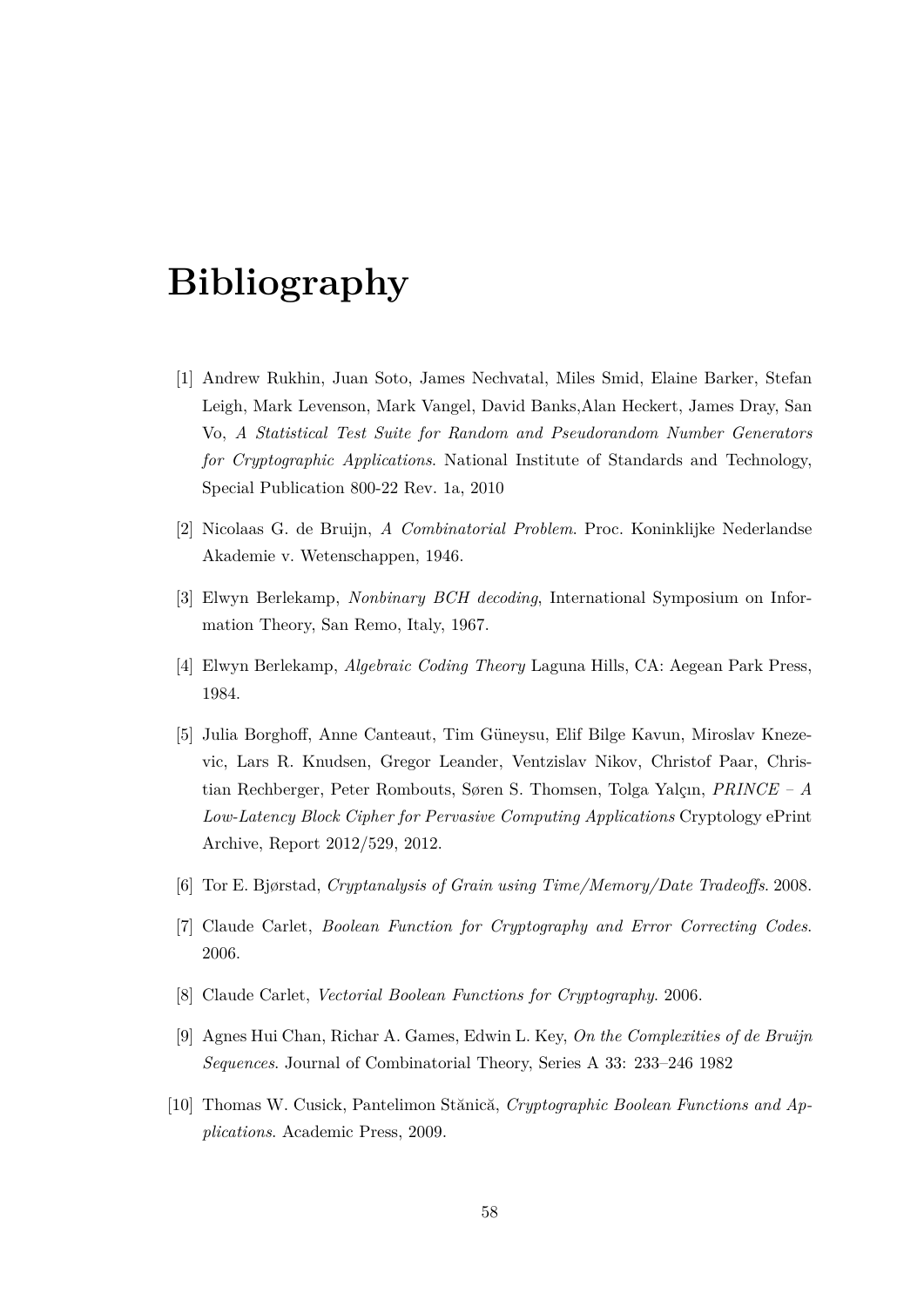- <span id="page-64-1"></span>[11] Taher ElGamal, *A Public-Key Cryptosystem and a Signature Scheme Based on Discrete Logarithms*. IEEE Transactions on Information Theory 31 (4): 469–472, 1985.
- <span id="page-64-4"></span>[12] Harold Fredricksen, *A Survey of Full Length Nonlinear Shift Register Cycle Algorithms.*. SIAM Review, 1982.
- [13] Richard A. Games, Agnes H. Chan, *A Fast Algorithm for Determining the Com*plexity of a Binary Sequence with Period  $2^n$ . IEEE Transactions on Information Theory 29 (1): 144-146, 1983.
- <span id="page-64-6"></span>[14] Dieter Gollman and William G. Chambers, *Clock-Controlled Shift Registers: A Review*. IEEE J Selected Areas Communications 1989;7, 1989.
- [15] Solomon W. Golomb, *Shift Register Sequences*. 1967.
- <span id="page-64-7"></span>[16] Christoph Günther, Alternating Step Generators Controlled by de Bruijn Sequences. Advances in Cryptology - EUROCRYPT '87, LNCS 304, (5-14), 1988.
- [17] Martin Hell, Thomas Johansson and Willi Meier, *Grain A Stream Cipher for Constrained Environments*. IJWMC 86-93, 2007.
- <span id="page-64-5"></span>[18] Edwin L. Key, *An Analysis of the Structure and Complexity of Nonlinear Binary Sequence Generators*. IEEE Transactions of Information Theory, Vol. IT-22, (732- 736), 1976.
- <span id="page-64-8"></span>[19] Ozgül Küçük, *Slide Resyncronization Attack on the Initialization of Grain 1.0*.
- [20] Rudolf Lidl and Harald Niederreiter, *Finite Fields*. Cambrigde University Press, 2008.
- <span id="page-64-10"></span>[21] Kalikinkar Mandal and Guang Gong, *Cryptographically Strong de Bruijn Sequences with Large Periods*. Lecture Notes in Computer Science, Volume 7707, (104-118), 2013.
- <span id="page-64-3"></span>[22] Camille Flye-Sainte Marie, *Solution to Problem Number 58*. l'Intermediare des Mathematiciens, 1894.
- <span id="page-64-2"></span>[23] James L. Massey, *Shift-register synthesis and BCH decoding*. IEEE Trans. Information Theory, IT-15, (122-127), 1969.
- <span id="page-64-9"></span>[24] Johannes Mykkeltveit, M-Keung. Siu and P. Tong, *On the Cycle Structure of Some Nonlinear Shift Register Sequences*. Information and Control, (202-215), 1979.
- <span id="page-64-0"></span>[25] Ronald Rivest, Adi Shamir, Leonard Adleman, *A Method for Obtaining Digital Signatures and Public-Key Cryptosystems*. Communications of the ACM 21, (120–126), 1978.